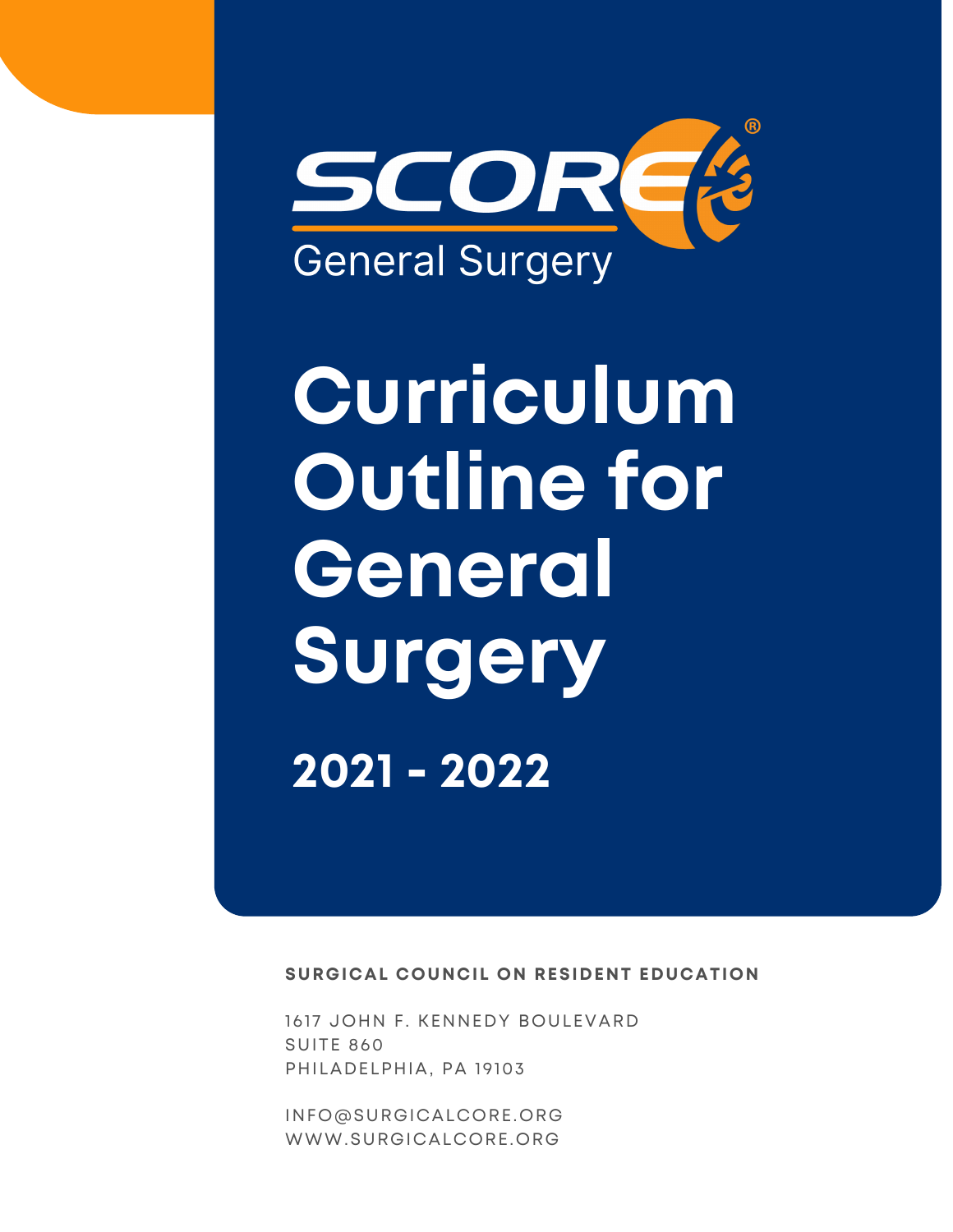# The SCORE Curriculum Outline for GeneralSurgery

The SCORE® Curriculum Outline for General Surgery is a list of topics to be covered in a five-year general surgery residency program. The outline is updated annually to remain contemporary and reflect feedback from SCORE member organizations and specialty surgical societies.

Topics are listed for all six competencies of the Accreditation Council for Graduate Medical Education (ACGME): patient care; medical knowledge; professionalism; interpersonal and communication skills; practice-based learning and improvement; and systems-based practice. The patient care topics cover 27 organ system-based categories, with each category separated into Diseases/Conditions and Operations/ Procedures. Topics within these two areas are then designated as Core or Advanced.

Changes from the previous edition are indicated in the Excel version of this outline, available at [www.surgicalcore.org.](http://www.surgicalcore.org/) Note that topics listed in this booklet may not directly match those currently on the SCORE Portal — this outline is forward- looking, reflecting the latest updates.

The Surgical Council on Resident Education (SCORE) is a nonprofit consortium formed in 2006 by the principal organizations involved in U.S. surgical education. SCORE's mission is to improve the education of general surgery residents through the development of a national curriculum for general surgery residency training. The members of SCORE are:

American Board of Surgery American College of Surgeons American Surgical Association Association of Program Directors in Surgery Association for Surgical Education Review Committee for Surgery of the ACGME Society of American Gastrointestinal and Endoscopic Surgeons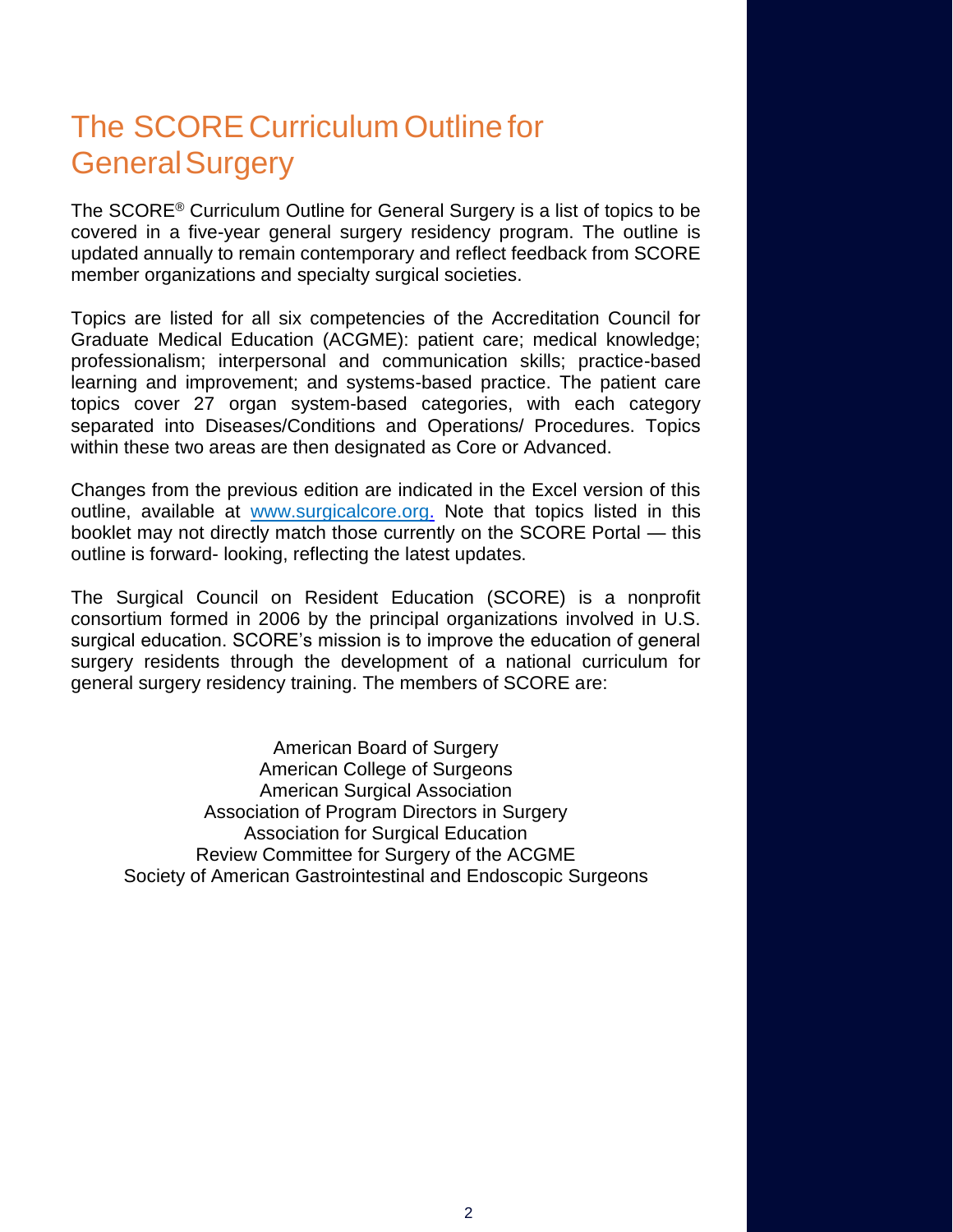# **Patient Care**

# BY CATEGORY

| 1.               |  |
|------------------|--|
| 2.               |  |
| 3.               |  |
| $\overline{4}$ . |  |
| 5.               |  |
| 6.               |  |
| 7 <sub>1</sub>   |  |
| 8.               |  |
| 9.               |  |
| 10.              |  |
| 11.              |  |
| 12.              |  |
| 13.              |  |
| 14.              |  |
| 15.              |  |
| 16.              |  |
| 17.              |  |
| 18.              |  |
| 19.              |  |
| 20.              |  |
| 21.              |  |
| 22.              |  |
| 23.              |  |
| 24.              |  |
| 25.              |  |
| 26.              |  |
| 27.              |  |
|                  |  |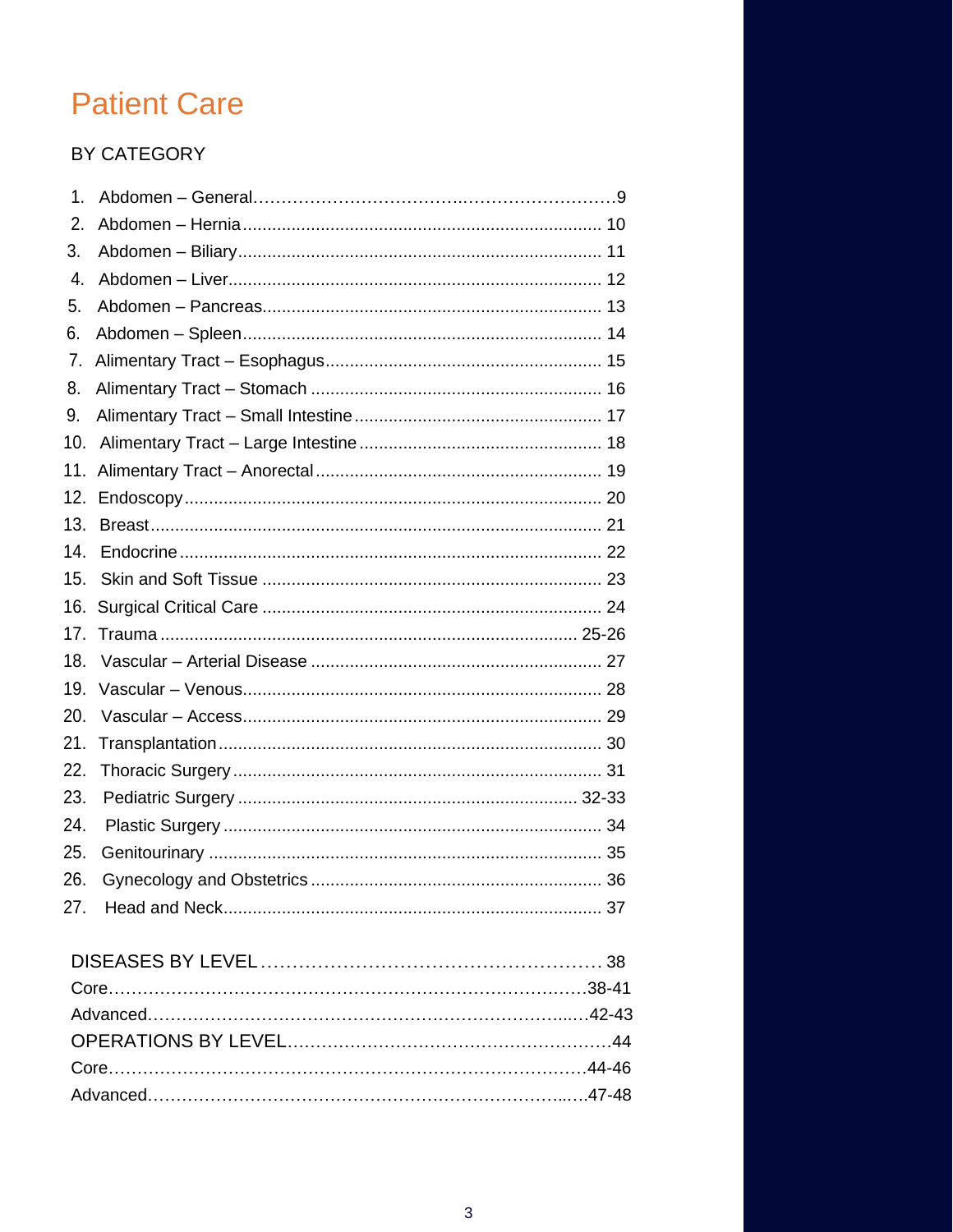# Medical Knowledge

| 10. Preoperative Evaluation and Perioperative Care51 |  |
|------------------------------------------------------|--|
|                                                      |  |
|                                                      |  |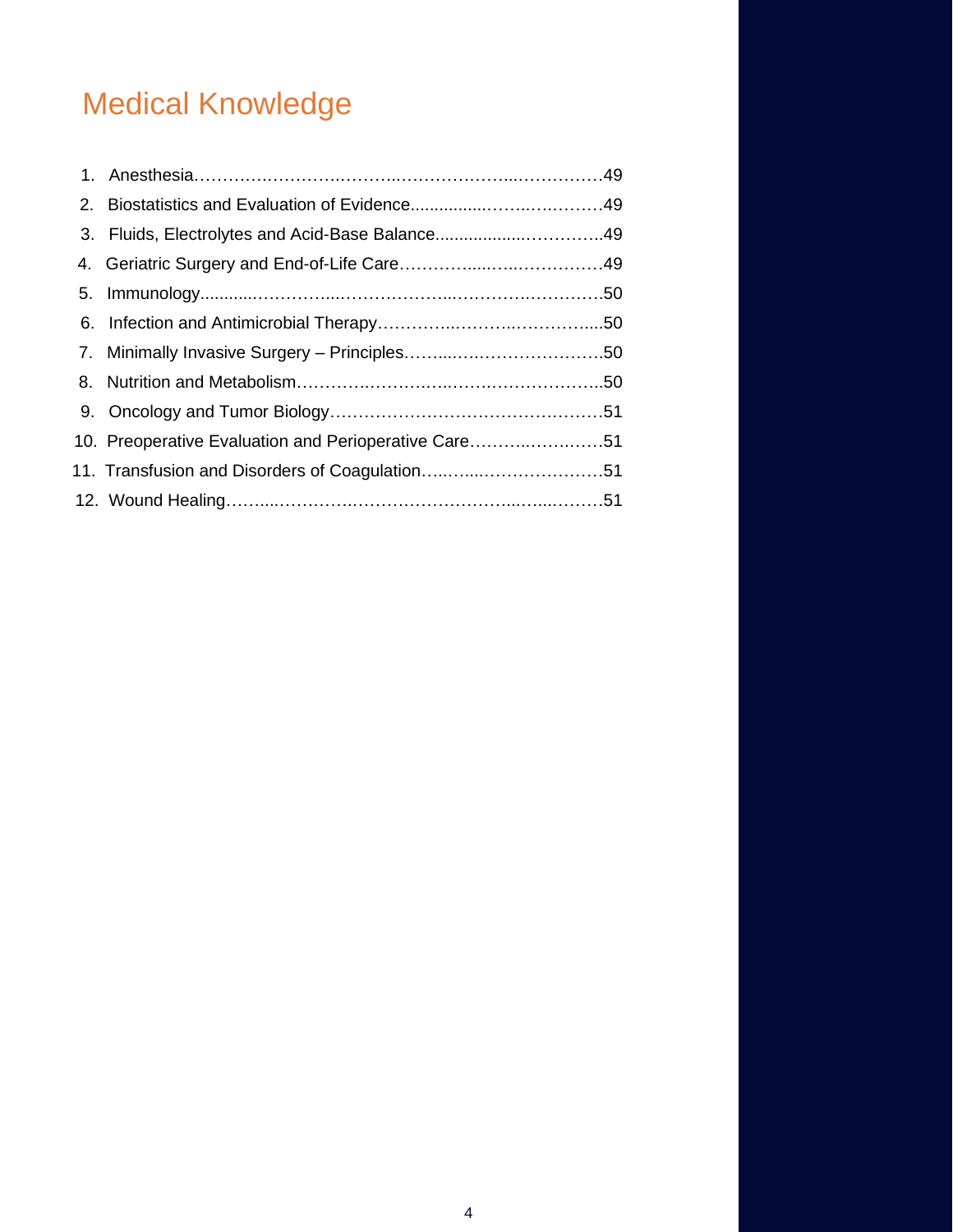# Professionalism

# [Interpersonal and Communication Skills](#page-52-0)

| 2. Surgical Professionalism and Interpersonal Communication |  |
|-------------------------------------------------------------|--|
|                                                             |  |

# [Practice-based Learning and Improvement](#page-53-0)

|--|--|--|

# [Systems-based Practice](#page-54-0)

|--|--|--|--|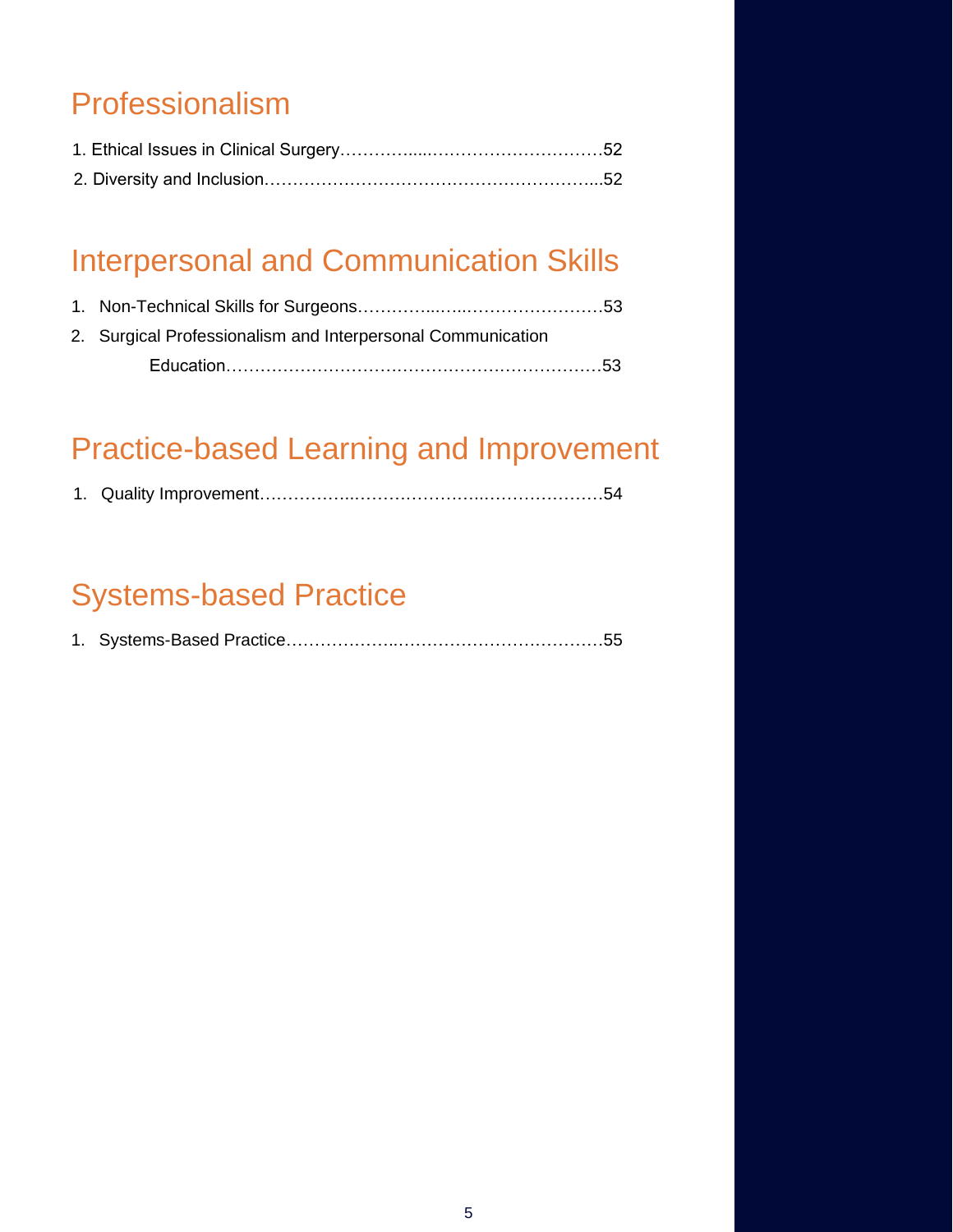# About this Document

SCORE was founded in 2006 by the leading organizations involved in U.S. surgical education to answer the question, "What do we expect our residents to know and be able to do proficiently by the end of their training?" In 2004, the American Board of Surgery began to develop a curriculum by listing the specific patient care competencies expected of graduating general surgery residents. This effort was expanded into this document, with significant input from the Association of Program Directors in Surgery, as well as many specialty surgical societies.

This outline should not be viewed as static. It will continue to be reviewed annually to introduce new topics as needed, delete obsolete topics, or change the depth and breadth of existing topics. As the outline has evolved, many topics have also been consolidated to more accurately describe the required knowledge.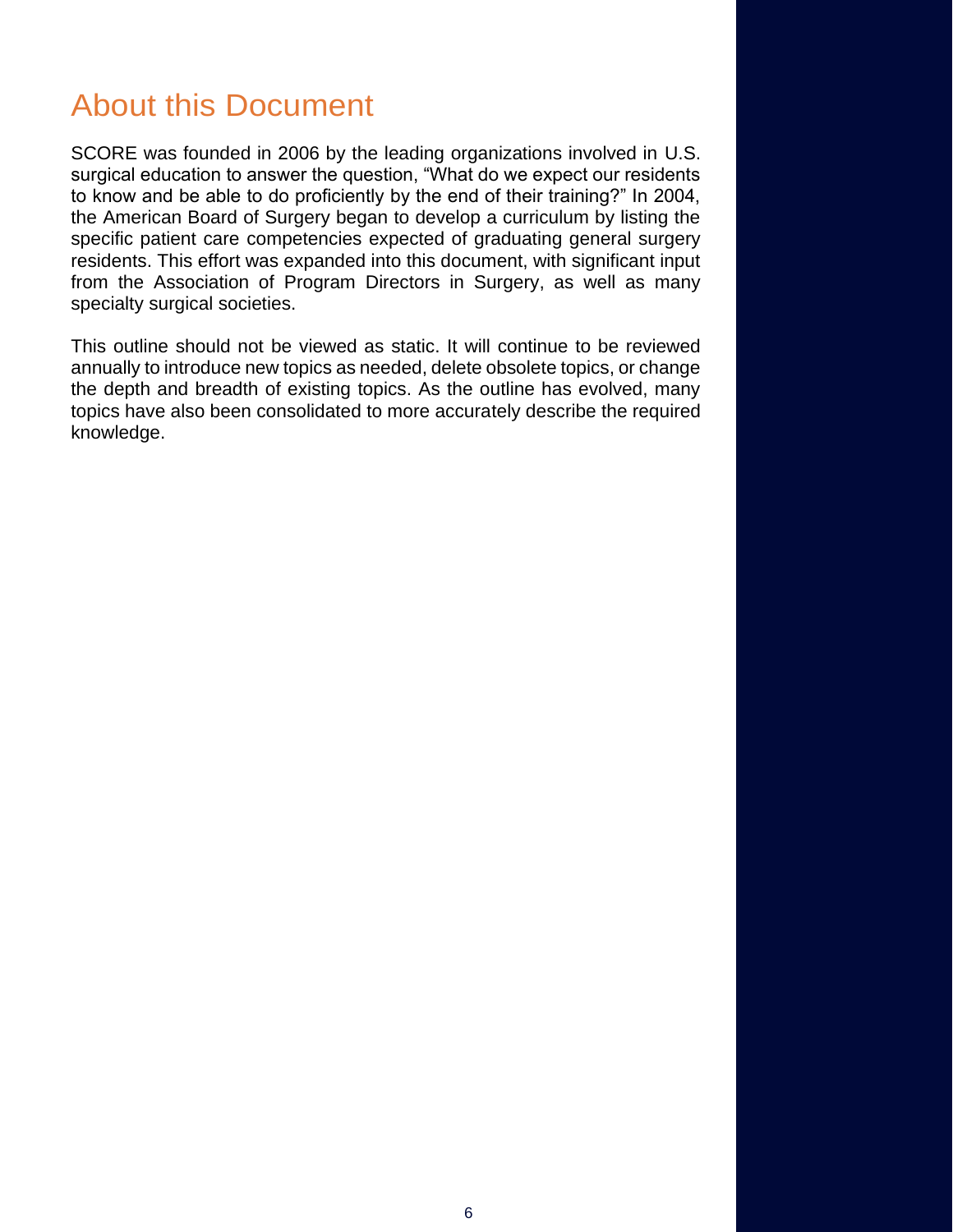# The SCORE Portal®

The SCORE Portal [\(www.surgicalcore.org\)](http://www.surgicalcore.org/) has been created to provide educational content and assessment in support of the curriculum to general surgery residency programs. Learning "modules" are available on the portal for nearly all of the topics listed in this booklet, with modules for the few remaining topics to be posted in the near future. Changes from the previous edition are indicated in the Excel version of this outline, available at [www.surgicalcore.org.](http://www.surgicalcore.org/)

Modules on the portal contain learning objectives, discussion questions, and a variety of resource materials, including textbook chapters, videos and images. Multiple- choice questions are also available to assess resident knowledge. The portal also offers This Week in SCORE® (TWIS), a two-year schedule of topics to assist programs in covering the portal's content. Each week a new topic is featured, along with related modules and a 10-question quiz. To learn more about TWIS and the SCORE Portal, please visit [www.surgicalcore.org.](http://www.surgicalcore.org/)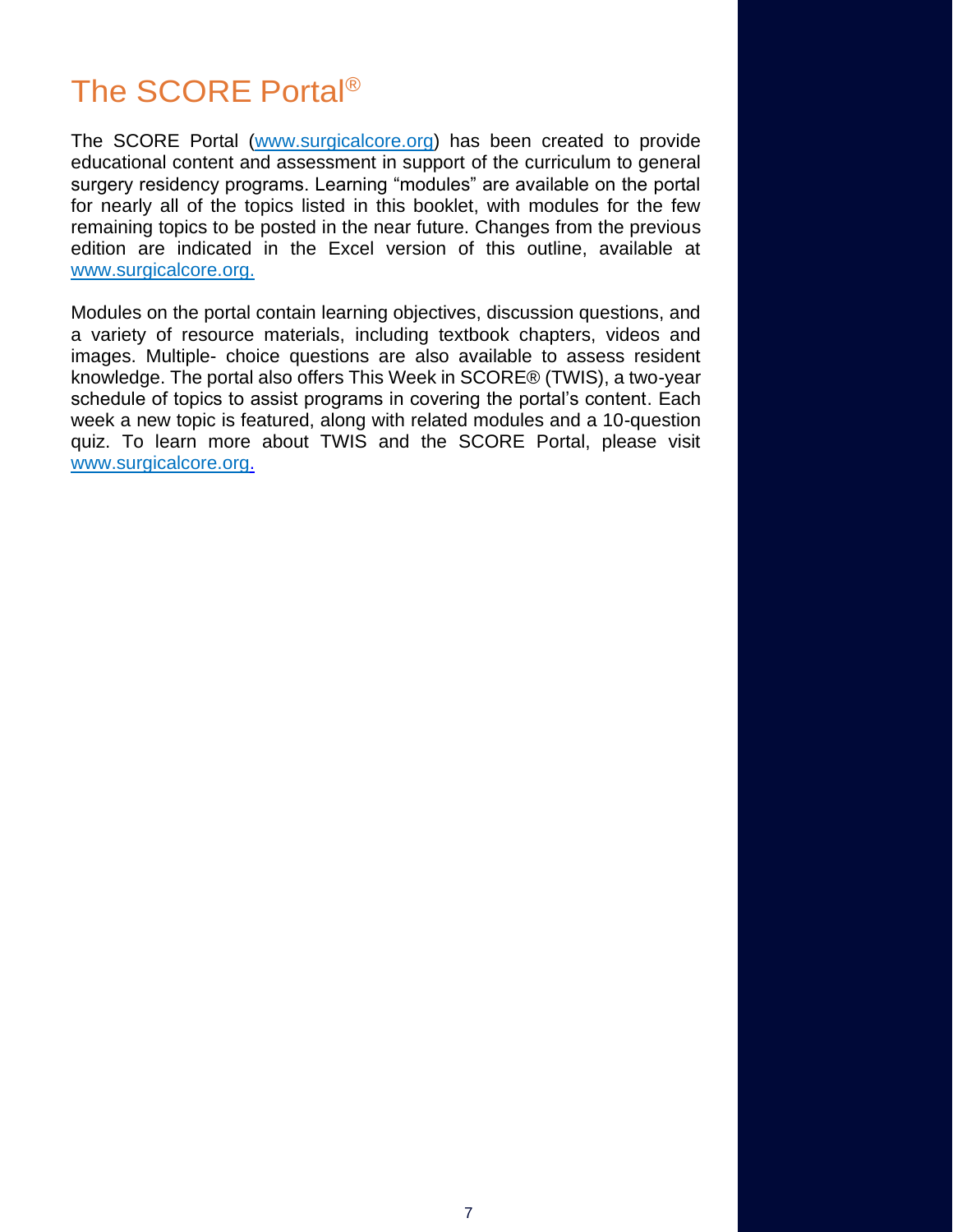# Patient Care Classification System

The patient care curriculum topics are organized into 27 organ-based categories. Within each category, the topics are further separated into Diseases/Conditions and Operations/Procedures. The topics are then stratified into two levels using the same classifications:

CORE – Diseases and procedures encountered in general surgery for which a graduate of training will possess significant knowledge and be able to provide comprehensive care, including procedural competency.

ADVANCED – Diseases and procedures that are not consistently part of general surgery practice for which a graduate of training should have sufficient knowledge to make a diagnosis and provide initial management. In some instances, graduates will have sufficient knowledge and experience to provide comprehensive care.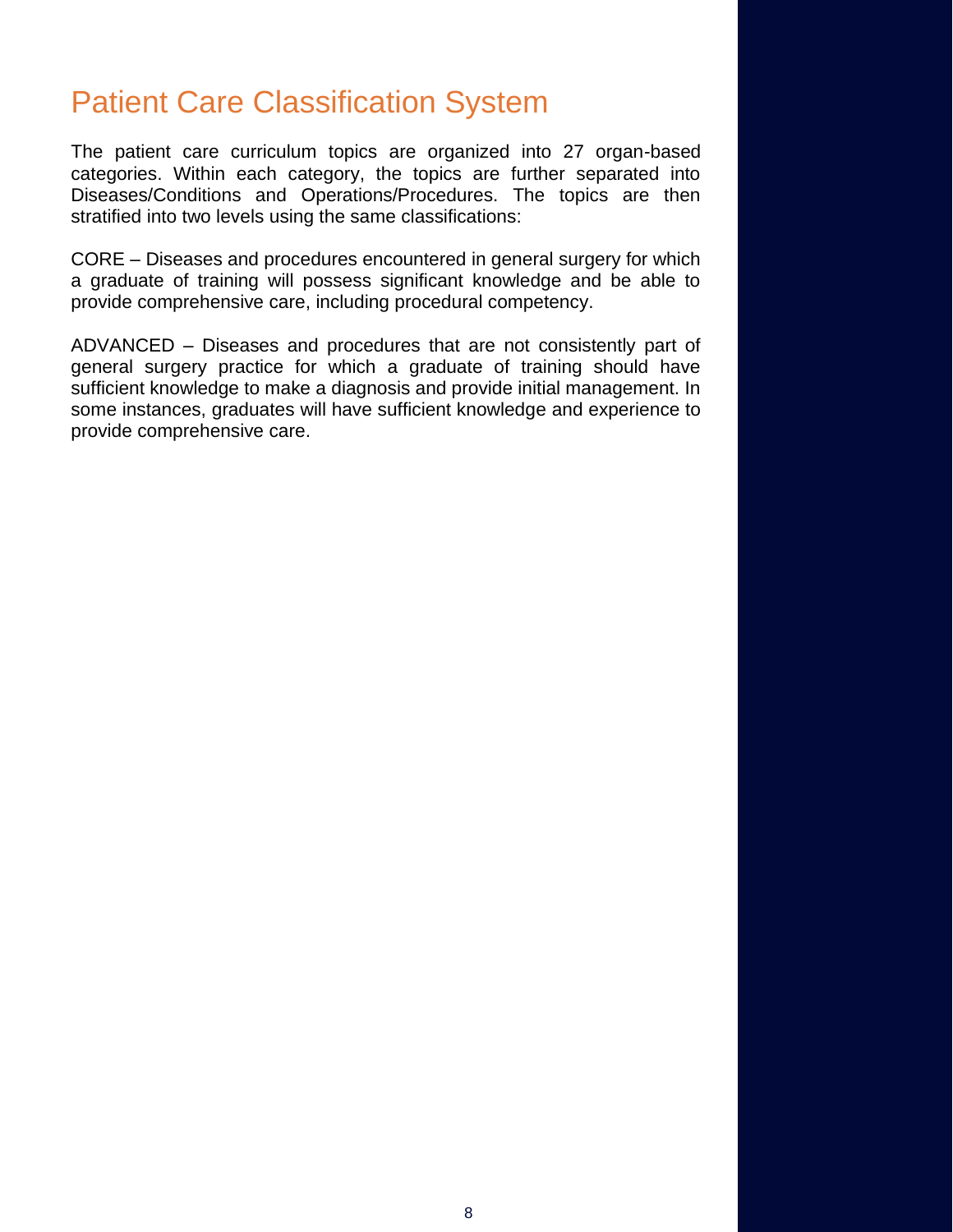# <span id="page-8-0"></span>1. Abdomen – General

# **Diseases/Conditions**

### *Core*

- o Abdominal Pain [Acute and Chronic](https://www.surgicalcore.org/modulecontent.aspx?id=1000515)
- o [Rectus Sheath Hematoma](https://www.surgicalcore.org/modulecontent.aspx?id=135076)

### *Advanced*

- o [Desmoids/Fibromatoses](https://www.surgicalcore.org/modulecontent.aspx?id=158796)
- o [Peritoneal Neoplasms](https://www.surgicalcore.org/modulecontent.aspx?id=161157)

# **Operations/Procedures**

### *Core*

- o [Abdominal Exploration](https://www.surgicalcore.org/modulecontent.aspx?id=1000517)
- o [Peritoneal Dialysis Catheter Insertion](https://www.surgicalcore.org/modulecontent.aspx?id=164292)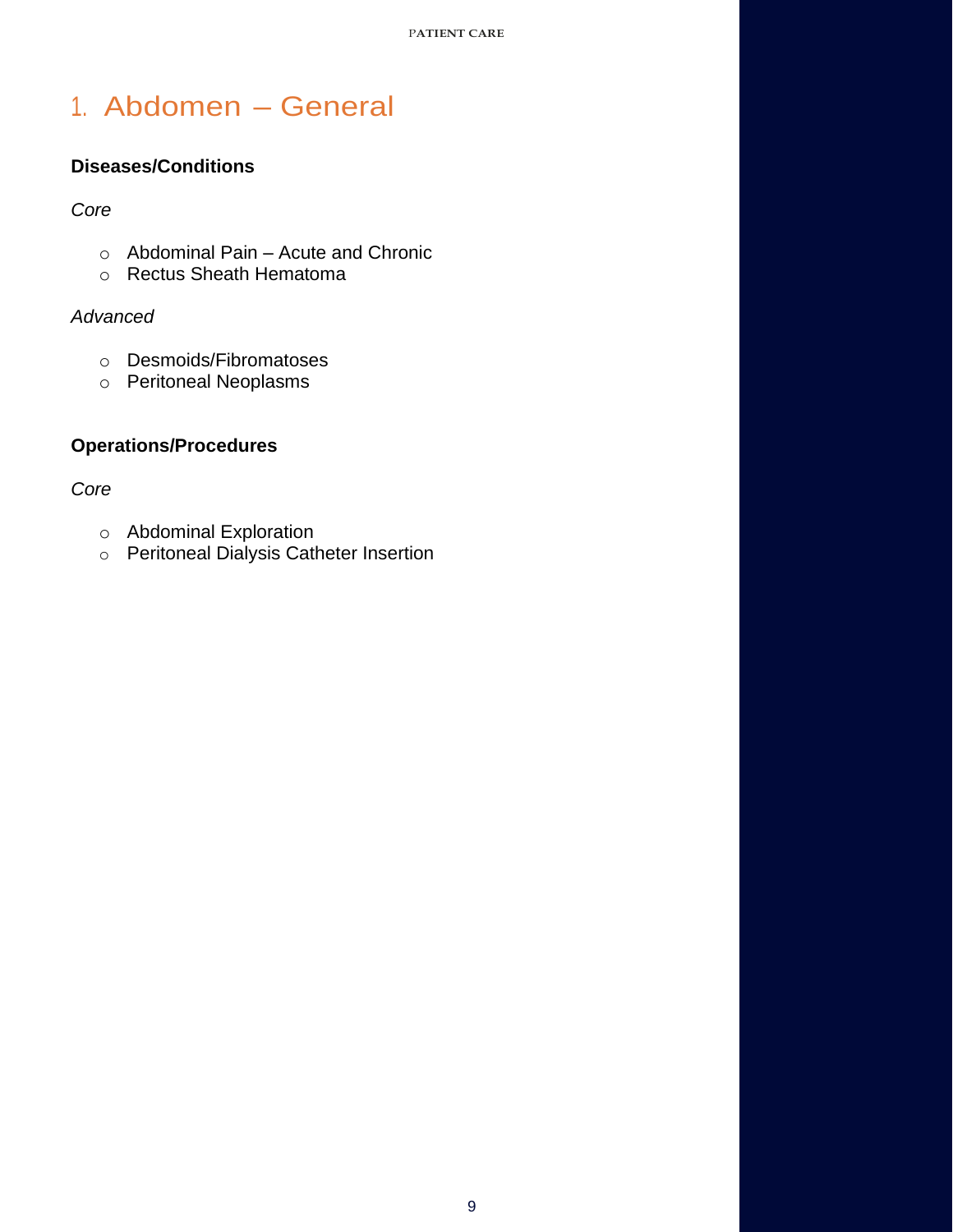# <span id="page-9-0"></span>2. Abdomen – Hernia

# **Diseases/Conditions**

*Core*

- o [Inguinal and Femoral Hernias](https://www.surgicalcore.org/modulecontent.aspx?id=126069)
- o [Miscellaneous Hernias](https://www.surgicalcore.org/modulecontent.aspx?id=135184)
- o [Umbilical and Epigastric Hernias](https://www.surgicalcore.org/modulecontent.aspx?id=163995)
- o [Ventral Hernia](https://www.surgicalcore.org/modulecontent.aspx?id=126211)

# **Operations/Procedures**

*Core*

- o [Diaphragmatic Hernia –](https://www.surgicalcore.org/modulecontent.aspx?id=166474) Repair
- o [Inguinal and Femoral Hernia –](https://www.surgicalcore.org/modulecontent.aspx?id=126299) Repair
- o [Miscellaneous Hernias –](https://www.surgicalcore.org/modulecontent.aspx?id=143775) Repair
- o [Ventral Hernia –](https://www.surgicalcore.org/modulecontent.aspx?id=1000516) Repair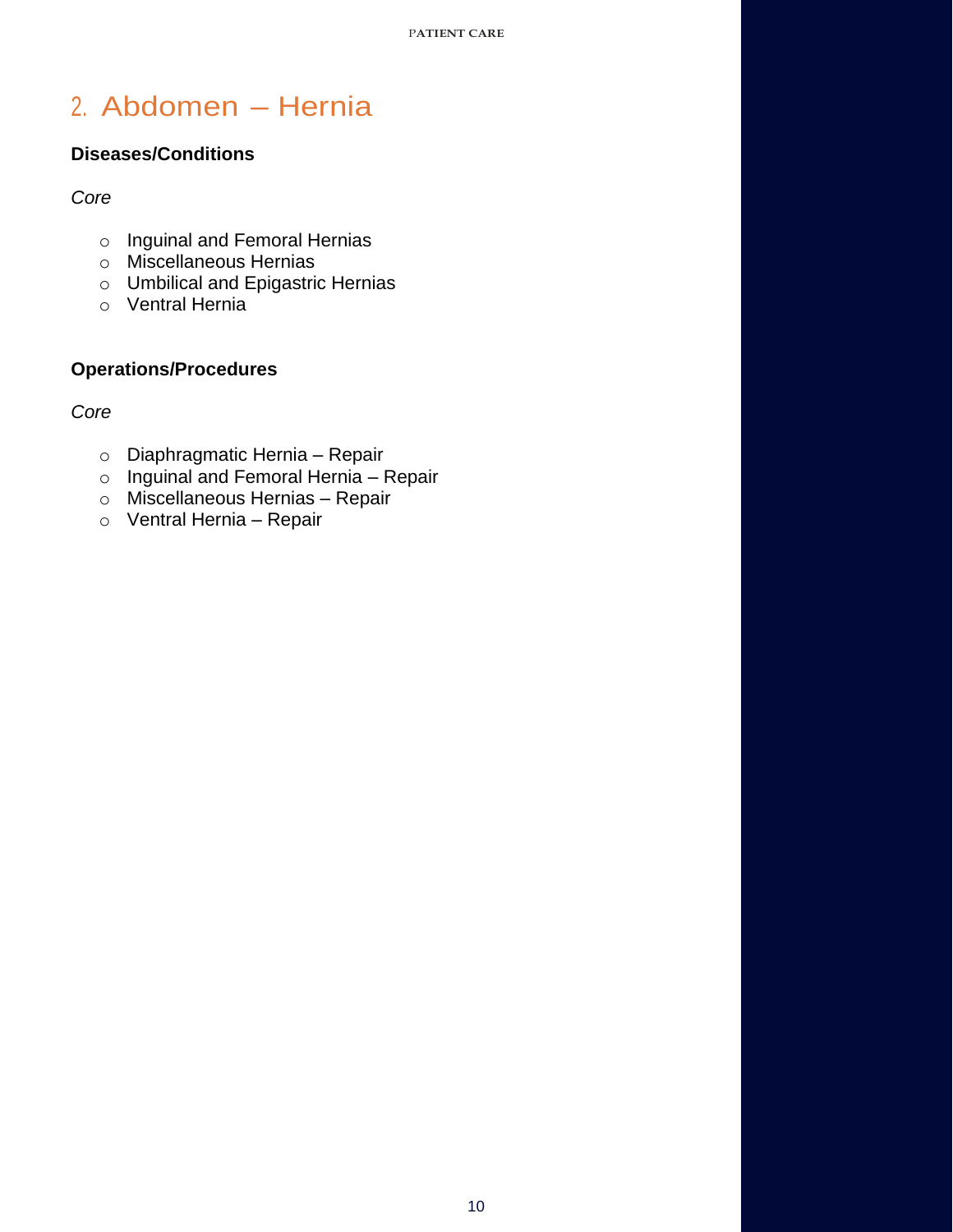# <span id="page-10-0"></span>3. Abdomen – Biliary

# **Diseases/Conditions**

*Core*

- o [Benign Biliary Obstruction](https://www.surgicalcore.org/modulecontent.aspx?id=1000519)
- o Bile [Duct Injury –](https://www.surgicalcore.org/modulecontent.aspx?id=127142) Iatrogenic
- o [Biliary Neoplasms](https://www.surgicalcore.org/modulecontent.aspx?id=1000518)
- o [Cholecystitis](https://www.surgicalcore.org/modulecontent.aspx?id=1000520)
- o [Choledochal Cyst](https://www.surgicalcore.org/modulecontent.aspx?id=143945)
- o [Functional Biliary Disorders](https://www.surgicalcore.org/modulecontent.aspx?id=1000521)

### *Advanced*

o [Primary Sclerosing Cholangitis](https://www.surgicalcore.org/modulecontent.aspx?id=263722)

### **Operations/Procedures**

### *Core*

- o [Cholecystectomy with or without Cholangiography](https://www.surgicalcore.org/modulecontent.aspx?id=127238)
- o [Cholecystostomy](https://www.surgicalcore.org/modulecontent.aspx?id=144096)
- o [Common Bile Duct Exploration and Choledochoscopy](https://www.surgicalcore.org/modulecontent.aspx?id=1000522)

- o [Bile Duct Cancer –](https://www.surgicalcore.org/modulecontent.aspx?id=161353) Operation
- o [Bile Duct Injury, Iatrogenic –](https://www.surgicalcore.org/modulecontent.aspx?id=161417) Acute Repair
- o [Bile Duct Neoplasms –](https://www.surgicalcore.org/modulecontent.aspx?id=1000208) Operation
- o Choledochoenteric Anastomosis
- o [Gallbladder Cancer –](https://www.surgicalcore.org/modulecontent.aspx?id=144311) Operation
- o [Ultrasound of the Biliary Tree](https://www.surgicalcore.org/modulecontent.aspx?id=167402)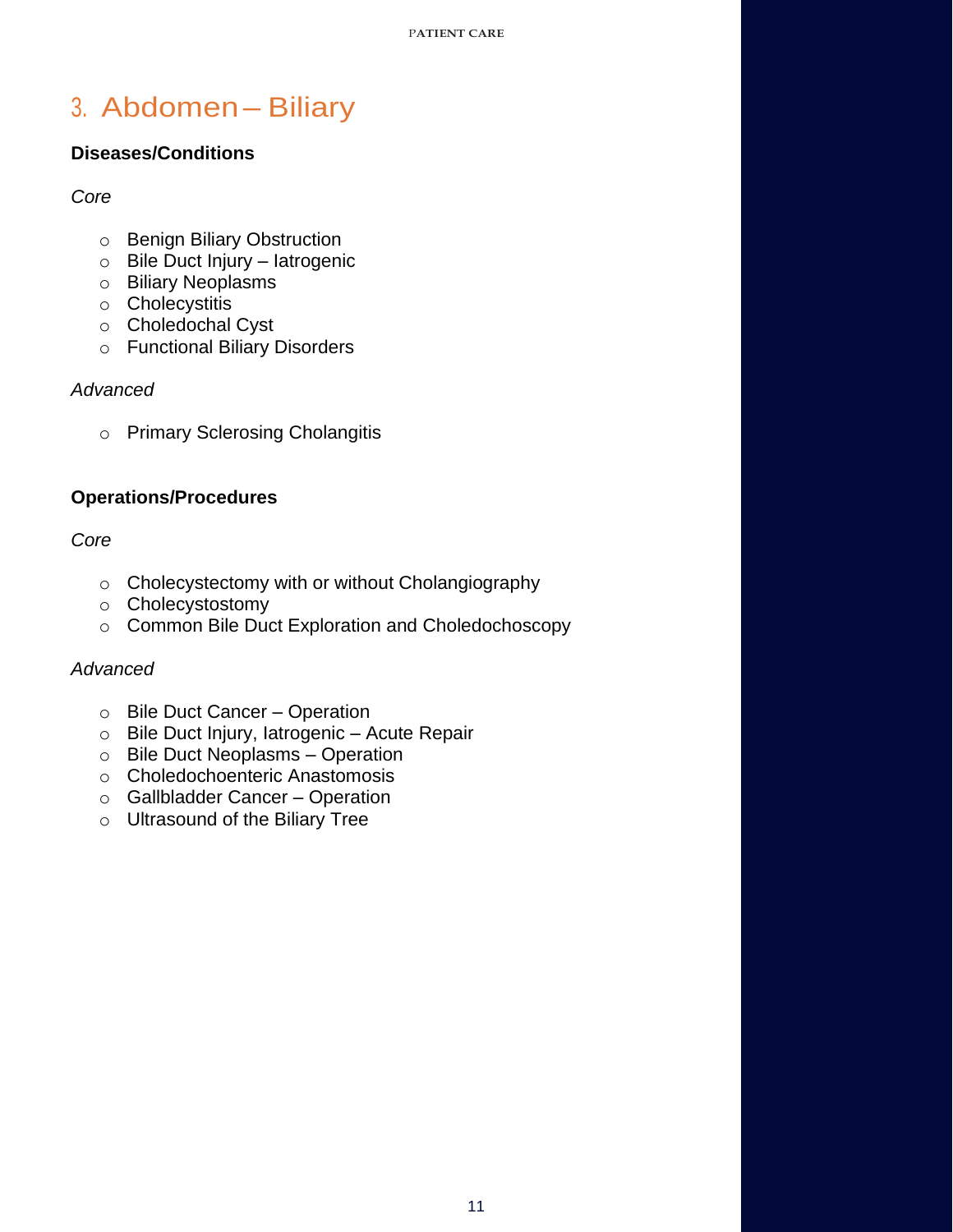# <span id="page-11-0"></span>4. Abdomen – Liver

### **Diseases/Conditions**

### *Core*

- o [Cirrhosis/Portal Hypertension \(Ascites\)](https://www.surgicalcore.org/modulecontent.aspx?id=144569)
- o [Hepatic Abscess](https://www.surgicalcore.org/modulecontent.aspx?id=135320)
- o [Hepatic Neoplasms –](https://www.surgicalcore.org/modulecontent.aspx?id=144441) Metastatic
- o [Primary Hepatic Neoplasms –](https://www.surgicalcore.org/modulecontent.aspx?id=1000493) Benign and Malignant

# **Operations/Procedures**

### *Core*

- o [Hepatic Abscess –](https://www.surgicalcore.org/modulecontent.aspx?id=144743) Drainage
- o [Hepatic Biopsy](https://www.surgicalcore.org/modulecontent.aspx?id=127428)

- o [Hepatic Ultrasound –](https://www.surgicalcore.org/modulecontent.aspx?id=144703) Intraoperative
- o [Segmentectomy/Lobectomy](https://www.surgicalcore.org/modulecontent.aspx?id=1000472)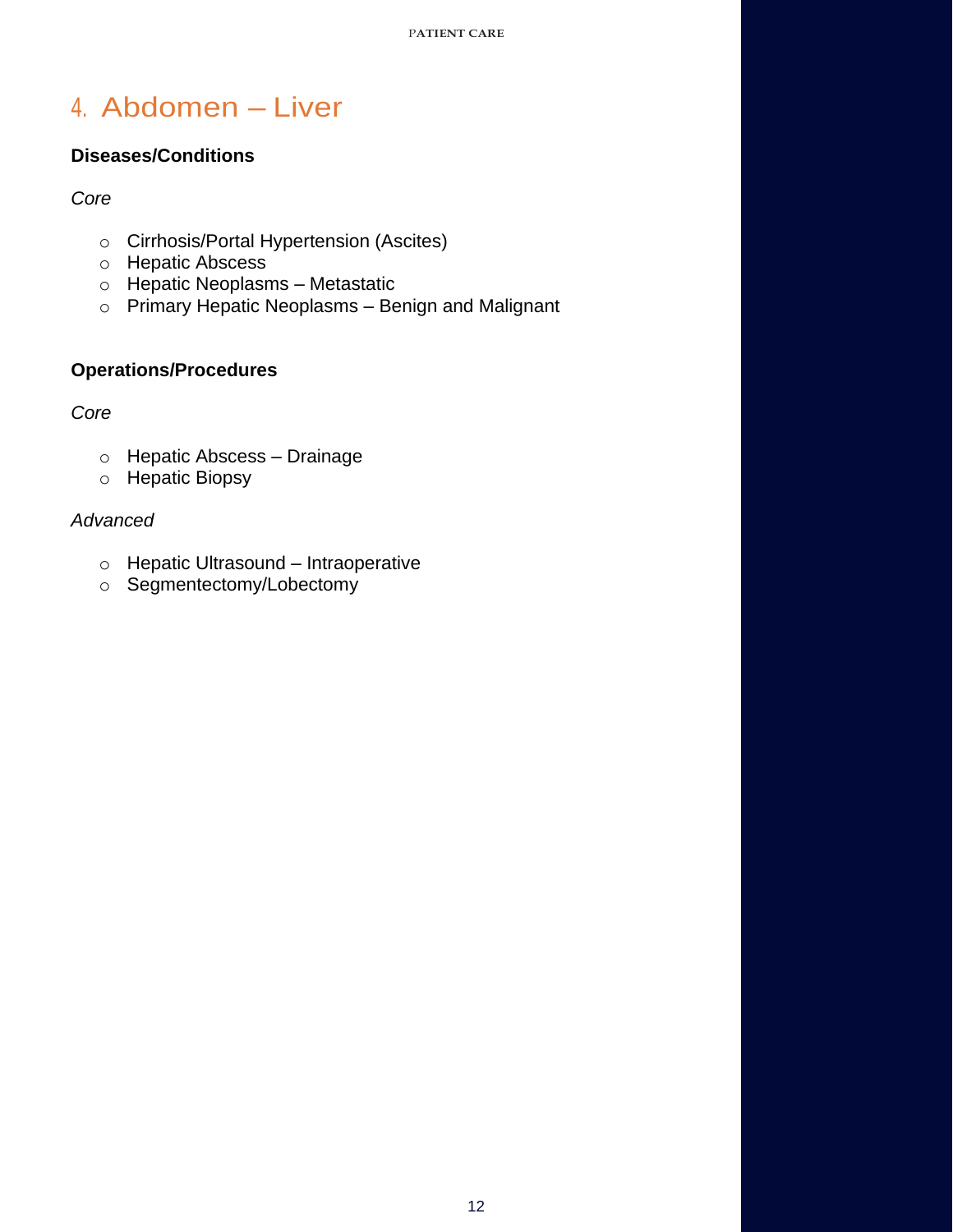# <span id="page-12-0"></span>5. Abdomen – Pancreas

### **Diseases/Conditions**

### *Core*

- o [Cystic Lesions of the Pancreas](https://www.surgicalcore.org/modulecontent.aspx?id=1000478)
- o [Pancreatic Neoplasms –](https://www.surgicalcore.org/modulecontent.aspx?id=144977) Endocrine
- o [Pancreatic Neoplasms –](https://www.surgicalcore.org/modulecontent.aspx?id=144855) Exocrine
- o Pancreatitis Acute/Pancreatic [Necrosis/Abscess](https://www.surgicalcore.org/modulecontent.aspx?id=1000480)

### *Advanced*

- o [Intraductal Papillary Mucinous Neoplasms](https://www.surgicalcore.org/modulecontent.aspx?id=164587)
- o [Pancreas Divisum](https://www.surgicalcore.org/modulecontent.aspx?id=164056)
- o Pancreatitis [Chronic \(Including Hereditary Pancreatitis\)/Pancreatic](https://www.surgicalcore.org/modulecontent.aspx?id=144796) **[Insufficiency](https://www.surgicalcore.org/modulecontent.aspx?id=144796)**

### **Operations/Procedures**

### *Core*

- $\circ$  [Pancreatectomy –](https://www.surgicalcore.org/modulecontent.aspx?id=145130) Distal
- o [Pancreatic Debridement](https://www.surgicalcore.org/modulecontent.aspx?id=145191)
- o [Pancreatic Pseudocyst –](https://www.surgicalcore.org/modulecontent.aspx?id=145246) Drainage

- o [Ampullary Resection for Tumor](https://www.surgicalcore.org/modulecontent.aspx?id=261367)
- $\circ$  Pancreatectomy Total
- o [Pancreatic Ultrasound](https://www.surgicalcore.org/modulecontent.aspx?id=159050) Intraoperative
- o [Pancreaticoduodenectomy](https://www.surgicalcore.org/modulecontent.aspx?id=145049)
- o Pancreatitis, Chronic [Operative Management](https://www.surgicalcore.org/modulecontent.aspx?id=1000481)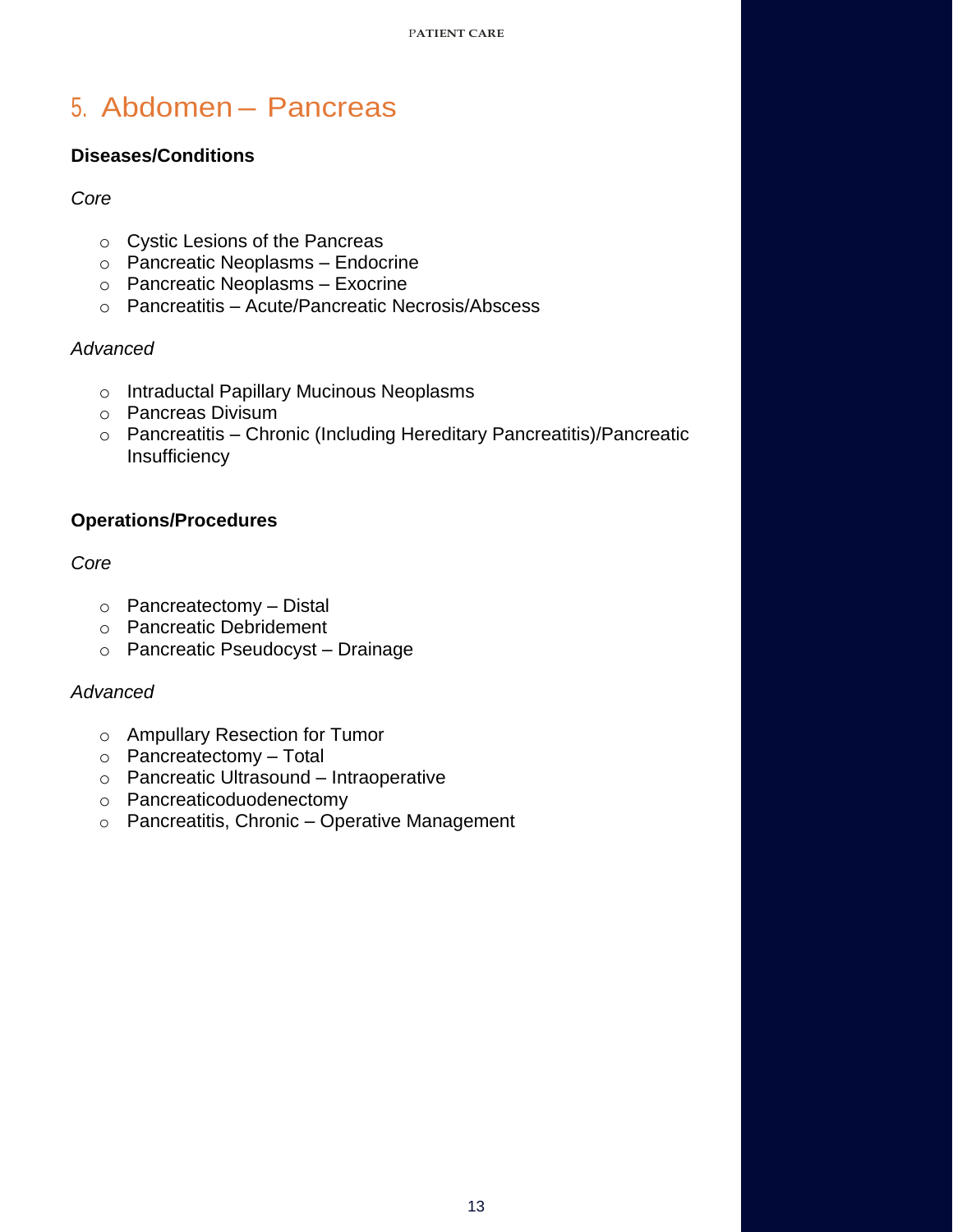# <span id="page-13-0"></span>6. Abdomen – Spleen

# **Diseases/Conditions**

*Core*

- o [Hematologic Diseases of the Spleen](https://www.surgicalcore.org/modulecontent.aspx?id=1000486)
- o [Splenic Abscess, Cysts and](https://www.surgicalcore.org/modulecontent.aspx?id=1000487) Neoplasms

# **Operations/Procedures**

*Core*

o [Splenectomy](https://www.surgicalcore.org/modulecontent.aspx?id=127529)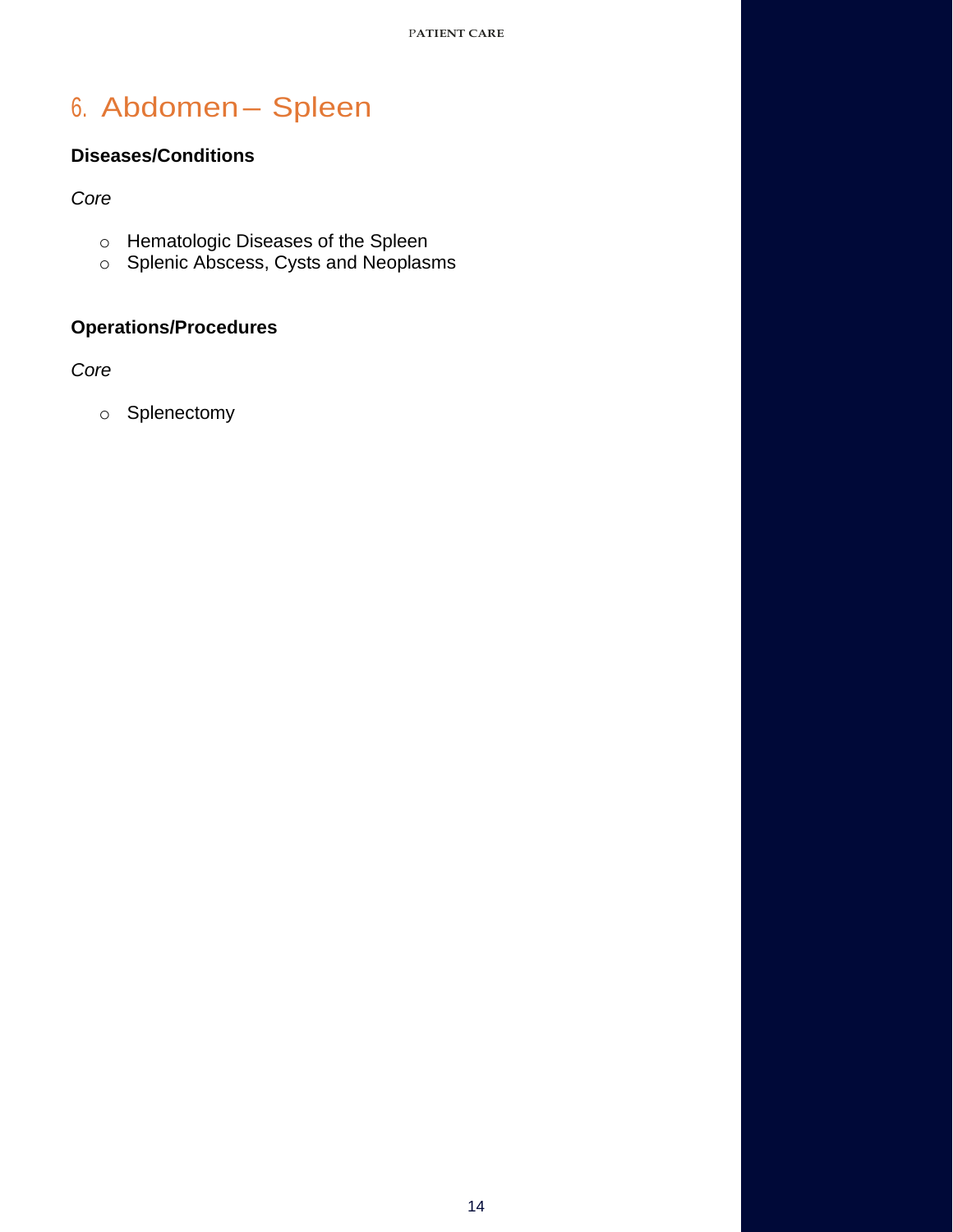# <span id="page-14-0"></span>7. AlimentaryTract – Esophagus

# **Diseases/Conditions**

### *Core*

- o [Esophageal Motility Disorders](https://www.surgicalcore.org/modulecontent.aspx?id=1000560)
- o [Esophageal Neoplasms –](https://www.surgicalcore.org/modulecontent.aspx?id=1000534) Benign and Malignant
- o [Esophageal Perforation](https://www.surgicalcore.org/modulecontent.aspx?id=1000575)
- o [Gastroesophageal Reflux/Barrett Esophagus](https://www.surgicalcore.org/modulecontent.aspx?id=127683)
- o [Hiatal Hernias](https://www.surgicalcore.org/modulecontent.aspx?id=127763)

# *Advanced*

o [Esophageal Caustic Ingestion and Foreign Bodies](https://www.surgicalcore.org/modulecontent.aspx?id=1000489)

# **Operations/Procedures**

*Core*

o [Antireflux Procedures](https://www.surgicalcore.org/modulecontent.aspx?id=1000503)

- $\circ$  [Cricopharyngeal Myotomy with Zenker](https://www.surgicalcore.org/modulecontent.aspx?id=145649) Diverticulum Excision
- o [Esophageal Perforation –Repair/Resection](https://www.surgicalcore.org/modulecontent.aspx?id=146022)
- o [Esophagectomy/Esophagogastrectomy](https://www.surgicalcore.org/modulecontent.aspx?id=164703)
- o [Esophagomyotomy \(Heller\)](https://www.surgicalcore.org/modulecontent.aspx?id=145708)
- o [Paraesophageal Hernia –](https://www.surgicalcore.org/modulecontent.aspx?id=1000574) Repair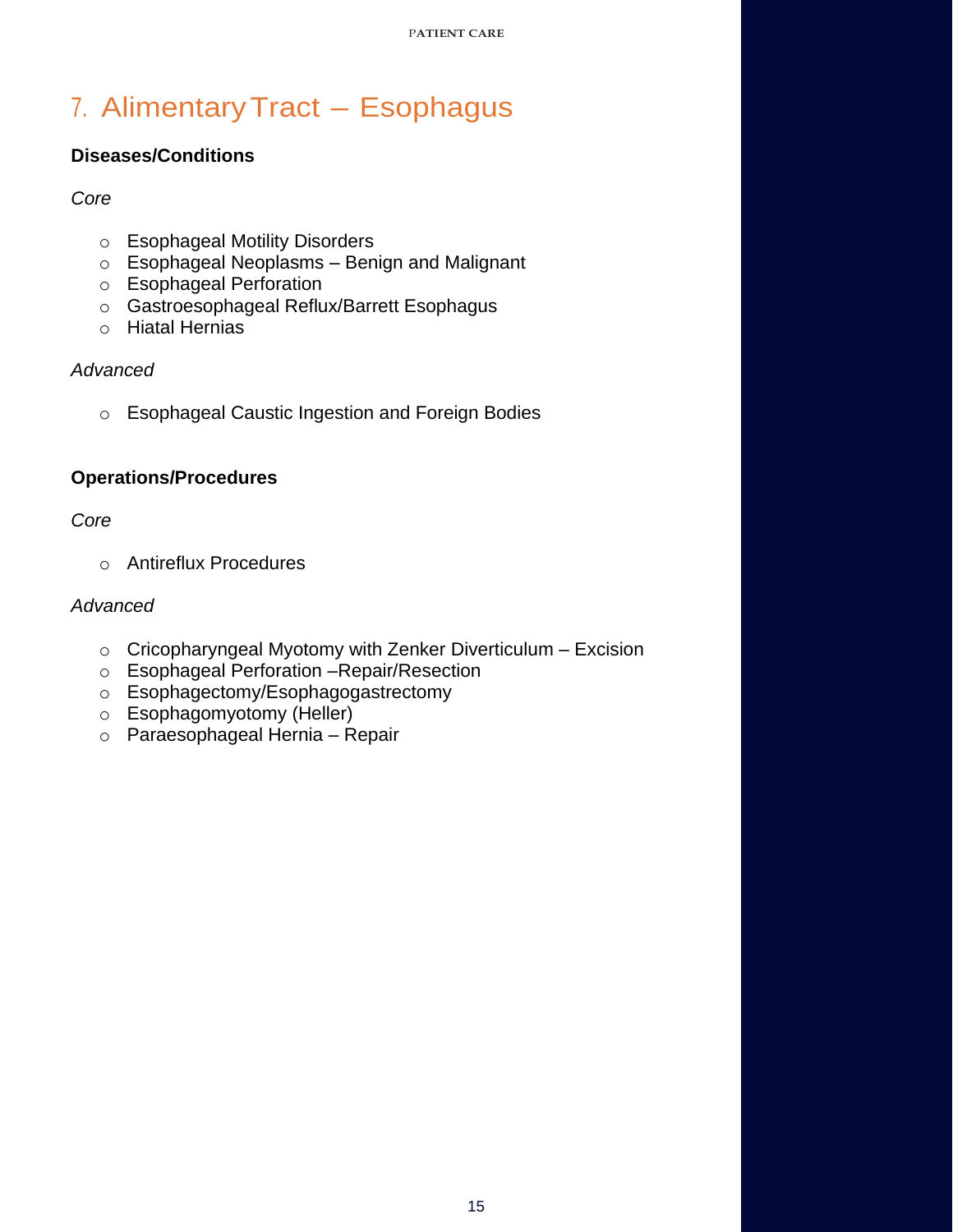# <span id="page-15-0"></span>8. AlimentaryTract – Stomach

# **Diseases/Conditions**

# *Core*

- o [Functional Disorders of the Stomach](https://www.surgicalcore.org/modulecontent.aspx?id=1000491)
- o [Gastric Adenocarcinoma](https://www.surgicalcore.org/modulecontent.aspx?id=128003)
- o [Gastric Foreign Bodies](https://www.surgicalcore.org/modulecontent.aspx?id=146090)
- o [Gastrointestinal Bleeding –](https://www.surgicalcore.org/modulecontent.aspx?id=1000490) Upper
- o [GISTs and Miscellaneous Neoplasms](https://www.surgicalcore.org/modulecontent.aspx?id=136240)
- o [Morbid Obesity](https://www.surgicalcore.org/modulecontent.aspx?id=161927)
- o [Peptic Ulcer Disease](https://www.surgicalcore.org/modulecontent.aspx?id=1000204)
- o [Stress Gastritis](https://www.surgicalcore.org/modulecontent.aspx?id=136471)

# **Operations/Procedures**

### *Core*

- o [Gastrectomy –](https://www.surgicalcore.org/modulecontent.aspx?id=146287) Partial/Total
- o [Gastroduodenal Perforation –](https://www.surgicalcore.org/modulecontent.aspx?id=146350) Repair
- o [Gastrostomy](https://www.surgicalcore.org/modulecontent.aspx?id=128073)
- o [Vagotomy and Drainage](https://www.surgicalcore.org/modulecontent.aspx?id=146408)

- o [Morbid Obesity –](https://www.surgicalcore.org/modulecontent.aspx?id=146223) Operation
- o [Postgastrectomy Syndromes –](https://www.surgicalcore.org/modulecontent.aspx?id=1000161) Revisional Procedures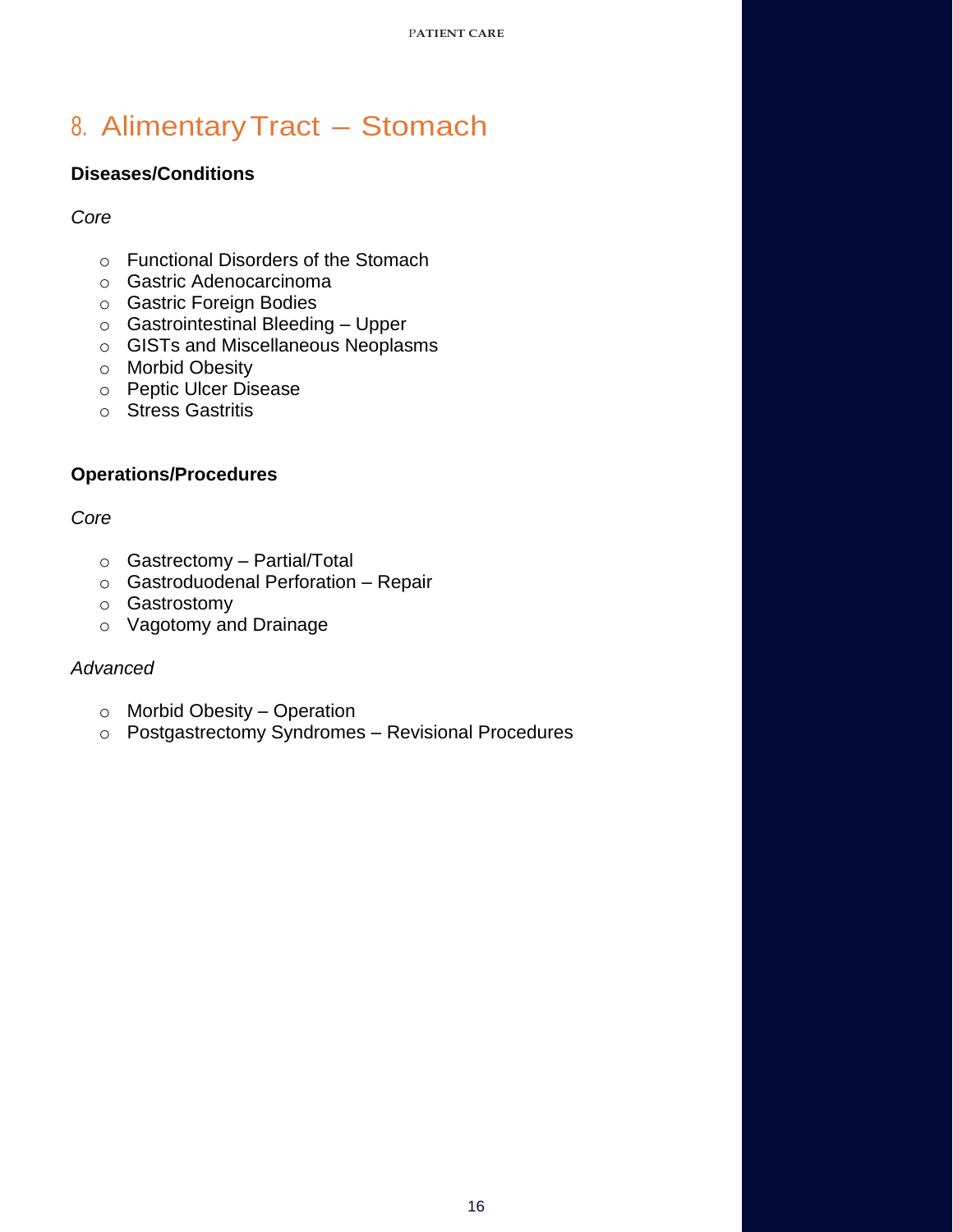# <span id="page-16-0"></span>9. Alimentary Tract - Small Intestine

# **Diseases/Conditions**

### *Core*

- o [Enterocutaneous Fistula](https://www.surgicalcore.org/modulecontent.aspx?id=167674)
- o [Meckel Diverticulum](https://www.surgicalcore.org/modulecontent.aspx?id=136923)
- o Mesenteric Ischemia [Acute \(Arterial, Venous, and Nonocclusive\)](https://www.surgicalcore.org/modulecontent.aspx?id=128339)
- o [Paralytic Ileus](https://www.surgicalcore.org/modulecontent.aspx?id=167603)
- o [Radiation Enteritis](https://www.surgicalcore.org/modulecontent.aspx?id=136986)
- o [Small Intestinal Neoplasms](https://www.surgicalcore.org/modulecontent.aspx?id=1000523)
- o [Small Intestinal Obstruction](https://www.surgicalcore.org/modulecontent.aspx?id=1000525)

# *Advanced*

- o [Enteric Infections/Blind Loop Syndrome](https://www.surgicalcore.org/modulecontent.aspx?id=162043)
- o [Short Bowel Syndrome](https://www.surgicalcore.org/modulecontent.aspx?id=164769)

# **Operations/Procedures**

# *Core*

- o [Adhesiolysis](https://www.surgicalcore.org/modulecontent.aspx?id=128454)
- o Crohn Disease [Surgical Management](https://www.surgicalcore.org/modulecontent.aspx?id=1000524)
- o [Ileostomy and Ileostomy Closure](https://www.surgicalcore.org/modulecontent.aspx?id=1000526)
- o [Small Intestinal Resection](https://www.surgicalcore.org/modulecontent.aspx?id=128394)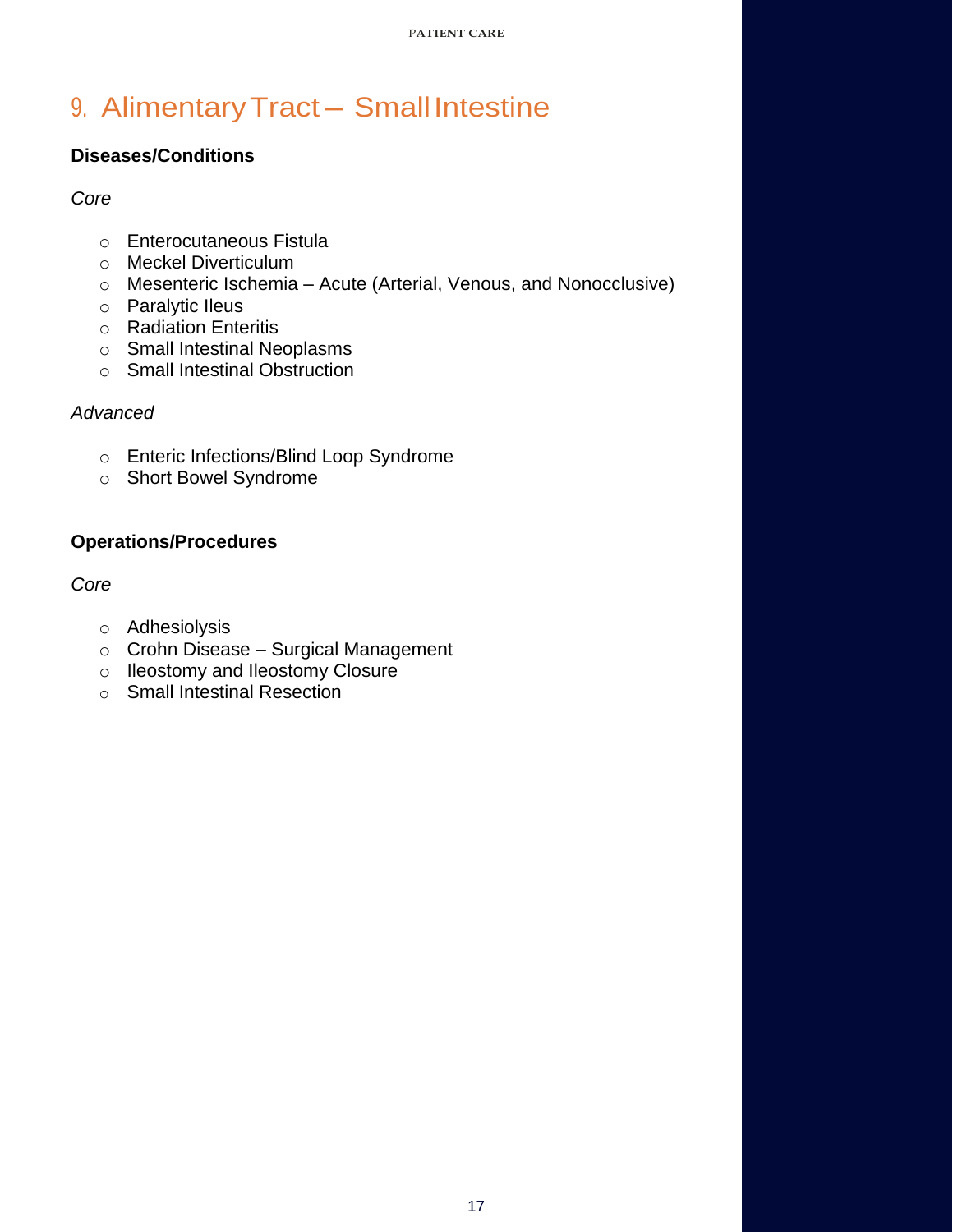# <span id="page-17-0"></span>10. Alimentary Tract - Large Intestine

# **Diseases/Conditions**

*Core*

- o [Appendicitis](https://www.surgicalcore.org/modulecontent.aspx?id=128926)
- o *[C. difficile](https://www.surgicalcore.org/modulecontent.aspx?id=136870)* [Colitis](https://www.surgicalcore.org/modulecontent.aspx?id=136870)
- o Colitis [Ischemic](https://www.surgicalcore.org/modulecontent.aspx?id=136797)
- o [Colon Cancer](https://www.surgicalcore.org/modulecontent.aspx?id=129337)
- o [Colonic Polyps](https://www.surgicalcore.org/modulecontent.aspx?id=129253)
- o [Colonic Volvulus and Obstruction](https://www.surgicalcore.org/modulecontent.aspx?id=1000567)
- o [Diverticulitis](https://www.surgicalcore.org/modulecontent.aspx?id=129030)
- o [Gastrointestinal Bleeding –](https://www.surgicalcore.org/modulecontent.aspx?id=128753) Lower

### *Advanced*

- o [Functional Disorders of the Intestine](https://www.surgicalcore.org/modulecontent.aspx?id=1000458)
- o [Polyposis Syndromes](https://www.surgicalcore.org/modulecontent.aspx?id=1000174)

# **Operations/Procedures**

*Core*

- o [Appendectomy](https://www.surgicalcore.org/modulecontent.aspx?id=129510)
- o [Colectomy –](https://www.surgicalcore.org/modulecontent.aspx?id=129670) Partial
- o Colectomy [Total and Subtotal](https://www.surgicalcore.org/modulecontent.aspx?id=1000583)
- o [Colostomy and Colostomy Closure](https://www.surgicalcore.org/modulecontent.aspx?id=1000457)
- o Ulcerative Colitis [Surgical Management](https://www.surgicalcore.org/modulecontent.aspx?id=129440)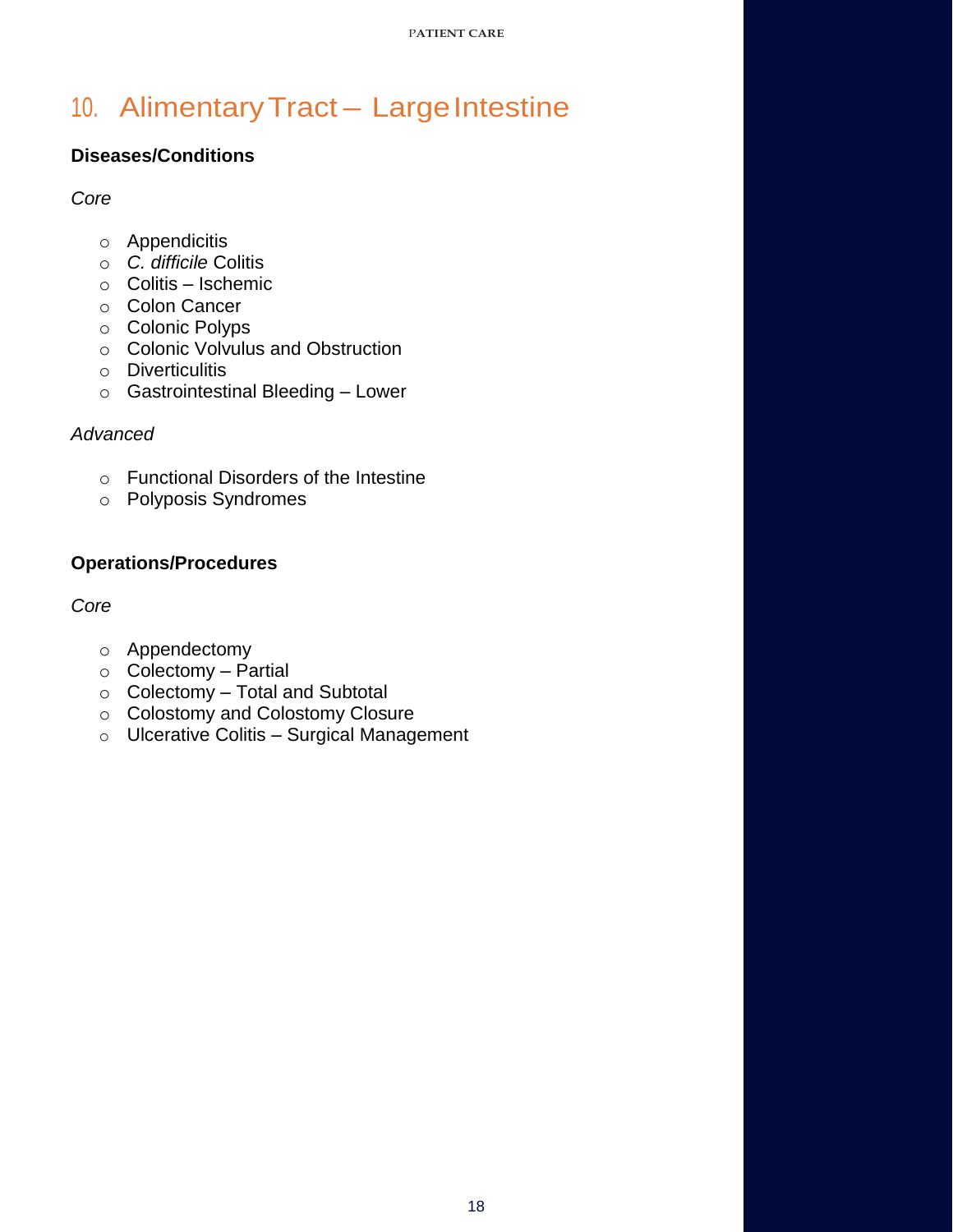# <span id="page-18-0"></span>11. AlimentaryTract – Anorectal

# **Diseases/Conditions**

*Core*

- o [Anal Cancer](https://www.surgicalcore.org/modulecontent.aspx?id=135579)
- o [Anal Dysplasia and STDs](https://www.surgicalcore.org/modulecontent.aspx?id=1000459)
- o [Anal Fissure](https://www.surgicalcore.org/modulecontent.aspx?id=130103)
- o [Anorectal Abscess and Fistulae](https://www.surgicalcore.org/modulecontent.aspx?id=130173)
- o [Hemorrhoids](https://www.surgicalcore.org/modulecontent.aspx?id=130010)
- o [Rectal Cancer](https://www.surgicalcore.org/modulecontent.aspx?id=130244)

### *Advanced*

- o [Fecal Incontinence](https://www.surgicalcore.org/modulecontent.aspx?id=264201)
- o [Rectal Prolapse](https://www.surgicalcore.org/modulecontent.aspx?id=164957)

# **Operations/Procedures**

*Core*

- o [Anal Sphincterotomy](https://www.surgicalcore.org/modulecontent.aspx?id=130512)
- o [Anorectal Abscess –](https://www.surgicalcore.org/modulecontent.aspx?id=130568) Drainage
- o [Anorectal Fistula –](https://www.surgicalcore.org/modulecontent.aspx?id=130637) Repair
- o [Hemorrhoids –](https://www.surgicalcore.org/modulecontent.aspx?id=1000460) Management
- o [Perianal Condylomas –](https://www.surgicalcore.org/modulecontent.aspx?id=167855) Excision

- $\circ$  [Anal Cancer –](https://www.surgicalcore.org/modulecontent.aspx?id=146816) Excision
- o Rectal Cancer [Abdominoperineal Resection and Pelvic Exenteration](https://www.surgicalcore.org/modulecontent.aspx?id=162148)
- o Rectal Cancer [Transanal Resection](https://www.surgicalcore.org/modulecontent.aspx?id=159462)
- o [Rectal Prolapse –](https://www.surgicalcore.org/modulecontent.aspx?id=146744) Repair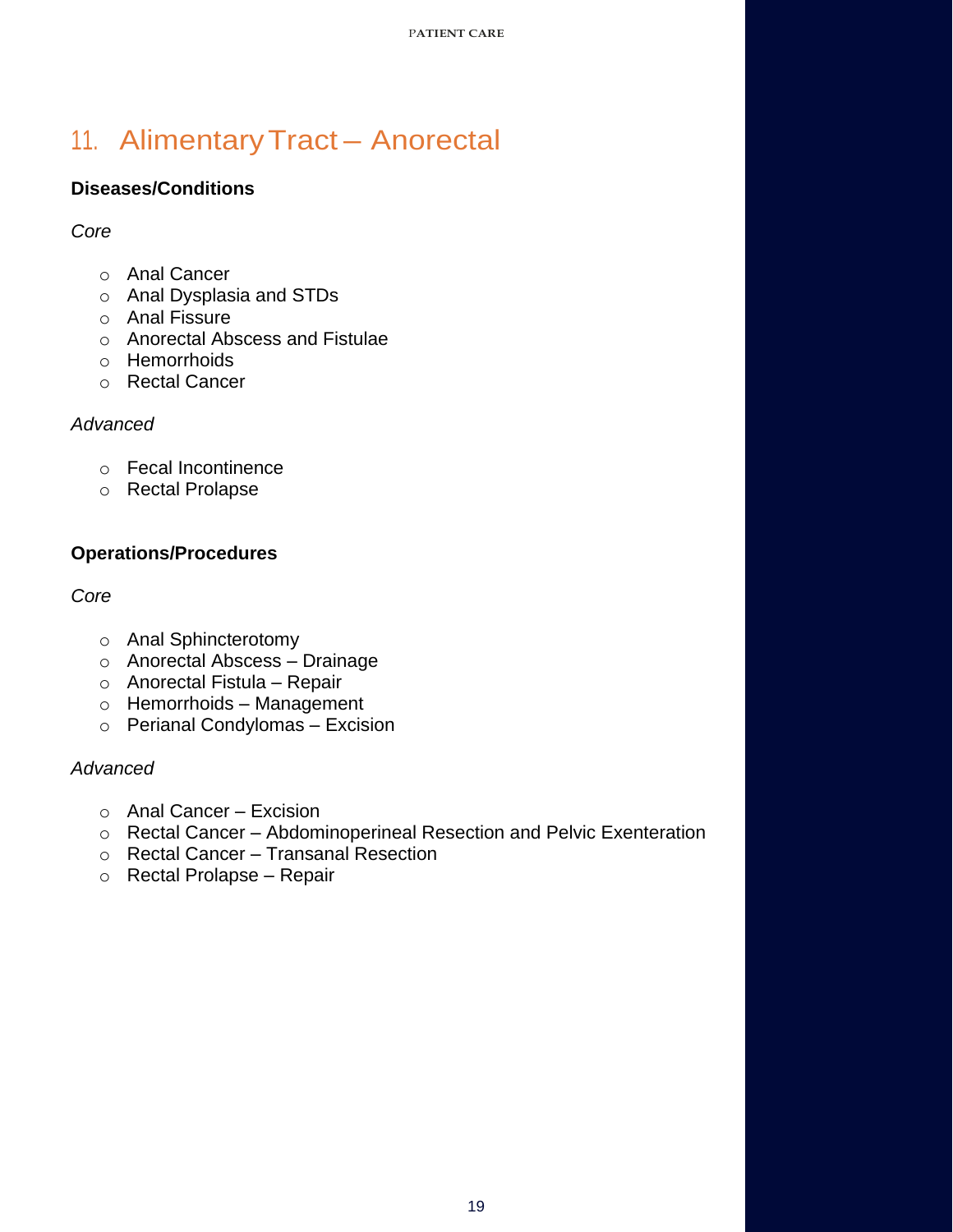# <span id="page-19-0"></span>12. Endoscopy

# **Operations/Procedures**

*Core*

- o [Bronchoscopy and Bronchoalveolar Lavage](https://www.surgicalcore.org/modulecontent.aspx?id=1000492)
- o [Esophagogastroduodenoscopy](https://www.surgicalcore.org/modulecontent.aspx?id=130707)
- o [Lower GI Endoscopy](https://www.surgicalcore.org/modulecontent.aspx?id=1000703)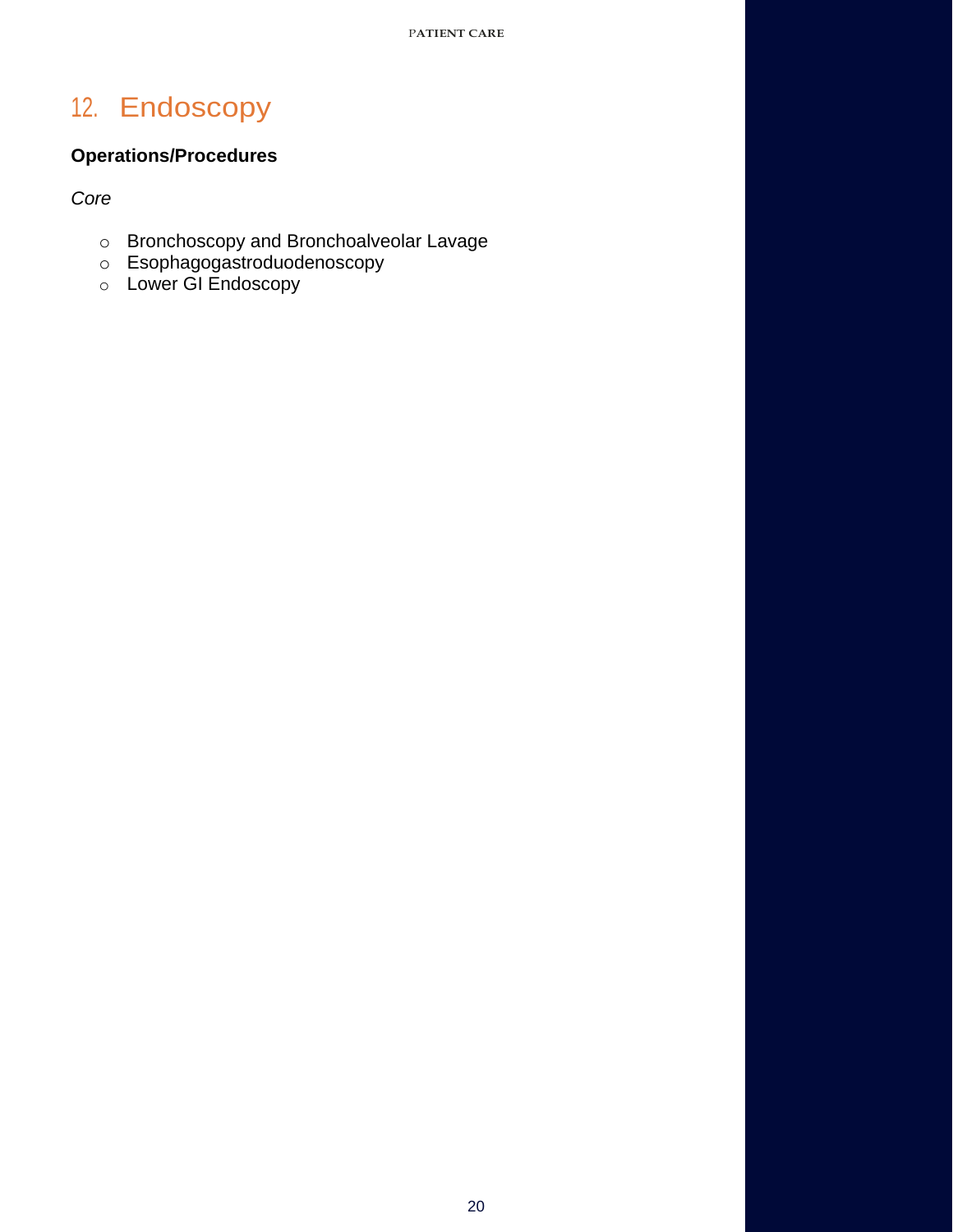# <span id="page-20-0"></span>13. Breast

# **Diseases/Conditions**

*Core*

- o [Atypical Hyperplasia, Flat Epithelial Atypia, and Lobu](https://www.surgicalcore.org/modulecontent.aspx?id=1000449)lar Carcinoma in [Situ](https://www.surgicalcore.org/modulecontent.aspx?id=1000450)
- o [Benig](https://www.surgicalcore.org/modulecontent.aspx?id=1000450)n Disease Fat Necrosis, Fibrocystic Breast Changes, and [Radial](https://www.surgicalcore.org/modulecontent.aspx?id=137613) Scar
- o [Benign Inflammatory Diseas](https://www.surgicalcore.org/modulecontent.aspx?id=138328)e Mastitis, Abscess, and Mondor [Disease](https://www.surgicalcore.org/modulecontent.aspx?id=137803)
- o [Breast Cancer –](https://www.surgicalcore.org/modulecontent.aspx?id=131350) Hereditary
- o [Breast Cancer –](https://www.surgicalcore.org/modulecontent.aspx?id=137880) Inflammatory
- o Breast Cancer [Invasive Carcinoma \(Ductal, Lob](https://www.surgicalcore.org/modulecontent.aspx?id=1000452)ular, All Variants)
- o [Breast Cance](https://www.surgicalcore.org/modulecontent.aspx?id=130978)r Paget Disease of the Nipple
- o [Breast Disease During Pr](https://www.surgicalcore.org/modulecontent.aspx?id=131466)egnancy and Lactation
- o [Breast Mass](https://www.surgicalcore.org/modulecontent.aspx?id=1000451)
- o [Ductal Carcinoma in Situ](https://www.surgicalcore.org/modulecontent.aspx?id=1000453)
- o [Fibroadenoma and Phyllodes Tumors](https://www.surgicalcore.org/modulecontent.aspx?id=1000454)
- o [Male Breast Disease –](https://www.surgicalcore.org/modulecontent.aspx?id=166980) Gynecomastia and Breast Cancer
- o [Nipple Discharge and Intradu](https://www.surgicalcore.org/modulecontent.aspx?id=1000136)ctal Papilloma
- o Postmastectomy Reconstruction Options
- o Radiographic Abnormalities

# **Operations/Procedures**

### *Core*

- o [Axillary Sentinel Lymph Node Biopsy and Lymphadenectomy](https://www.surgicalcore.org/modulecontent.aspx?id=131999)
- o [Duct Excision](https://www.surgicalcore.org/modulecontent.aspx?id=131727)
- o [Excisional Breast Biopsy and Partial Mastectomy](https://www.surgicalcore.org/modulecontent.aspx?id=1000455)
- o Mastectomy [Simple, Modified Radical, and Radical](https://www.surgicalcore.org/modulecontent.aspx?id=1000772)
- o [Percutaneous Breast Biopsy and Cyst Aspiration](https://www.surgicalcore.org/modulecontent.aspx?id=1000456)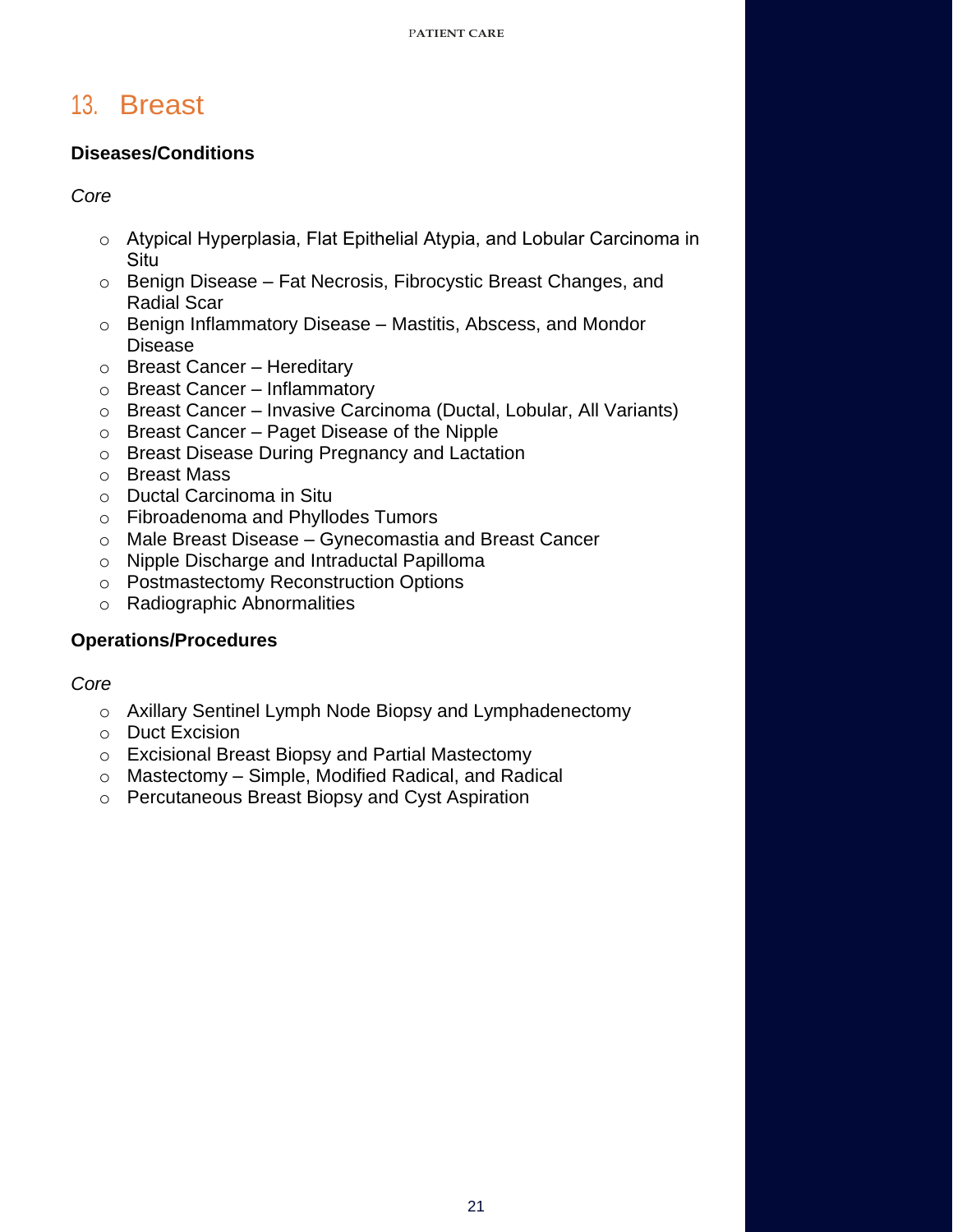# <span id="page-21-0"></span>14. Endocrine

# **Diseases/Conditions**

# *Core*

- o [Adrenal Mass –](https://www.surgicalcore.org/modulecontent.aspx?id=147129) Incidental
- o [Hyperaldosteronism –](https://www.surgicalcore.org/modulecontent.aspx?id=147238) Primary
- o Hypercortisolism [Cushing Syndrome/Disease](https://www.surgicalcore.org/modulecontent.aspx?id=147304)
- o [Hyperparathyroidism](https://www.surgicalcore.org/modulecontent.aspx?id=132347)
- o [Hyperthyroidism](https://www.surgicalcore.org/modulecontent.aspx?id=138713)
- $\circ$  [Hypothyroidism –](https://www.surgicalcore.org/modulecontent.aspx?id=138463) Postoperative
- o [Pheochromocytoma](https://www.surgicalcore.org/modulecontent.aspx?id=147187)
- o [Thyroid](https://www.surgicalcore.org/modulecontent.aspx?id=132220) Cancer
- o [Thyroid Nodule](https://www.surgicalcore.org/modulecontent.aspx?id=132153)
- o [Thyroiditis](https://www.surgicalcore.org/modulecontent.aspx?id=159534)

# *Advanced*

- o [Adrenal Cancer](https://www.surgicalcore.org/modulecontent.aspx?id=165135)
- o [Multiple Endocrine Neoplasias](https://www.surgicalcore.org/modulecontent.aspx?id=147004)
- o [Parathyroid Cancer](https://www.surgicalcore.org/modulecontent.aspx?id=159754)

# **Operations/Procedures**

# *Core*

- o [Parathyroidectomy](https://www.surgicalcore.org/modulecontent.aspx?id=1000787)
- o [Thyroidectomy –](https://www.surgicalcore.org/modulecontent.aspx?id=132409) Partial or Total

- o [Adrenalectomy](https://www.surgicalcore.org/modulecontent.aspx?id=147367)
- o [Ultrasound of the Thyroid](https://www.surgicalcore.org/modulecontent.aspx?id=167905)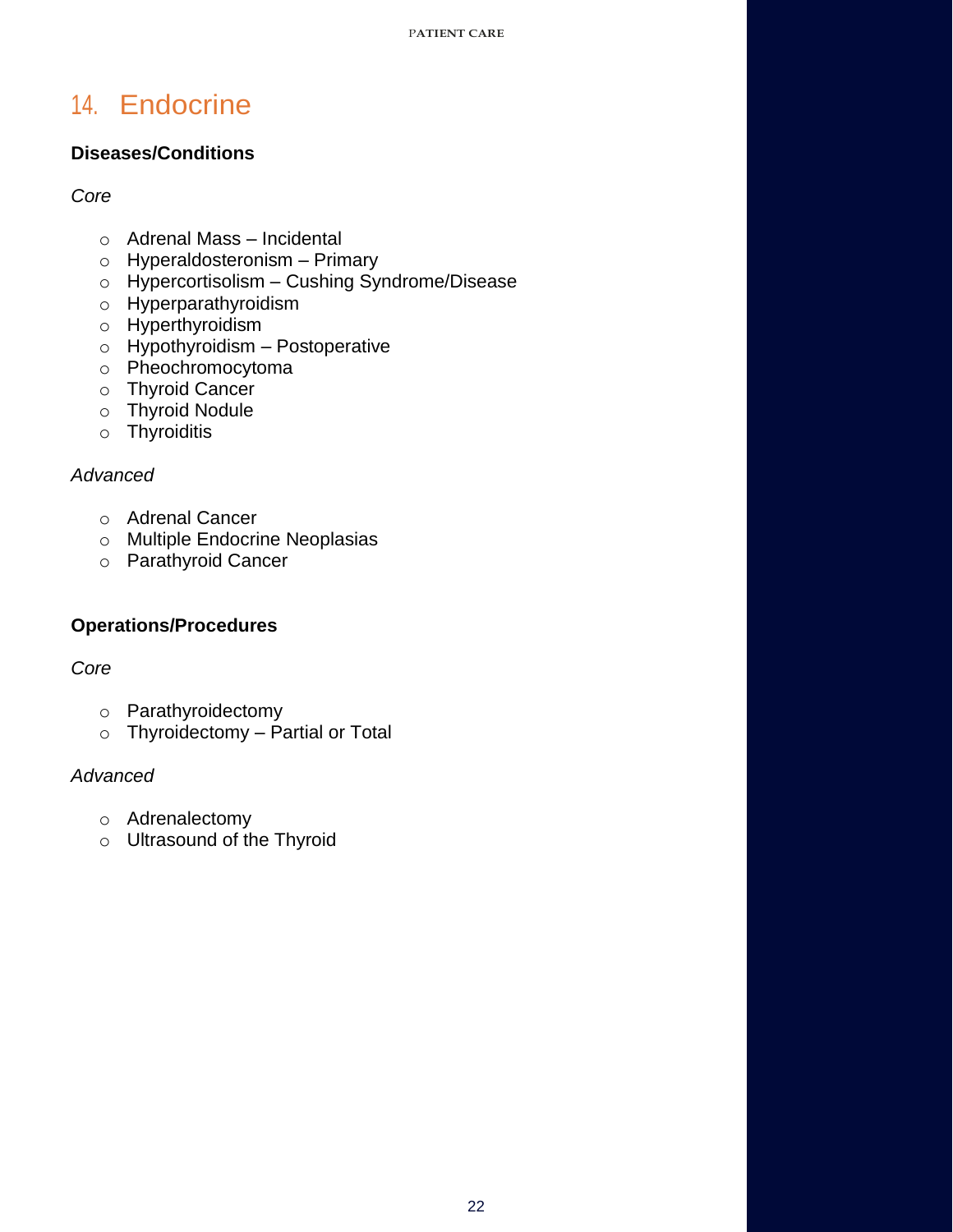# <span id="page-22-0"></span>15. Skin and Soft Tissue

# **Diseases/Conditions**

*Core*

- o [Cellulitis](https://www.surgicalcore.org/modulecontent.aspx?id=139953)
- o [Hidradenitis](https://www.surgicalcore.org/modulecontent.aspx?id=139900)
- o [Melanoma and Nevi](https://www.surgicalcore.org/modulecontent.aspx?id=139404)
- o [Necrotizing Soft Tissue Infections](https://www.surgicalcore.org/modulecontent.aspx?id=140003)
- o [Nonmelanoma Skin Cancers](https://www.surgicalcore.org/modulecontent.aspx?id=1000461)
- o [Paronychia and Felon](https://www.surgicalcore.org/modulecontent.aspx?id=140076)
- o [Pilonidal Cyst/Sinus](https://www.surgicalcore.org/modulecontent.aspx?id=132572)
- o [Pressure Ulcer](https://www.surgicalcore.org/modulecontent.aspx?id=159798)
- $\circ$  [Soft Tissue Masses –](https://www.surgicalcore.org/modulecontent.aspx?id=139636) Evaluation
- o [Soft Tissue Sarcomas](https://www.surgicalcore.org/modulecontent.aspx?id=1000462)

### *Advanced*

o [Lymphedema/Lymphangitis](https://www.surgicalcore.org/modulecontent.aspx?id=147566)

### **Operations/Procedures**

### *Core*

- o Melanoma [Wide Excision](https://www.surgicalcore.org/modulecontent.aspx?id=147686)
- o [Pilonidal Cystectomy](https://www.surgicalcore.org/modulecontent.aspx?id=134401)
- o [Sentinel Lymph Node Biopsy for Melanoma](https://www.surgicalcore.org/modulecontent.aspx?id=165249)
- o Skin/Soft Tissue Lesions [Excisional and Incisional Biopsy](https://www.surgicalcore.org/modulecontent.aspx?id=132645)
- o Soft Tissue Infections [Incision, Drainage, Debridement](https://www.surgicalcore.org/modulecontent.aspx?id=132697)

- o [Ilioinguinal-Femoral Lymphadenectomy](https://www.surgicalcore.org/modulecontent.aspx?id=165178)
- o [Soft Tissue Sarcoma –](https://www.surgicalcore.org/modulecontent.aspx?id=147641) Resection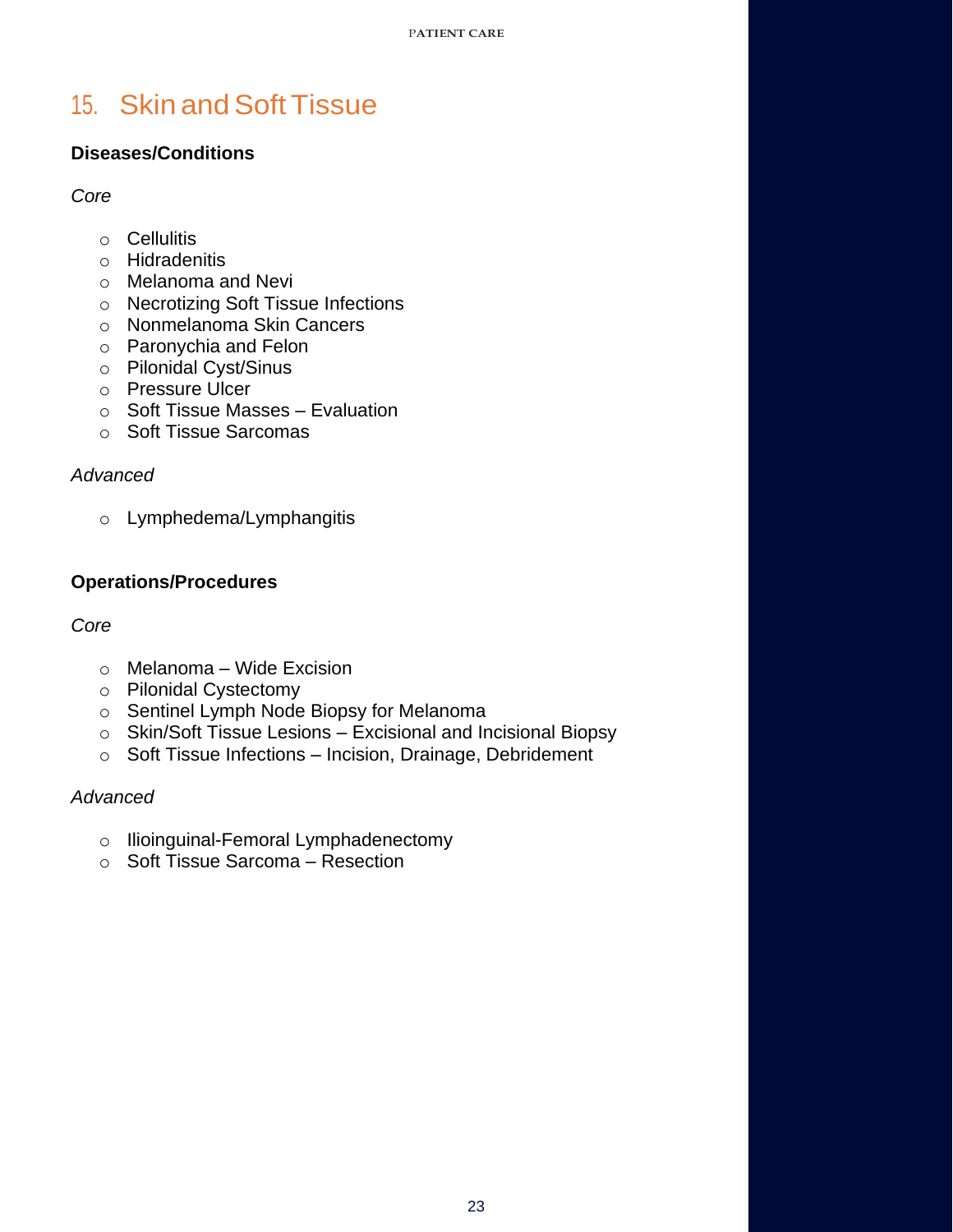# <span id="page-23-0"></span>16. Surgical Critical Care

### **Diseases/Conditions**

### *Core*

- o [Abdominal Compartment Syndrome](https://www.surgicalcore.org/modulecontent.aspx?id=168371)
- o [Acute Respiratory Distress Syndrome \(ARDS\)](https://www.surgicalcore.org/modulecontent.aspx?id=1000508)
- o [Anaphylaxis](https://www.surgicalcore.org/modulecontent.aspx?id=140999)
- o [Brain Death](https://www.surgicalcore.org/modulecontent.aspx?id=168546)
- o [Cardiac Arrest](https://www.surgicalcore.org/modulecontent.aspx?id=1000513)
- o [Cardiac Arrhythmias –](https://www.surgicalcore.org/modulecontent.aspx?id=151891) Common
- o [Cardiac Failure and Cardiogenic Shock](https://www.surgicalcore.org/modulecontent.aspx?id=1000532)
- o [Derangements of Electrolytes and Acid-Base Balance](https://www.surgicalcore.org/modulecontent.aspx?id=140947)
- o [Endocrine Dysfunction](https://www.surgicalcore.org/modulecontent.aspx?id=140885)
- o [Hepatic Failure and Hepatorenal Syndrome](https://www.surgicalcore.org/modulecontent.aspx?id=164515)
- o [Hypovolemic Shock](https://www.surgicalcore.org/modulecontent.aspx?id=140212)
- o [Hypoxemic Syndromes \(Pulmonary Embolism, Pneumonia\)](https://www.surgicalcore.org/modulecontent.aspx?id=1000549)
- o [Neurogenic Shock](https://www.surgicalcore.org/modulecontent.aspx?id=140402)
- o [Neurologic Dysfunction](https://www.surgicalcore.org/modulecontent.aspx?id=140833)
- o [Pain, Agitation, and Delirium](https://www.surgicalcore.org/modulecontent.aspx?id=153388)
- o [Renal Failure](https://www.surgicalcore.org/modulecontent.aspx?id=140716)
- o [Respiratory Failure](https://www.surgicalcore.org/modulecontent.aspx?id=1000509)
- o [Sepsis and Septic Shock](https://www.surgicalcore.org/modulecontent.aspx?id=1000511)

### *Advanced*

o [Organ Donors and Selection Criteria](https://www.surgicalcore.org/modulecontent.aspx?id=152019)

# **Operations/Procedures**

### *Core*

- o [Intubation and Difficult Airway](https://www.surgicalcore.org/modulecontent.aspx?id=1000498)
- o [Nutritional Support](https://www.surgicalcore.org/modulecontent.aspx?id=168169)
- o [Ultrasound Use for Intravascular Access](https://www.surgicalcore.org/modulecontent.aspx?id=163873)
- o [Vascular Access](https://www.surgicalcore.org/modulecontent.aspx?id=1000512)

### *Advanced*

o [Noninvasive and Invasive Cardiac Pacing](https://www.surgicalcore.org/modulecontent.aspx?id=1000533)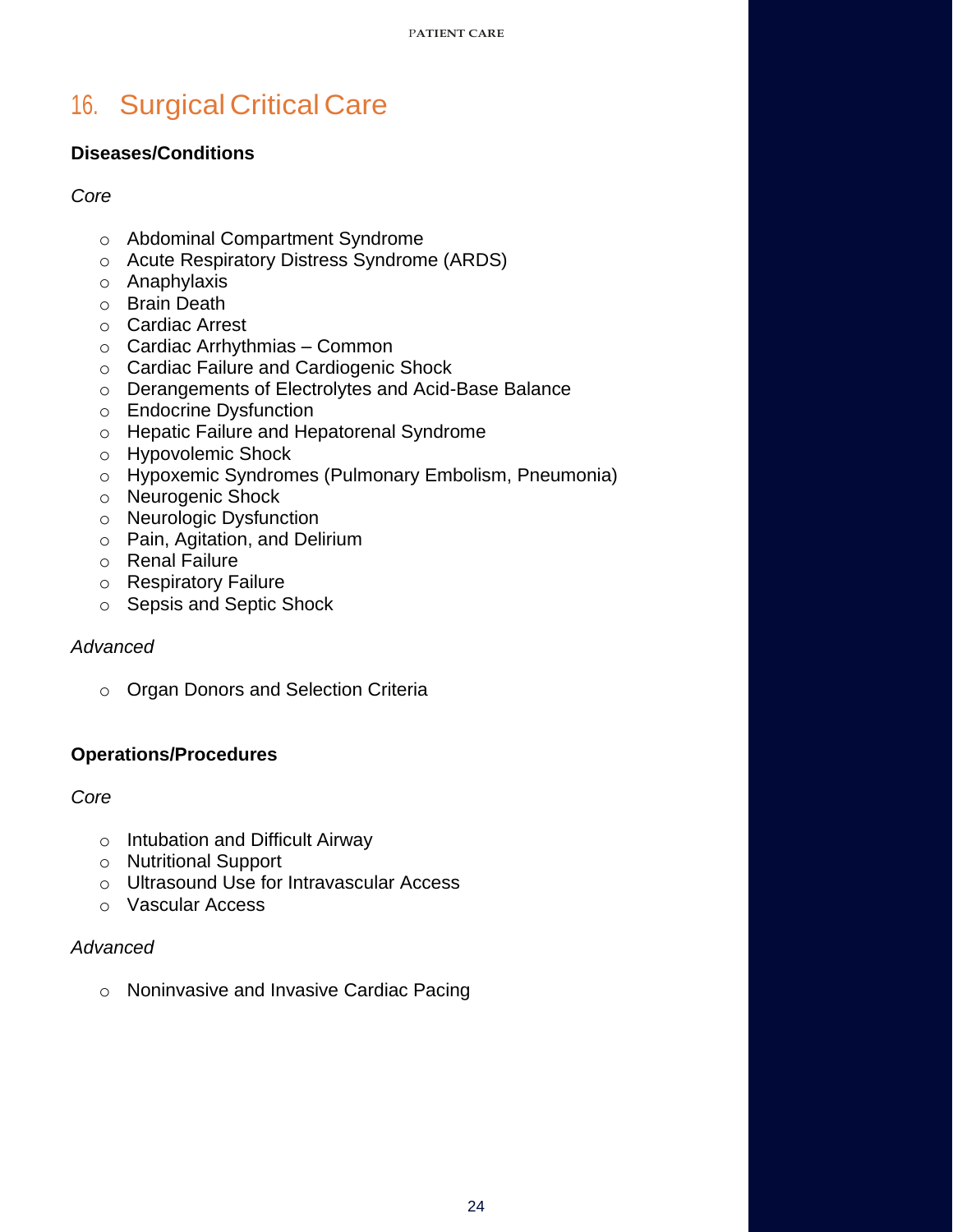# <span id="page-24-0"></span>17. Trauma

# **Diseases/Conditions**

*Core*

- o [Burns](https://www.surgicalcore.org/modulecontent.aspx?id=1000539)
- o [Cardiac Injury](https://www.surgicalcore.org/modulecontent.aspx?id=1000465)
- o [Chest Wall, Pleural and Diaphragm Injuries](https://www.surgicalcore.org/modulecontent.aspx?id=1000470)
- o Colon [and Rectal Injury](https://www.surgicalcore.org/modulecontent.aspx?id=133187)
- o [Duodenal and Pancreatic Injury](https://www.surgicalcore.org/modulecontent.aspx?id=1000527)
- o [Esophageal Injury](https://www.surgicalcore.org/modulecontent.aspx?id=142276)
- o [Frostbite and Hypothermia](https://www.surgicalcore.org/modulecontent.aspx?id=147972)
- o [Gastric and Small Intestinal Injury](https://www.surgicalcore.org/modulecontent.aspx?id=1000469)
- o [Geriatric Trauma](https://www.surgicalcore.org/modulecontent.aspx?id=143218)
- o [Hepatic Injury](https://www.surgicalcore.org/modulecontent.aspx?id=133048)
- o [Initial Assessment and Management of Trauma](https://www.surgicalcore.org/modulecontent.aspx?id=1000540)
- o [Lower Urinary Tract Injuries](https://www.surgicalcore.org/modulecontent.aspx?id=1000563)
- o [Pediatric Trauma](https://www.surgicalcore.org/modulecontent.aspx?id=143135)
- o [Pelvic Fractures and Retroperitoneal Hematoma](https://www.surgicalcore.org/modulecontent.aspx?id=1000542)
- o [Smoke Inhalation Injury and Carbon Monoxide Poisoning](https://www.surgicalcore.org/modulecontent.aspx?id=148198)
- o [Splenic Injury](https://www.surgicalcore.org/modulecontent.aspx?id=132969)
- o [Tracheobronchial and Lung Injury](https://www.surgicalcore.org/modulecontent.aspx?id=1000541)
- o [Trauma in Pregnancy](https://www.surgicalcore.org/modulecontent.aspx?id=143282)
- o Traumatic [Brain Injury](https://www.surgicalcore.org/modulecontent.aspx?id=147750)
- o [Upper Aerodigestive Tract Injury](https://www.surgicalcore.org/modulecontent.aspx?id=1000205)
- o [Upper Urinary Tract Injuries](https://www.surgicalcore.org/modulecontent.aspx?id=1000562)
- o [Vascular Injury –](https://www.surgicalcore.org/modulecontent.aspx?id=142996) Abdomen
- $\circ$  [Vascular Injury –](https://www.surgicalcore.org/modulecontent.aspx?id=143063) Extremities
- $\circ$  [Vascular Injury –](https://www.surgicalcore.org/modulecontent.aspx?id=141425) Neck
- $\circ$  [Vascular Injury –](https://www.surgicalcore.org/modulecontent.aspx?id=142928) Thorax

- o [Bite and Envenomation Injuries](https://www.surgicalcore.org/modulecontent.aspx?id=1000551)
- o [Brachial Plexus Injury](https://www.surgicalcore.org/modulecontent.aspx?id=148198)
- o [Extremity Injuries](https://www.surgicalcore.org/modulecontent.aspx?id=1000464)
- o [Spinal Cord Injury](https://www.surgicalcore.org/modulecontent.aspx?id=264434)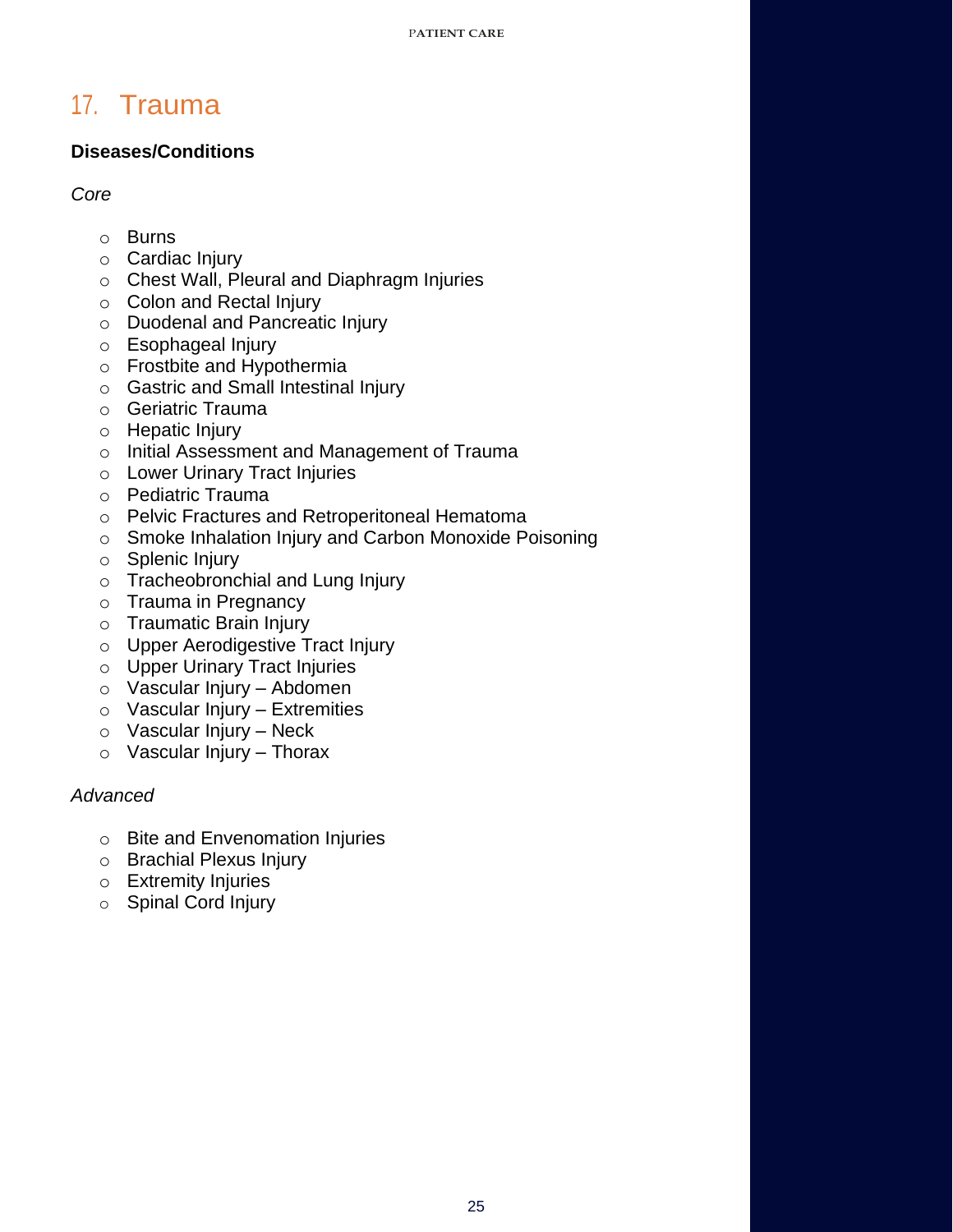# 17. Trauma (cont.)

# **Operations/Procedures**

### *Core*

- o [Abdominal Exploration for Trauma](https://www.surgicalcore.org/modulecontent.aspx?id=1000552)
- o [Duodenal and Pancreatic Injury –](https://www.surgicalcore.org/modulecontent.aspx?id=1000463) Operations
- o [Esophageal Injury –](https://www.surgicalcore.org/modulecontent.aspx?id=148324) Repair
- o [Fasciotomy](https://www.surgicalcore.org/modulecontent.aspx?id=149414)
- o [Focused Assessment with Sonography for Trauma \(FAST\)](https://www.surgicalcore.org/modulecontent.aspx?id=168489)
- $\circ$  [Gastrointestinal Tract Injury –](https://www.surgicalcore.org/modulecontent.aspx?id=165327) Repair
- o Hepatic Injury [Packing and Repair/Resection](https://www.surgicalcore.org/modulecontent.aspx?id=1000543)
- o [Neck Injuries –](https://www.surgicalcore.org/modulecontent.aspx?id=1000468) Management
- o [Splenectomy/Splenorrhaphy](https://www.surgicalcore.org/modulecontent.aspx?id=148870)
- $\circ$  [Urinary Tract Injuries –](https://www.surgicalcore.org/modulecontent.aspx?id=1000564) Operations
- o [Vascular Injuries –](https://www.surgicalcore.org/modulecontent.aspx?id=1000529) Operations
- o [Wounds, Major –](https://www.surgicalcore.org/modulecontent.aspx?id=149102) Debride/Suture

- o [Cardiac Injury](https://www.surgicalcore.org/modulecontent.aspx?id=149481) Repair
- o [Hand Tendon Repairs](https://www.surgicalcore.org/modulecontent.aspx?id=162436)
- $\circ$  [Thermal Injuries –](https://www.surgicalcore.org/modulecontent.aspx?id=1000467) Operations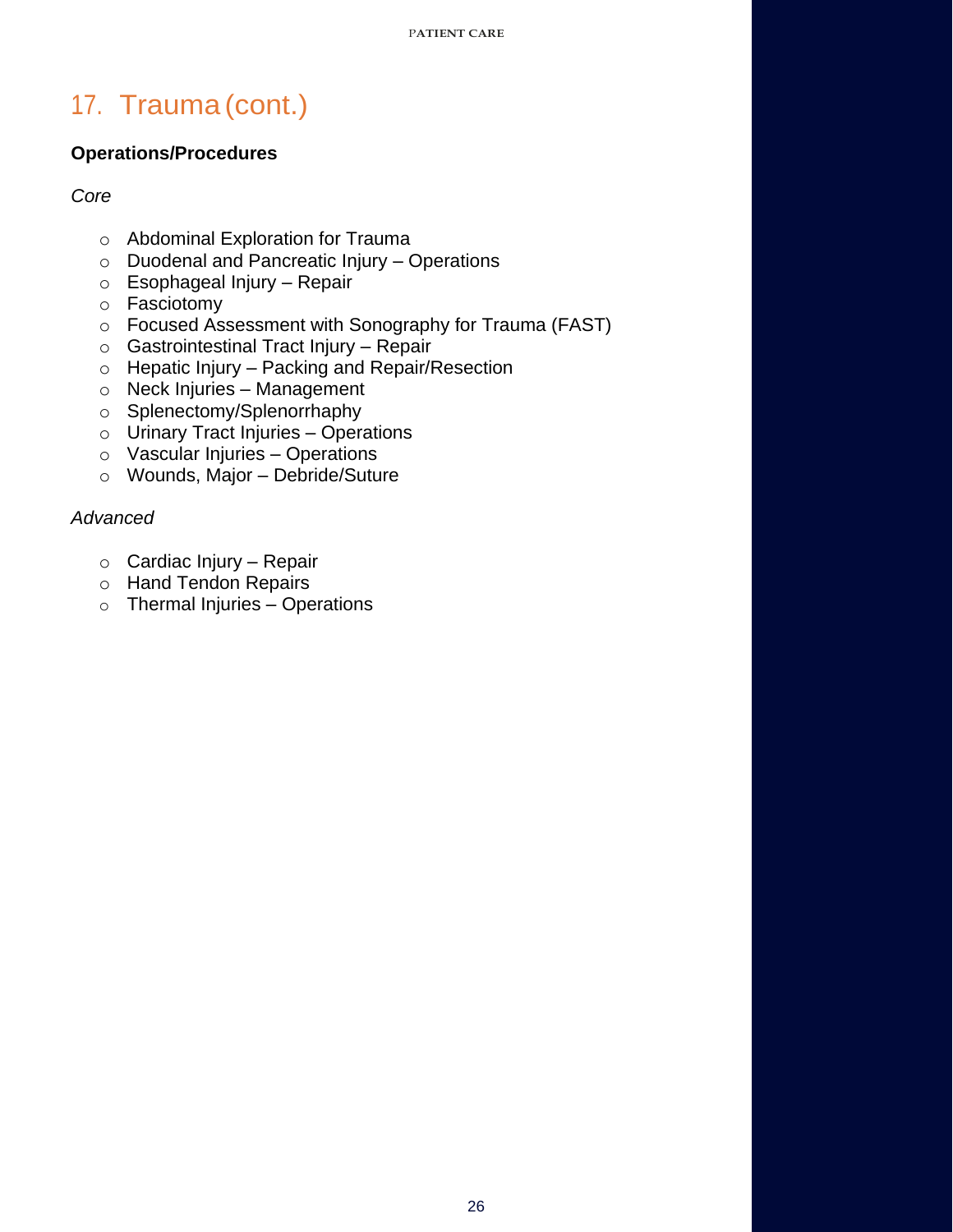# <span id="page-26-0"></span>18. Vascular – Arterial Disease

# **Diseases/Conditions**

### *Core*

- o [Acute Thrombosis and Ischemia](https://www.surgicalcore.org/modulecontent.aspx?id=1000536)
- o [Cerebrovascular Disease](https://www.surgicalcore.org/modulecontent.aspx?id=149545)
- o [Compartment Syndromes](https://www.surgicalcore.org/modulecontent.aspx?id=143320)
- o [Diabetic Foot Infections](https://www.surgicalcore.org/modulecontent.aspx?id=143379)
- o [Peripheral Arterial Emboli](https://www.surgicalcore.org/modulecontent.aspx?id=133368)
- o [Peripheral Vascular Occlusive Disease](https://www.surgicalcore.org/modulecontent.aspx?id=1000547)

# *Advanced*

- o [Acute Aortic Dissection](https://www.surgicalcore.org/modulecontent.aspx?id=1000130)
- o [Arterial Aneurysms –](https://www.surgicalcore.org/modulecontent.aspx?id=149875) Aortic
- o [Arterial Aneurysms –](https://www.surgicalcore.org/modulecontent.aspx?id=149943) Peripheral
- o [Arterial Aneurysms –](https://www.surgicalcore.org/modulecontent.aspx?id=263873) Visceral
- o [Nonatherosclerotic Occlusive Diseases](https://www.surgicalcore.org/modulecontent.aspx?id=263783)
- o [Renal Artery Disease](https://www.surgicalcore.org/modulecontent.aspx?id=165638)
- o [Thoracic Outlet Syndrome](https://www.surgicalcore.org/modulecontent.aspx?id=165804)
- o [Vascular Graft Infections](https://www.surgicalcore.org/modulecontent.aspx?id=165744)

# **Operations/Procedures**

### *Core*

- $\circ$  Amputations [Lower Extremity](https://www.surgicalcore.org/modulecontent.aspx?id=150635)
- o [Embolectomy/Thrombectomy –](https://www.surgicalcore.org/modulecontent.aspx?id=150556) Arterial

- o [Abdominal and Aortoiliac Aneurysm –](https://www.surgicalcore.org/modulecontent.aspx?id=1000548) Repair
- o [Aortoiliac Reconstruction for Occlusive Disease](https://www.surgicalcore.org/modulecontent.aspx?id=1000537)
- o [Carotid Endarterectomy](https://www.surgicalcore.org/modulecontent.aspx?id=150413)
- o [Endovascular Intervention Principles](https://www.surgicalcore.org/modulecontent.aspx?id=166146)
- o [Extra-anatomic Bypass](https://www.surgicalcore.org/modulecontent.aspx?id=165949)
- o [Graft-enteric Fistula –](https://www.surgicalcore.org/modulecontent.aspx?id=264094) Management
- o [Lower Extremity Bypass](https://www.surgicalcore.org/modulecontent.aspx?id=1000771)
- o [Mesenteric Occlusive Disease –](https://www.surgicalcore.org/modulecontent.aspx?id=264033) Operation
- o [Peripheral Aneurysms –](https://www.surgicalcore.org/modulecontent.aspx?id=1000538) Repair
- o [Superior Mesenteric Artery Embolectomy/ Thrombectomy](https://www.surgicalcore.org/modulecontent.aspx?id=146472)
- o [Ultrasound in the Diagnosis and Management of Vascular Diseases](https://www.surgicalcore.org/modulecontent.aspx?id=166093)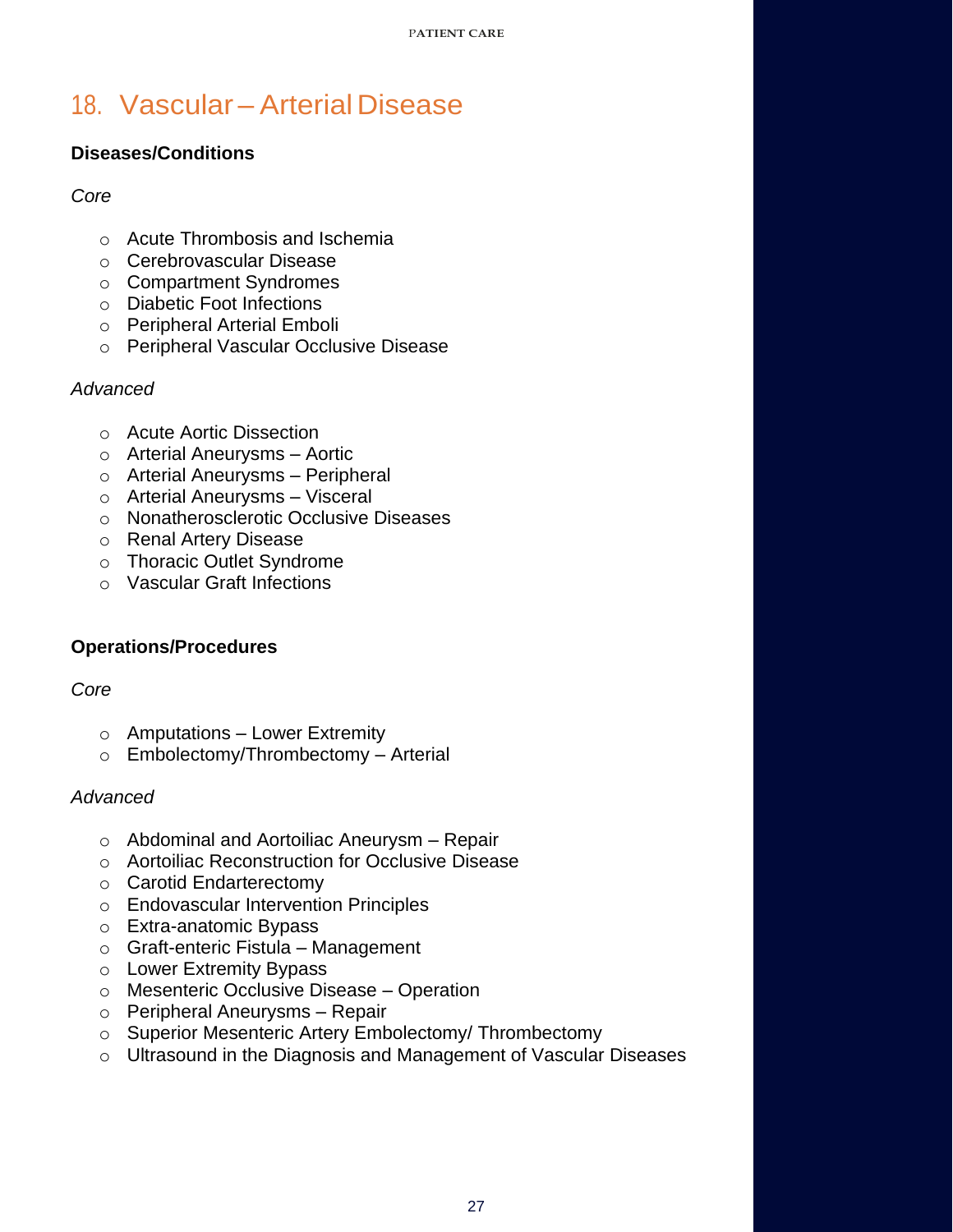# <span id="page-27-0"></span>19. Vascular – Venous

### **Diseases/Conditions**

*Core*

- o [Evaluation of the Swollen Leg](https://www.surgicalcore.org/modulecontent.aspx?id=1000531)
- o [Thrombophlebitis](https://www.surgicalcore.org/modulecontent.aspx?id=143442)
- o [Varicose Veins](https://www.surgicalcore.org/modulecontent.aspx?id=143575)
- o [Venous Stasis/Chronic Venous Insufficiency](https://www.surgicalcore.org/modulecontent.aspx?id=143500)
- o [Venous Thromboembolism](https://www.surgicalcore.org/modulecontent.aspx?id=133538)

# **Operations/Procedures**

- o [Vena Cava Filter –](https://www.surgicalcore.org/modulecontent.aspx?id=134647) Insertion
- o [Venous Insufficiency/Varicose Veins –](https://www.surgicalcore.org/modulecontent.aspx?id=1000494) Operation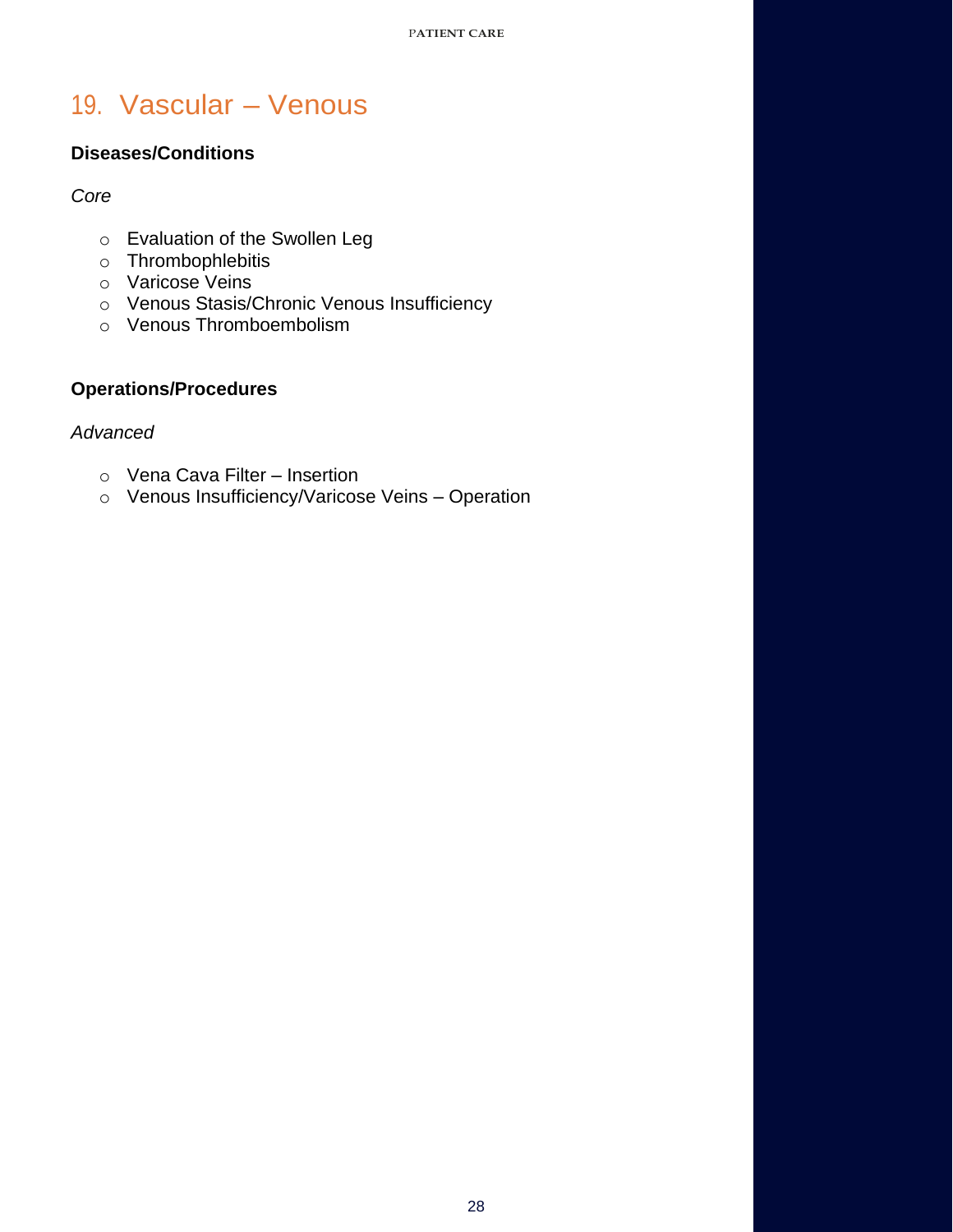# <span id="page-28-0"></span>20. Vascular– Access

# **Diseases/Conditions**

*Core*

o [Vascular Access for Dialysis](https://www.surgicalcore.org/modulecontent.aspx?id=133775)

# **Operations/Procedures**

# *Core*

- o [Vascular Exposure –](https://www.surgicalcore.org/modulecontent.aspx?id=1000546) Principles
- o [Venous Access Devices –](https://www.surgicalcore.org/modulecontent.aspx?id=163653) Insertion

### *Advanced*

o [Arteriovenous Graft/Fistula](https://www.surgicalcore.org/modulecontent.aspx?id=133899)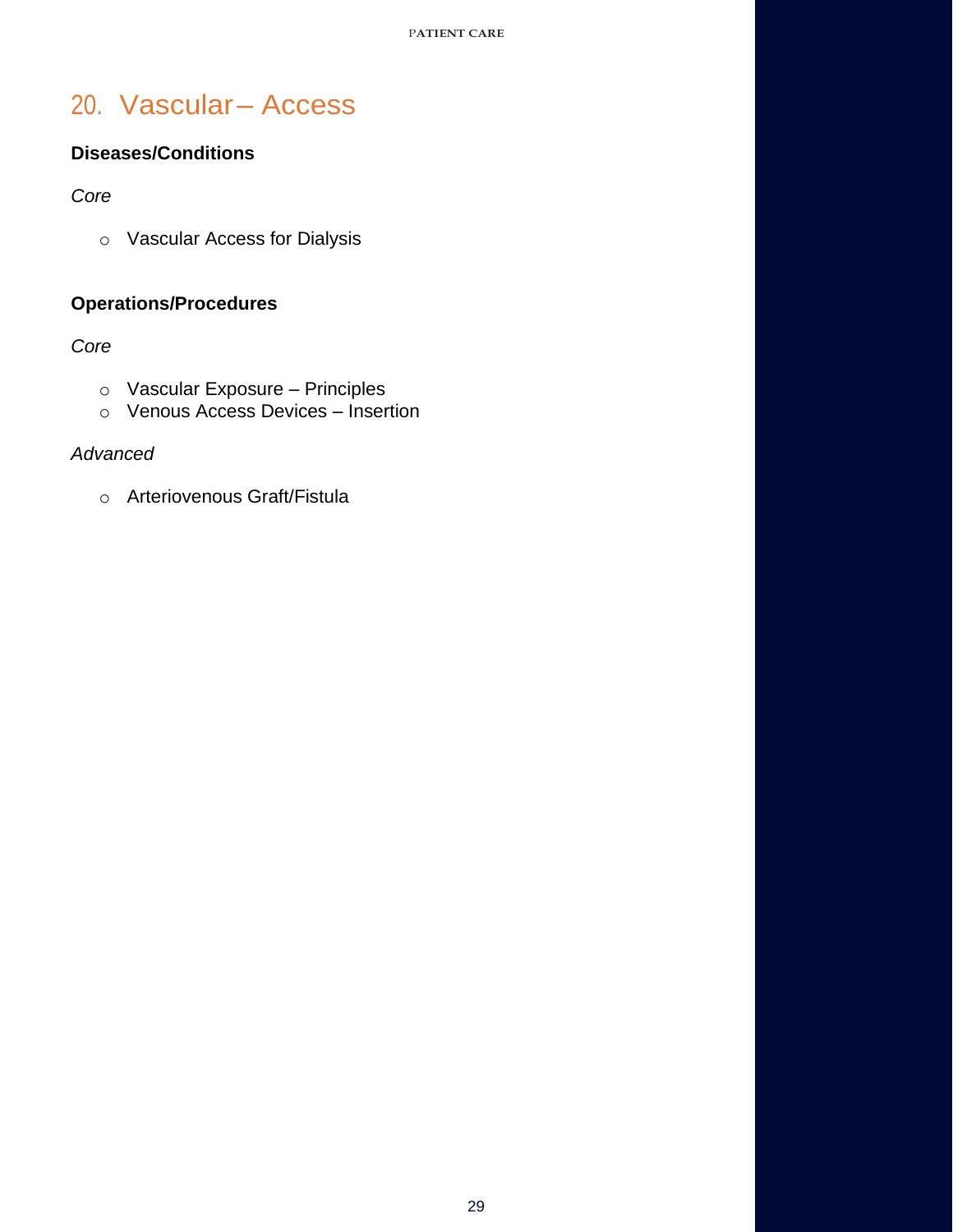# <span id="page-29-0"></span>21. Transplantation

# **Diseases/Conditions**

### *Advanced*

o [Organ Preservation](https://www.surgicalcore.org/modulecontent.aspx?id=1000150)

# **Operations/Procedures**

- o [En Bloc Abdominal Organ Retrieval](https://www.surgicalcore.org/modulecontent.aspx?id=1000139)
- o [Live Donor Hepatectomy](https://www.surgicalcore.org/modulecontent.aspx?id=1000141)
- o [Live Donor Nephrectomy](https://www.surgicalcore.org/modulecontent.aspx?id=1000152)
- o [Liver Transplantation](https://www.surgicalcore.org/modulecontent.aspx?id=1000140)
- o Pancreas [Transplantation](https://www.surgicalcore.org/modulecontent.aspx?id=1000147)
- o [Renal Transplantation](https://www.surgicalcore.org/modulecontent.aspx?id=1000148)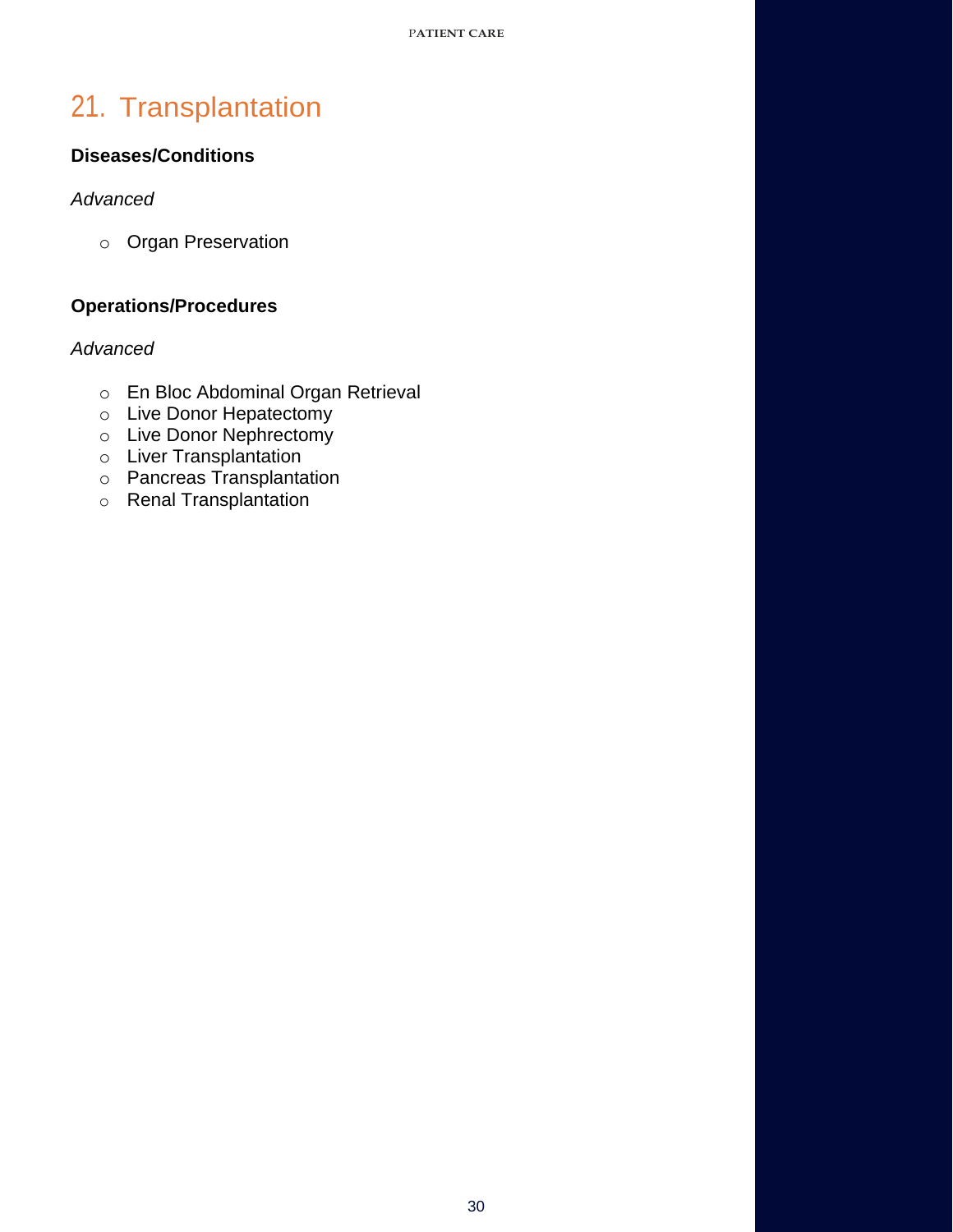# <span id="page-30-0"></span>22. Thoracic Surgery

# **Diseases/Conditions**

*Core*

- o [Chylothorax](https://www.surgicalcore.org/modulecontent.aspx?id=1000144)
- o [Pleural Effusion/Empyema](https://www.surgicalcore.org/modulecontent.aspx?id=141219)
- o [Pneumothorax and Pleurodesis](https://www.surgicalcore.org/modulecontent.aspx?id=1000495)

### *Advanced*

- o [Malignant Tumors of the Lung: Primary and Metastatic](https://www.surgicalcore.org/modulecontent.aspx?id=1000501)
- o [Mediastinal Tumors and Cysts](https://www.surgicalcore.org/modulecontent.aspx?id=166280)
- o [Mediastinitis](https://www.surgicalcore.org/modulecontent.aspx?id=1000142)
- o [Superior Vena Cava Syndrome](https://www.surgicalcore.org/modulecontent.aspx?id=166342)

### **Operations/Procedures**

*Core*

- o [Exploratory Thoracotomy –](https://www.surgicalcore.org/modulecontent.aspx?id=1000507) Open and Thoracoscopic
- o [Tube Thoracostomy and Thoracentesis](https://www.surgicalcore.org/modulecontent.aspx?id=1000528)

### *Advanced*

o [Partial Pulmonary Resections –](https://www.surgicalcore.org/modulecontent.aspx?id=160663) Open and Thoracoscopic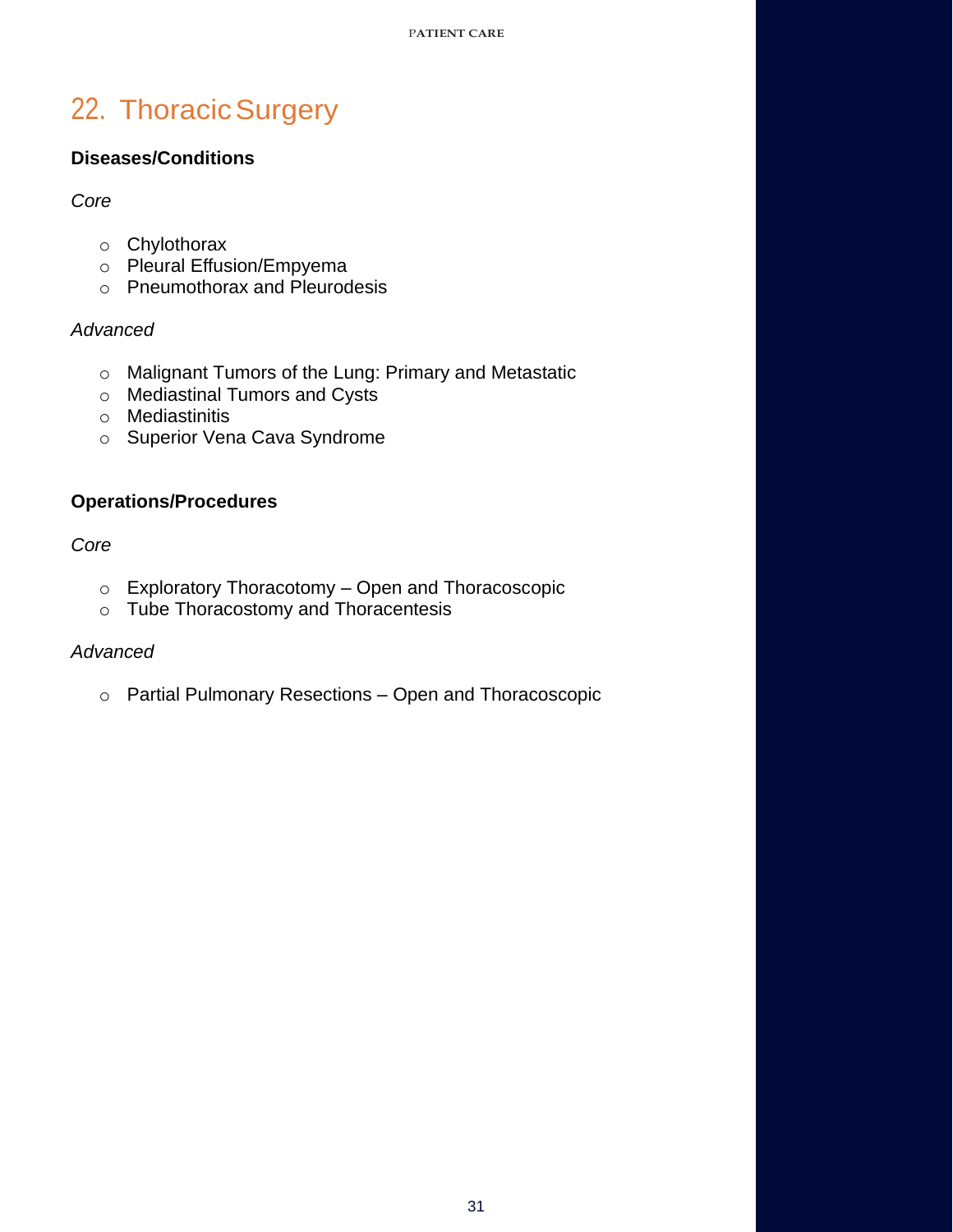# <span id="page-31-0"></span>23. Pediatric Surgery

### **Diseases/Conditions**

*Core*

- o [Abdominal Mass](https://www.surgicalcore.org/modulecontent.aspx?id=1000535)
- $\circ$  [Abdominal Pain –](https://www.surgicalcore.org/modulecontent.aspx?id=1000179) Acute
- o [Appendicitis](https://www.surgicalcore.org/modulecontent.aspx?id=1000530)
- o [Gastrointestinal Bleeding –](https://www.surgicalcore.org/modulecontent.aspx?id=1000180) Lower
- o [Hypertrophic Pyloric Stenosis](https://www.surgicalcore.org/modulecontent.aspx?id=134169)
- o [Inguinal Hernia](https://www.surgicalcore.org/modulecontent.aspx?id=134100)
- o [Intussusception](https://www.surgicalcore.org/modulecontent.aspx?id=139267)
- o [Malrotation](https://www.surgicalcore.org/modulecontent.aspx?id=139197)
- o [Meckel Diverticulum](https://www.surgicalcore.org/modulecontent.aspx?id=139337)
- o [Umbilical Hernia](https://www.surgicalcore.org/modulecontent.aspx?id=139140)

### *Advanced*

- o [Aerodigestive Tract Foreign Bodies](https://www.surgicalcore.org/modulecontent.aspx?id=139060)
- o [Anorectal Malformations](http://www.surgicalcore.org/modulecontent.aspx?id=162853)
- o [Biliary Atresia](https://www.surgicalcore.org/modulecontent.aspx?id=162913)
- o [Choledochal Cysts](https://www.surgicalcore.org/modulecontent.aspx?id=162963)
- o [Congenital Aganglionosis \(Hirschsprung Disease\)](http://www.surgicalcore.org/modulecontent.aspx?id=166661)
- o [Congenital Diaphragmatic Hernia](http://www.surgicalcore.org/modulecontent.aspx?id=162797)
- o [Cryptorchidism](http://www.surgicalcore.org/modulecontent.aspx?id=166707)
- o [Esophageal Atresia/Tracheoesophageal Fistula](http://www.surgicalcore.org/modulecontent.aspx?id=162748)
- o [Gastroschisis/Omphalocele](http://www.surgicalcore.org/modulecontent.aspx?id=166536)
- o Necrotizing [Enterocolitis](http://www.surgicalcore.org/modulecontent.aspx?id=1000176)
- o [Neonatal Small Bowel Obstruction](http://www.surgicalcore.org/modulecontent.aspx?id=1000496)

### **Operations/Procedures**

### *Core*

- o [Inguinal Hernia –](http://www.surgicalcore.org/modulecontent.aspx?id=134353) Repair
- $\circ$  [Intussusception –](http://www.surgicalcore.org/modulecontent.aspx?id=151218) Operation
- o [Malrotation –](http://www.surgicalcore.org/modulecontent.aspx?id=151137) Operation
- o [Meckel Diverticulum –](http://www.surgicalcore.org/modulecontent.aspx?id=1000151) Excision
- o [Pyloromyotomy](http://www.surgicalcore.org/modulecontent.aspx?id=151071)
- o [Umbilical Hernia –](http://www.surgicalcore.org/modulecontent.aspx?id=134589) Repair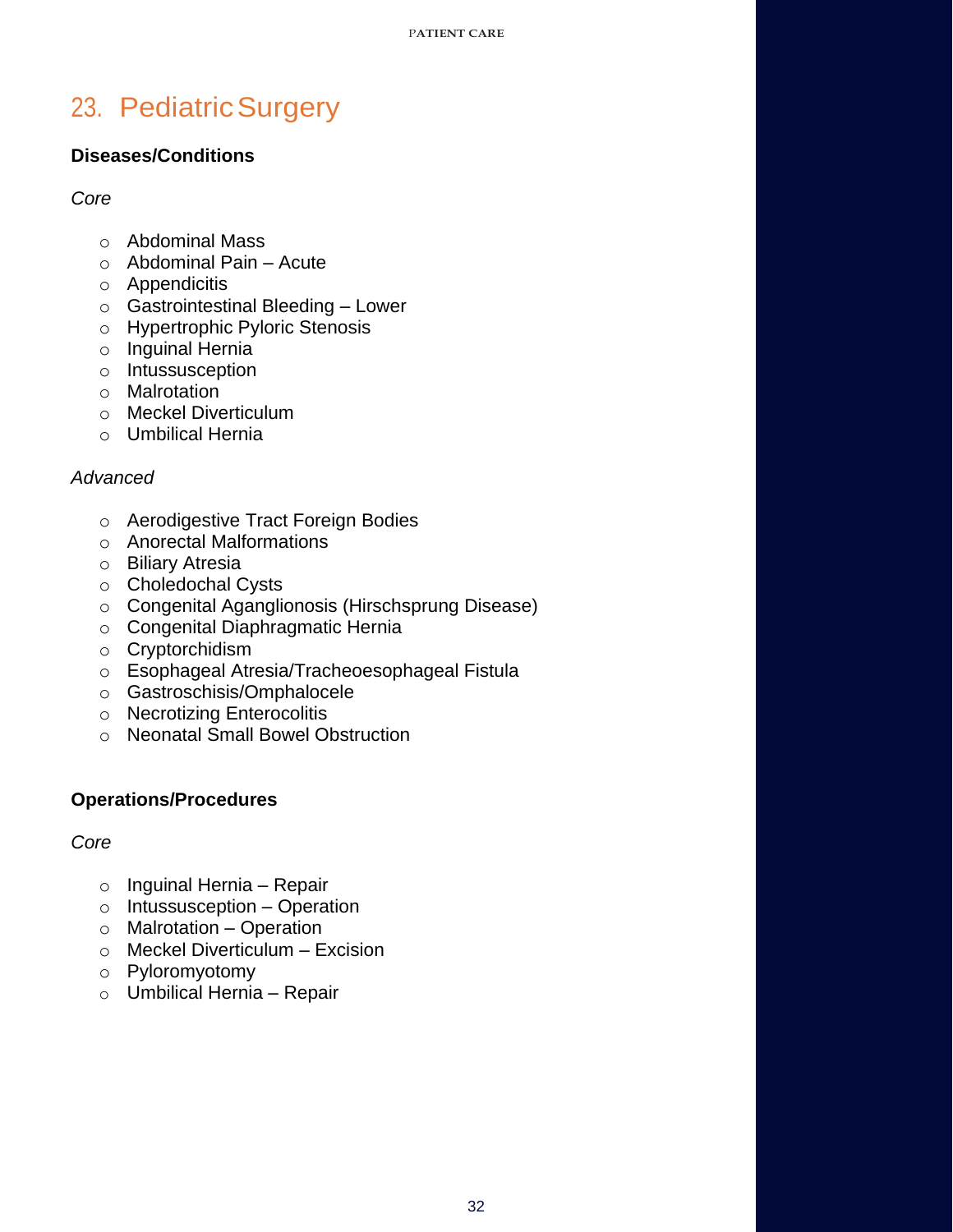# 23. PediatricSurgery(cont.)

# **Diseases/Conditions**

- o [Anorectal Malformations -](http://www.surgicalcore.org/modulecontent.aspx?id=163264) Operation
- o [Branchial Cleft Anomaly –](http://www.surgicalcore.org/modulecontent.aspx?id=163025) Excision
- o [Chest Wall Deformity –](http://www.surgicalcore.org/modulecontent.aspx?id=1000175) Repair
- o [Congenital Diaphragmatic Hernia -](http://www.surgicalcore.org/modulecontent.aspx?id=163145) Repair
- o [Diaphragmatic Hernia –](https://www.surgicalcore.org/modulecontent.aspx?id=166474) Repair
- o [Esophageal Atresia/Tracheoesophageal Fistula –](http://www.surgicalcore.org/modulecontent.aspx?id=163331) Repair
- o [Gastroschisis/Omphalocele –](http://www.surgicalcore.org/modulecontent.aspx?id=166927) Repair
- o [Hirschsprung Disease –](http://www.surgicalcore.org/modulecontent.aspx?id=168935) Operation
- o [Intestinal Atresia/Stenosis –](http://www.surgicalcore.org/modulecontent.aspx?id=163088) Repair
- o [Meconium Ileus –](http://www.surgicalcore.org/modulecontent.aspx?id=1000477) Operation
- o [Necrotizing Enterocolitis –](http://www.surgicalcore.org/modulecontent.aspx?id=1000177) Operation
- o [Orchiopexy](http://www.surgicalcore.org/modulecontent.aspx?id=166863)
- o [Thyroglossal Duct Cyst –](http://www.surgicalcore.org/modulecontent.aspx?id=151018) Excision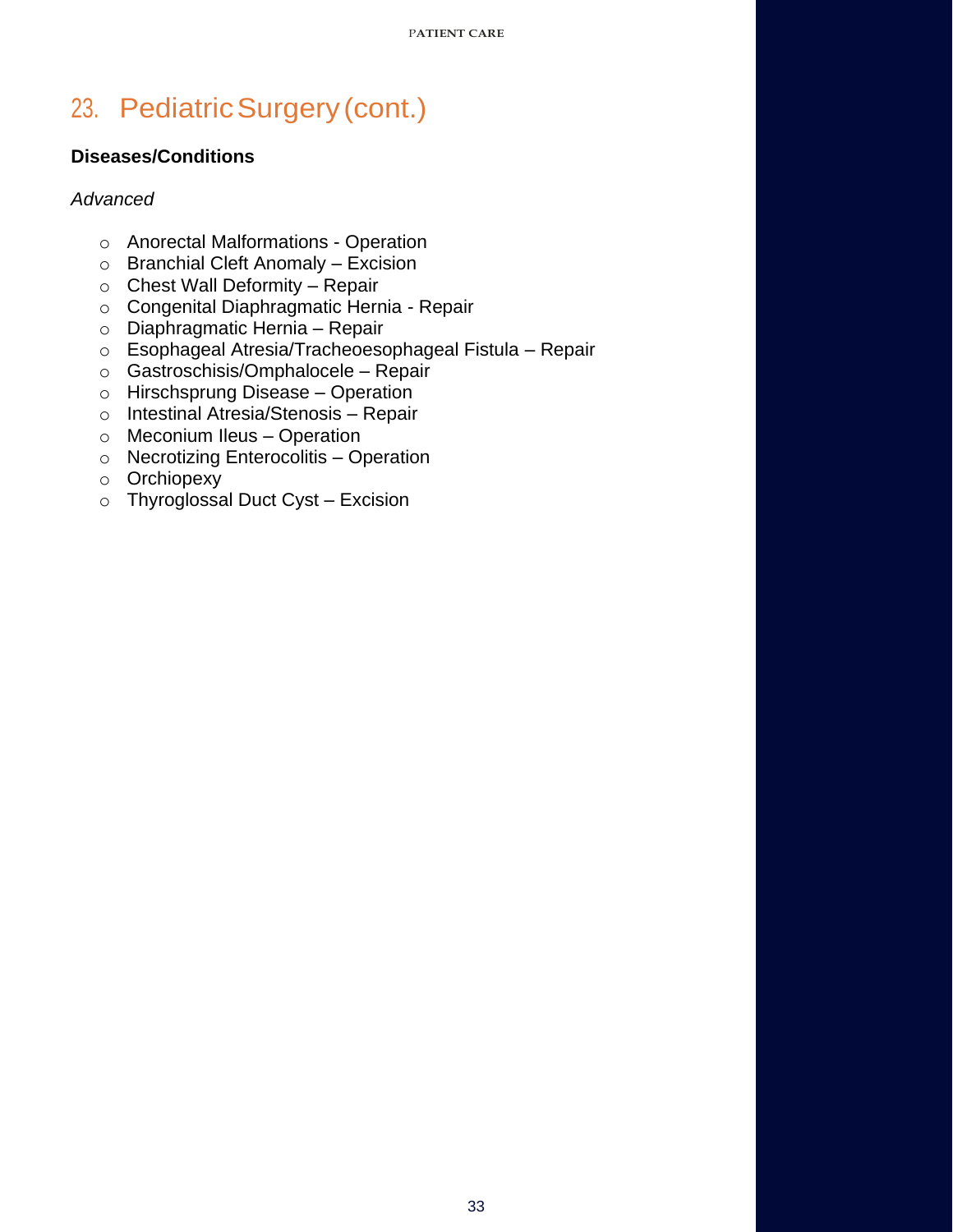# <span id="page-33-0"></span>24. Plastic Surgery

# **Operations/Procedures**

*Core*

- o [Complex Wound Closure](https://www.surgicalcore.org/modulecontent.aspx?id=168852)
- o [Skin Grafting](https://www.surgicalcore.org/modulecontent.aspx?id=134236)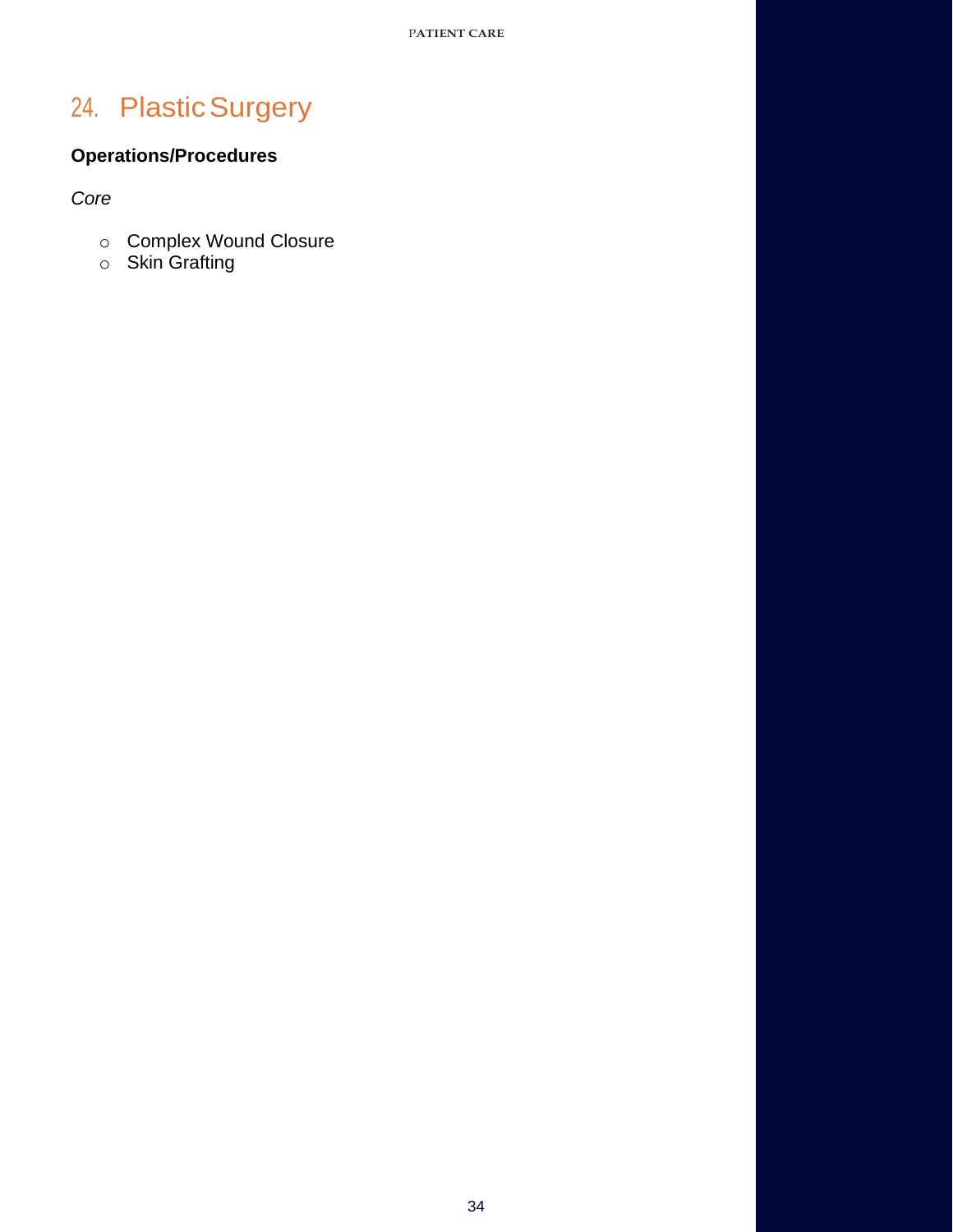# <span id="page-34-0"></span>25. Genitourinary

# **Diseases/Conditions**

*Core*

- o [Acute Urinary Retention](https://www.surgicalcore.org/modulecontent.aspx?id=160175)
- o [Hydrocele](https://www.surgicalcore.org/modulecontent.aspx?id=1000510)
- o [Scrotal Pain and Masses](https://www.surgicalcore.org/modulecontent.aspx?id=1000502)

### *Advanced*

o [Genitourinary Neoplasms](http://www.surgicalcore.org/modulecontent.aspx?id=160289)

# **Operations/Procedures**

*Core*

o [Cystostomy](https://www.surgicalcore.org/modulecontent.aspx?id=151513)

# *Advanced*

o [Nephrectomy](https://www.surgicalcore.org/modulecontent.aspx?id=151435)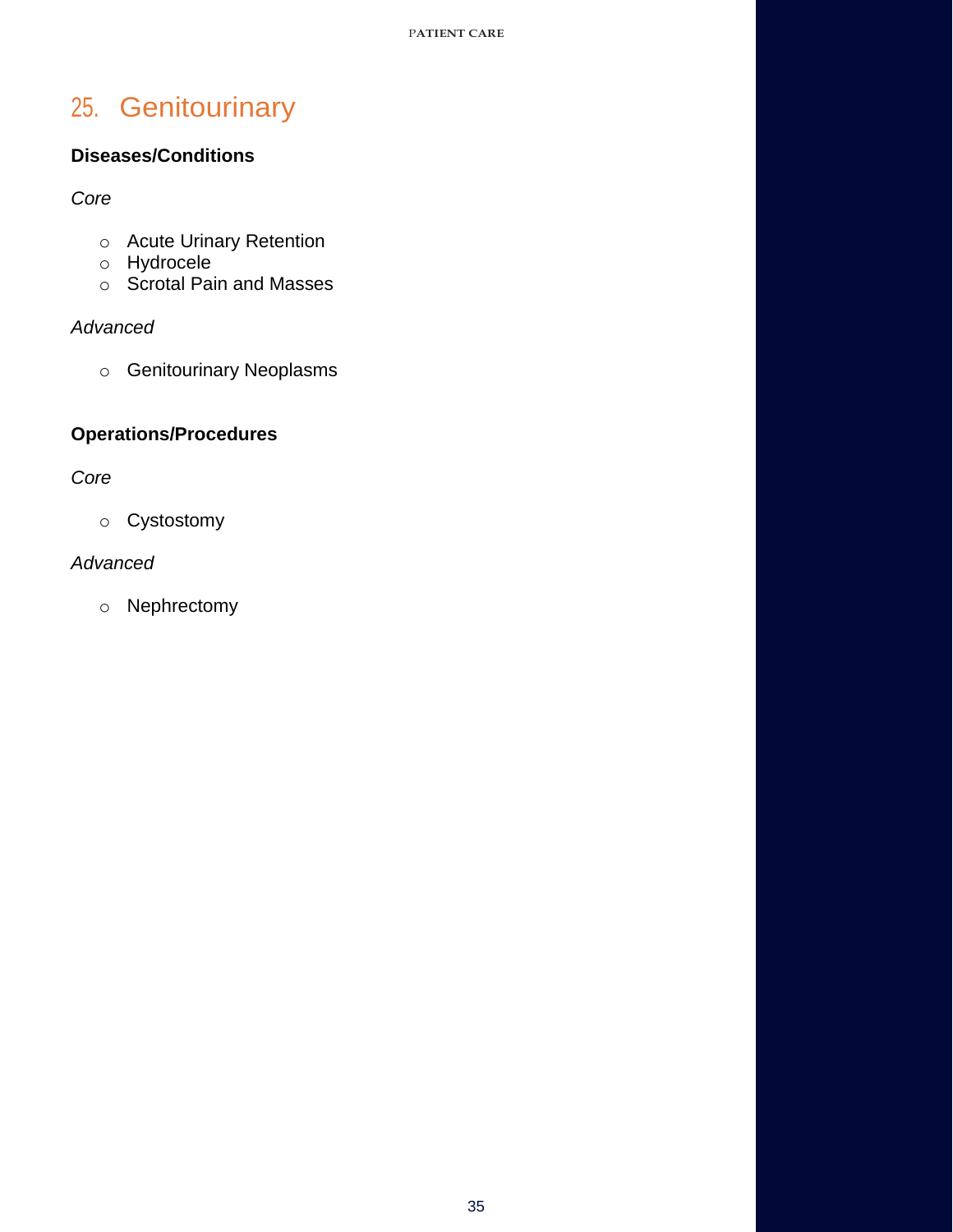# <span id="page-35-0"></span>26. GynecologyandObstetrics

# **Diseases/Conditions**

*Core*

- o [Ectopic Pregnancy](https://www.surgicalcore.org/modulecontent.aspx?id=138772)
- o [Pelvic Inflammatory Disease](https://www.surgicalcore.org/modulecontent.aspx?id=138818)

### *Advanced*

o [Gynecologic Neoplasms](https://www.surgicalcore.org/modulecontent.aspx?id=1000558)

# **Operations/Procedures**

*Core*

o [Surgical Considerations of the Pregnant Patient](https://www.surgicalcore.org/modulecontent.aspx?id=1000476)

- o [Cesarean Section](https://www.surgicalcore.org/modulecontent.aspx?id=160350)
- o [Hysterectomy and Salpingo-oophorectomy](https://www.surgicalcore.org/modulecontent.aspx?id=1000559)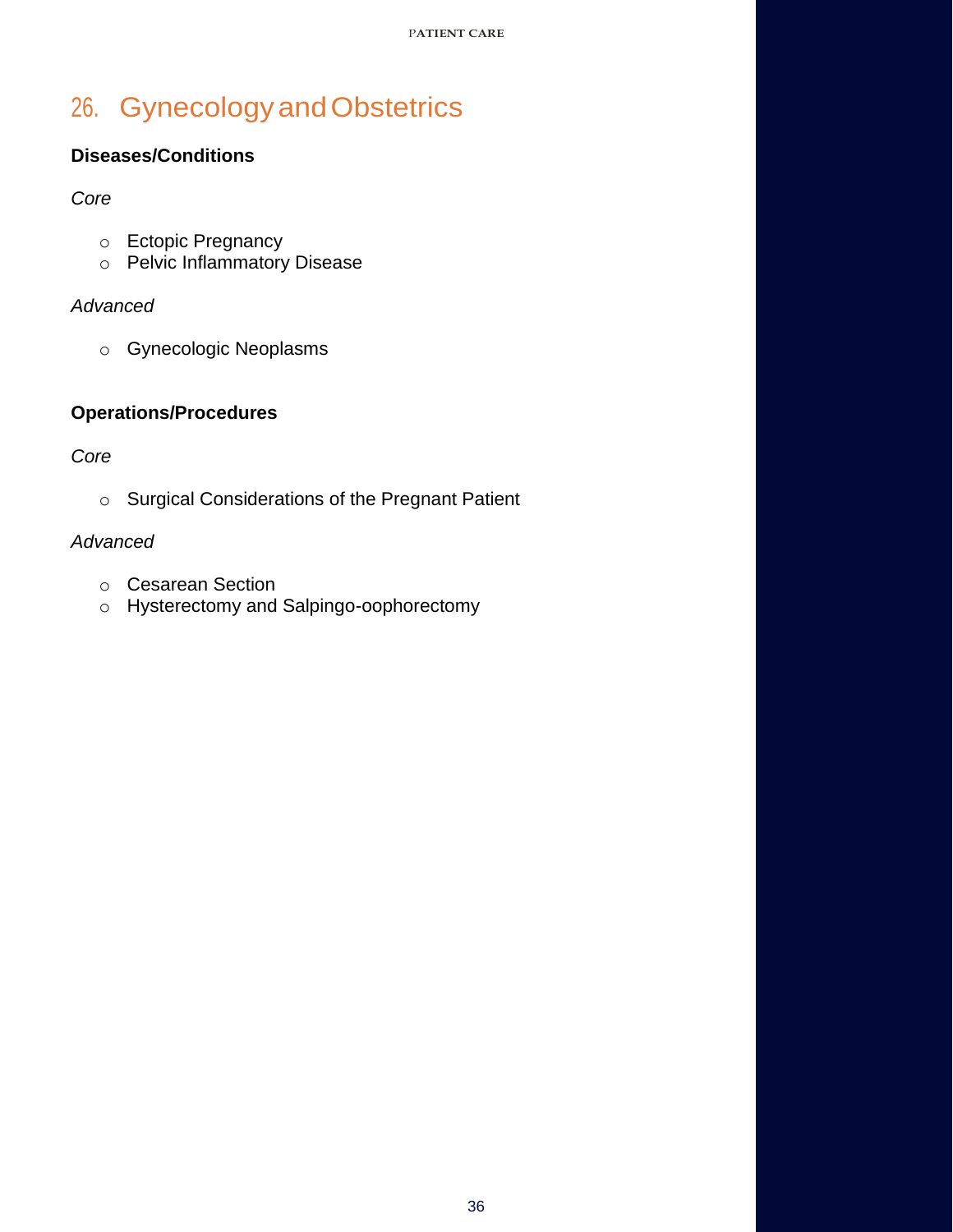# <span id="page-36-0"></span>27. HeadandNeck

# **Diseases/Conditions**

### *Core*

- o [Neck Mass –](https://www.surgicalcore.org/modulecontent.aspx?id=138899) Evaluation
- o [Upper Airway Obstruction](https://www.surgicalcore.org/modulecontent.aspx?id=138946)

### *Advanced*

o [Oral Cavity/Pharynx, Laryngeal, and Salivary Gland](https://www.surgicalcore.org/modulecontent.aspx?id=163466) Cancer

# **Operations/Procedures**

*Core*

- o [Lymph Node Biopsy](https://www.surgicalcore.org/modulecontent.aspx?id=168677)
- o [Tracheostomy](https://www.surgicalcore.org/modulecontent.aspx?id=1000479)

- o [Modified Neck Dissection](https://www.surgicalcore.org/modulecontent.aspx?id=160424)
- o [Parotidectomy](https://www.surgicalcore.org/modulecontent.aspx?id=163538)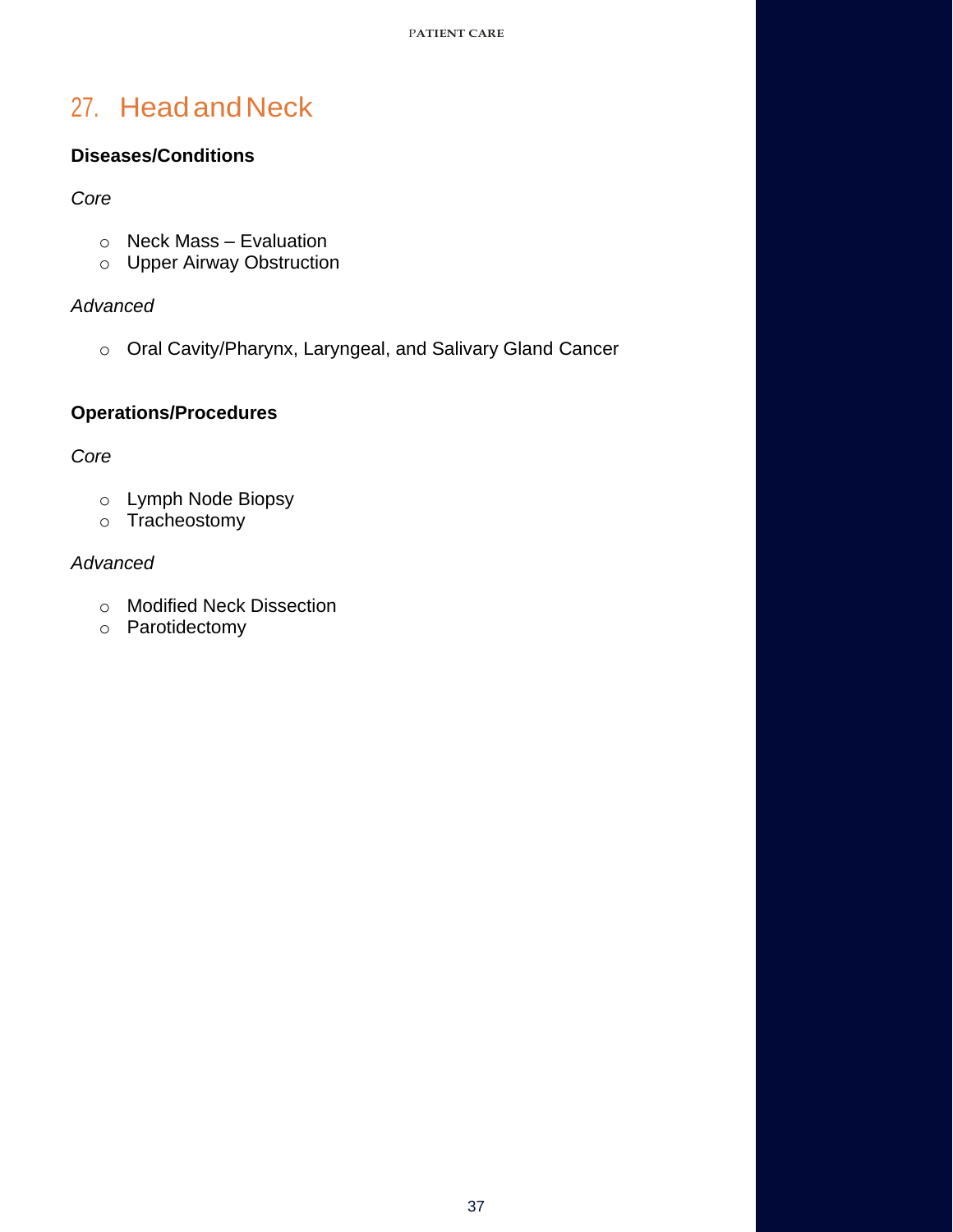#### <span id="page-37-0"></span>**Diseases/Conditions – CORE**

#### **Abdomen – General**

Abdominal Pain – Acute and Chronic Rectus Sheath Hematoma

#### **Abdomen – Hernia**

Inguinal and Femoral Hernias Miscellaneous Hernias Umbilical and Epigastric Hernias Ventral Hernia

#### **Abdomen – Biliary**

Benign Biliary Obstruction Bile Duct Injury – Iatrogenic Biliary Neoplasms **Cholecystitis** Choledochal Cyst Functional Biliary Disorders

#### **Abdomen – Liver**

Cirrhosis/Portal Hypertension (Ascites) Hepatic Abscess Hepatic Neoplasms – Metastatic Primary Hepatic Neoplasms – Benign and Malignant

#### **Abdomen – Pancreas**

Cystic Lesions of the Pancreas Pancreatic Neoplasms – Endocrine Pancreatic Neoplasms – Exocrine Pancreatitis – Acute/Pancreatic Necrosis/Abscess

#### **Abdomen – Spleen**

Hematologic Diseases of the Spleen Splenic Abscess, Cysts and Neoplasms

#### **Alimentary Tract – Esophagus**

Esophageal Motility Disorders Esophageal Neoplasms – Benign and Malignant Esophageal Perforation Gastroesophageal Reflux/Barrett Esophagus Hiatal Hernias

#### **Alimentary Tract – Stomach**

Functional Disorders of the Stomach Gastric Adenocarcinoma Gastric Foreign Bodies Gastrointestinal Bleeding – Upper GISTs and Miscellaneous Neoplasms Morbid Obesity Peptic Ulcer Disease Stress Gastritis

#### **Alimentary Tract – Small Intestine**

Enterocutaneous Fistula Meckel Diverticulum Mesenteric Ischemia – Acute (Arterial, Venous, and Nonocclusive) Paralytic Ileus Radiation Enteritis Small Intestinal Neoplasms Small Intestinal Obstruction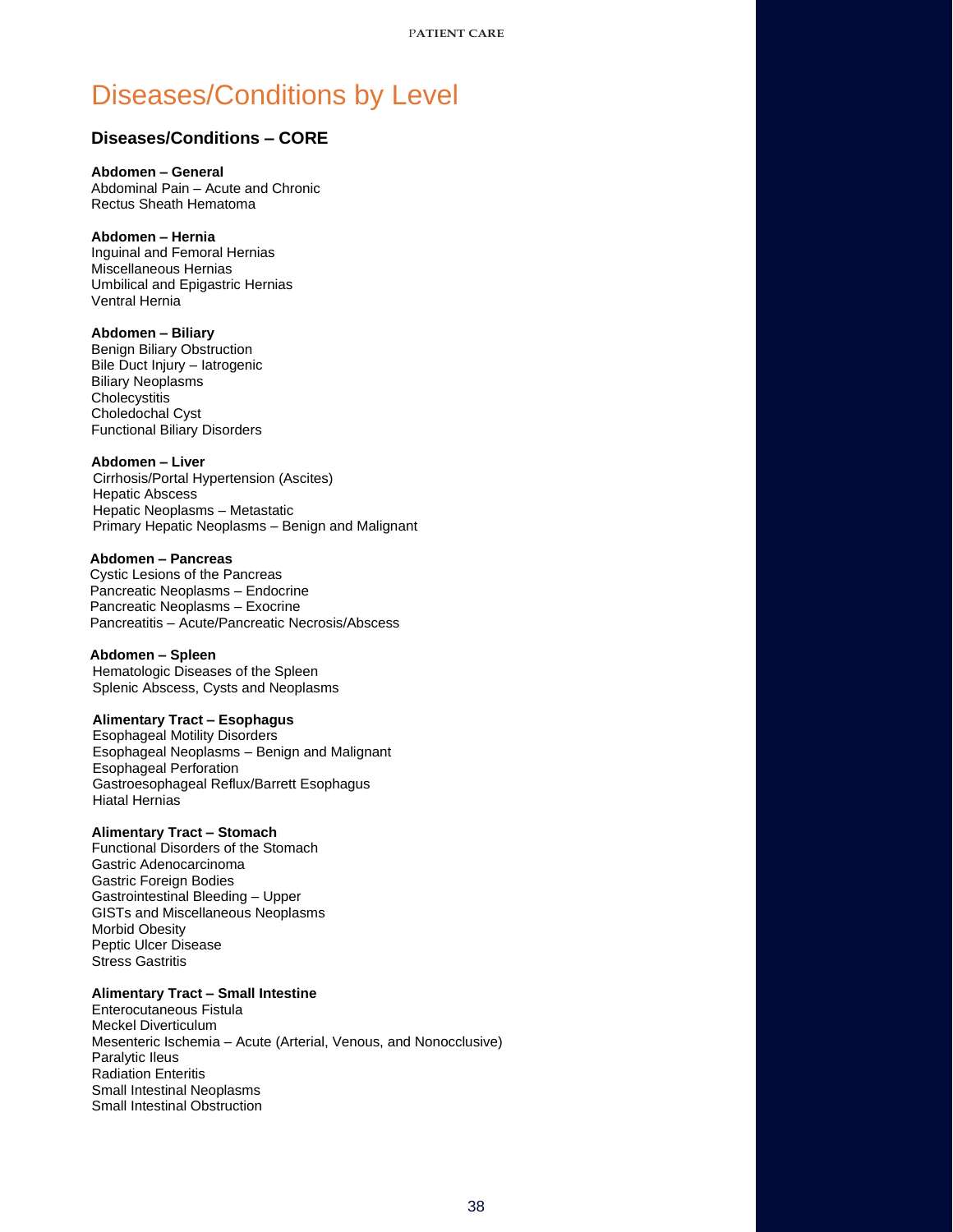#### **Diseases/Conditions – CORE**

#### **Alimentary Tract – Large Intestine**

**Appendicitis** *C. difficile* Colitis Colitis – Ischemic Colon Cancer Colonic Polyps Colonic Volvulus and Obstruction **Diverticulitis** Gastrointestinal Bleeding – Lower

#### **Alimentary Tract – Anorectal**

Anal Cancer Anal Dysplasia and STDs Anal Fissure Anorectal Abscess and Fistulae **Hemorrhoids** Rectal Cancer

#### **Breast**

Atypical Hyperplasia, Flat Epithelial Atypia, and Lobular Carcinoma in Situ Benign Disease – Fat Necrosis, Fibrocystic Changes, and Radial Scar Benign Inflammatory Disease – Mastitis, Abscess, and Mondor Disease Breast Cancer – Hereditary Breast Cancer – Inflammatory Breast Cancer – Invasive Carcinoma (Ductal, Lobular, All Variants) Breast Cancer – Paget Disease of the Nipple Breast Disease During Pregnancy and Lactation Breast Mass Ductal Carcinoma in Situ Fibroadenoma and Phyllodes Tumors Male Breast Disease: Gynecomastia and Breast Cancer Nipple Discharge and Intraductal Papilloma Postmastectomy Reconstruction Options Radiographic Abnormalities

#### **Endocrine**

Adrenal Mass – Incidental Hyperaldosteronism – Primary Hypercortisolism – Cushing Syndrome/Disease Hyperparathyroidism **Hyperthyroidism** Hypothyroidism – Postoperative Pheochromocytoma Thyroid Cancer Thyroid Nodule **Thyroiditis** 

#### **Skin and Soft Tissue**

**Cellulitis Hidradenitis** Melanoma and Nevi Necrotizing Soft Tissue Infections Nonmelanoma Skin Cancers Paronychia and Felon Pilonidal Cyst/Sinus Pressure Ulcer Soft Tissue Masses – Evaluation Soft Tissue Sarcomas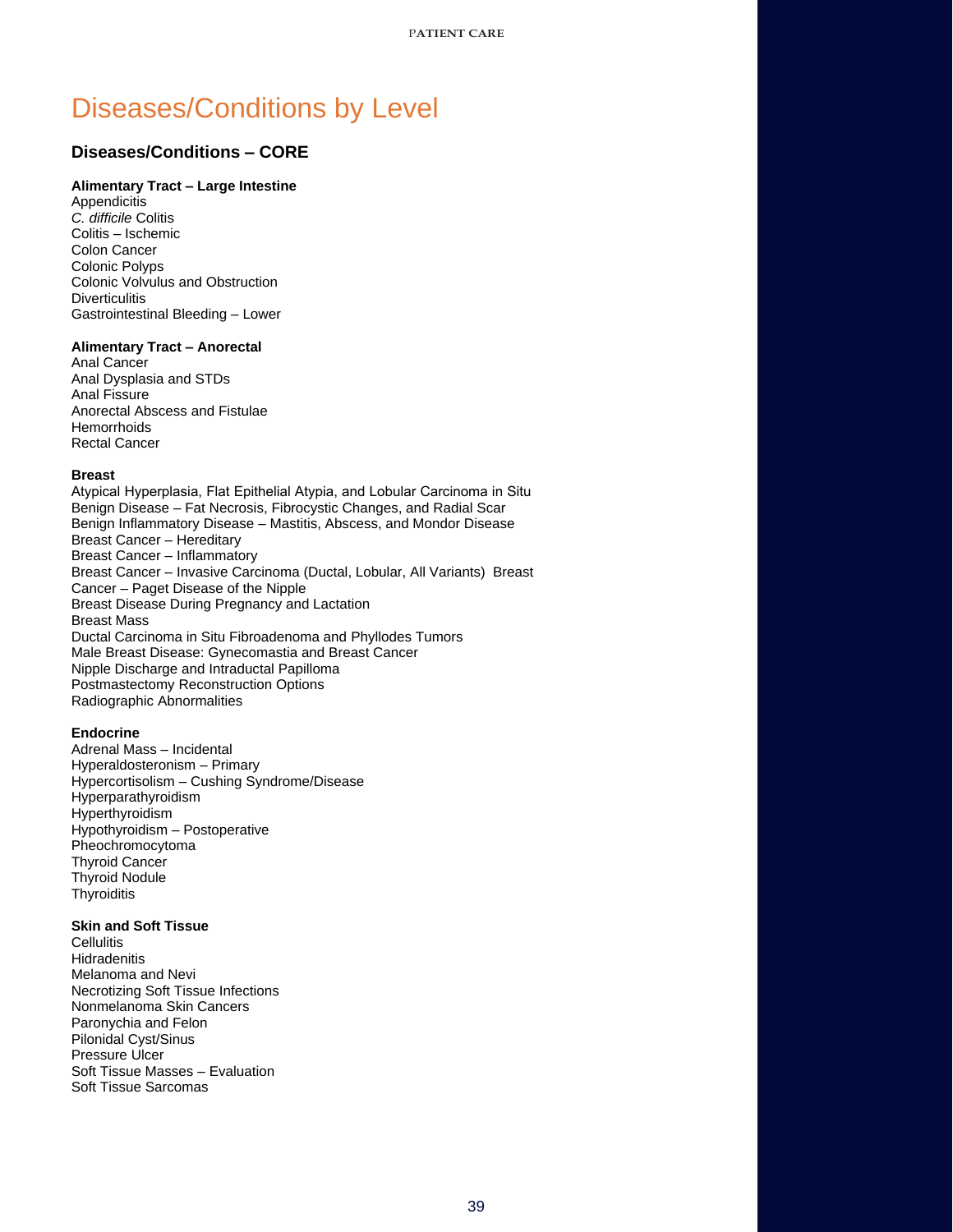#### **Diseases/Conditions – CORE**

#### **Surgical Critical Care**

Abdominal Compartment Syndrome Acute Respiratory Distress Syndrome (ARDS) Anaphylaxis Brain Death Cardiac Arrest Cardiac Arrhythmias – Common Cardiac Failure and Cardiogenic Shock Derangements of Electrolytes and Acid Base Balance Endocrine Dysfunction Hepatic Failure and Hepatorenal Syndrome Hypovolemic Shock Hypoxemic Syndromes (Pulmonary Embolism, Pneumonia) Neurogenic Shock Neurologic Dysfunction Pain, Agitation, and Delirium Renal Failure Respiratory Failure Sepsis and Septic Shock

#### **Trauma**

**Burns** Cardiac Injury Chest Wall, Pleural and Diaphragm Injuries Colon and Rectal Injury Duodenal and Pancreatic Injury Esophageal Injury Frostbite and Hypothermia Gastric and Small Intestinal Injury Geriatric Trauma Hepatic Injury Initial Assessment and Management of Trauma Lower Urinary Tract Injuries Pediatric Trauma Pelvic Fractures and Retroperitoneal Hematoma Smoke Inhalation Injury and Carbon Monoxide Poisoning Splenic Injury Tracheobronchial and Lung Injury Trauma in Pregnancy Traumatic Brain Injury Upper Aerodigestive Tract Injury Upper Urinary Tract Injuries Vascular Injury – Abdomen Vascular Injury – Extremities Vascular Injury – Neck Vascular Injury – Thorax

#### **Vascular – Arterial Disease**

Acute Thrombosis and Ischemia Cerebrovascular Disease Compartment Syndromes Diabetic Foot Infections Peripheral Arterial Emboli Peripheral Vascular Occlusive Disease

#### **Vascular – Venous**

Evaluation of the Swollen Leg **Thrombophlebitis** Varicose Veins Venous Stasis/Chronic Venous Insufficiency Venous Thromboembolism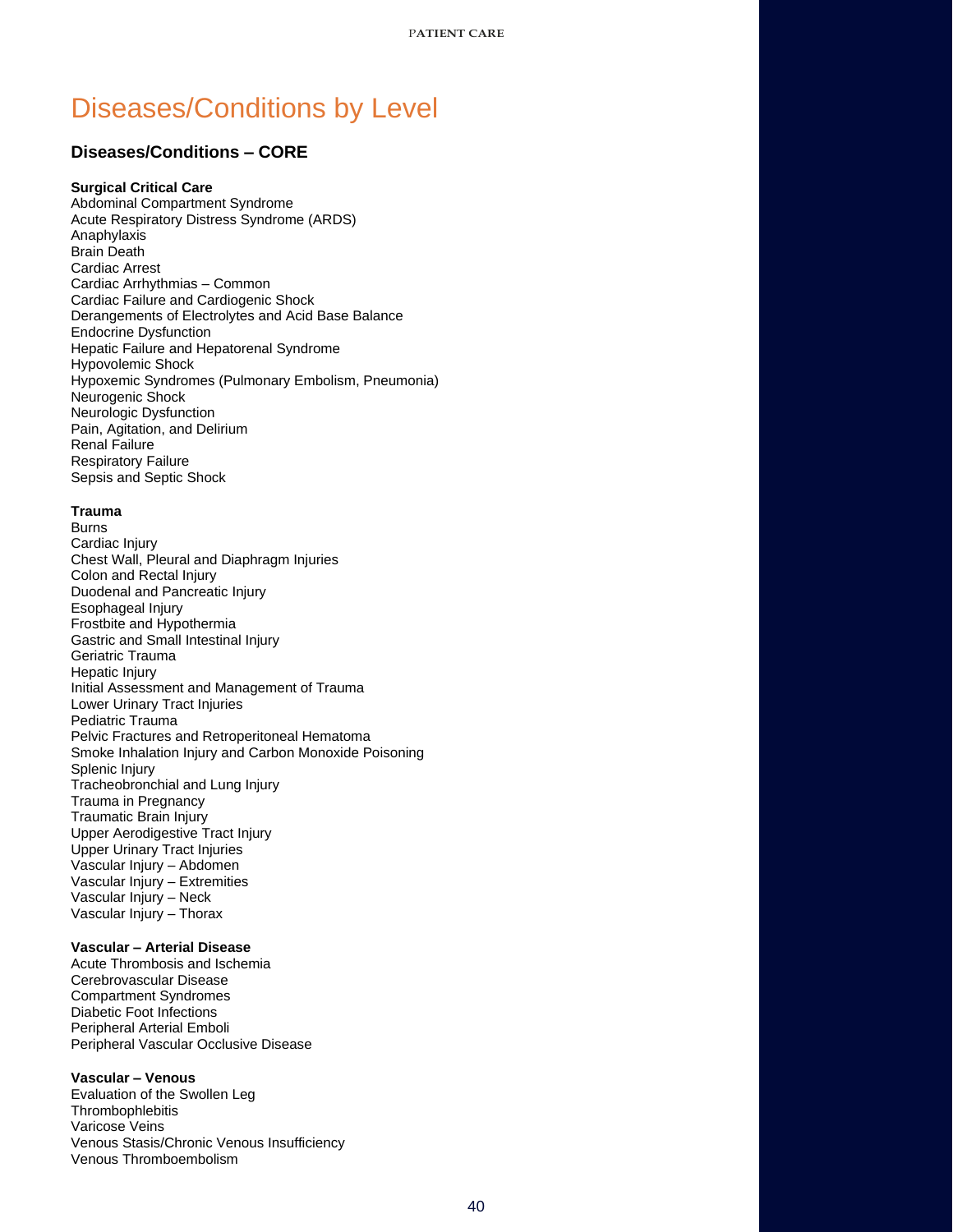### **Diseases/Conditions – CORE**

**Vascular – Access** Vascular Access for Dialysis

#### **Thoracic Surgery**

**Chylothorax** Pleural Effusion/Empyema Pneumothorax and Pleurodesis

#### **Pediatric Surgery**

Abdominal Mass Abdominal Pain – Acute **Appendicitis** Gastrointestinal Bleeding – Lower Hypertrophic Pyloric Stenosis Inguinal Hernia Intussusception **Malrotation** Meckel Diverticulum Umbilical Hernia

#### **Genitourinary**

Acute Urinary Retention Hydrocele Scrotal Pain and Masses

#### **Gynecology and Obstetrics**

Ectopic Pregnancy Pelvic Inflammatory Disease

#### **Head and Neck**

Neck Mass – Evaluation Upper Airway Obstruction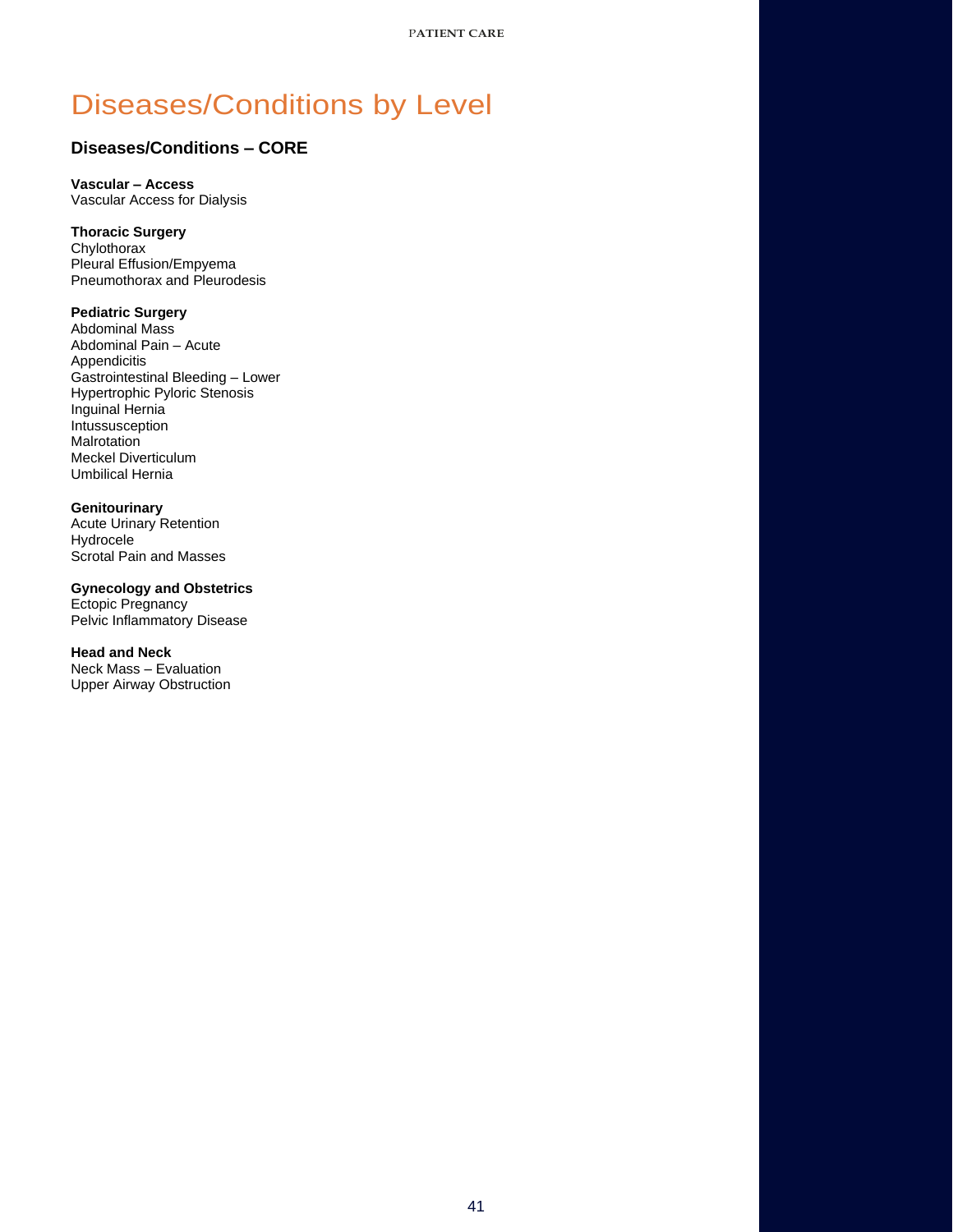### <span id="page-41-0"></span>**Diseases/Conditions – ADVANCED**

**Abdomen – General** Desmoids/Fibromatoses Peritoneal Neoplasms

**Abdomen – Biliary** Primary Sclerosing Cholangitis

**Abdomen – Pancreas** Intraductal Papillary Mucinous Neoplasms Pancreas Divisum Pancreatitis – Chronic (Including Hereditary Pancreatitis)/Pancreatic Insufficiency

**Alimentary Tract – Esophagus** Esophageal Caustic Ingestion and Foreign Bodies

**Alimentary Tract – Small Intestine**  Enteric Infections/Blind Loop Syndrome Short Bowel Syndrome

**Alimentary Tract – Large Intestine**  Functional Disorders of the Intestine Polyposis Syndromes

**Alimentary Tract – Anorectal** Fecal Incontinence Rectal Prolapse

**Breast** Postmastectomy Reconstruction Options

#### **Endocrine**

Adrenal Cancer Multiple Endocrine Neoplasias Parathyroid Cancer

**Skin and Soft Tissue**

Lymphedema/Lymphangitis

**Surgical Critical Care**

Organ Donors and Selection Criteria

#### **Trauma**

Bite and Envenomation Injuries Brachial Plexus Injury Extremity Injuries Spinal Cord Injury

#### **Vascular – Arterial Disease**

Acute Aortic Dissection Arterial Aneurysms – Aortic Arterial Aneurysms – Peripheral Arterial Aneurysms – Visceral Nonatherosclerotic Occlusive Diseases Renal Artery Disease Thoracic Outlet Syndrome Vascular Graft Infections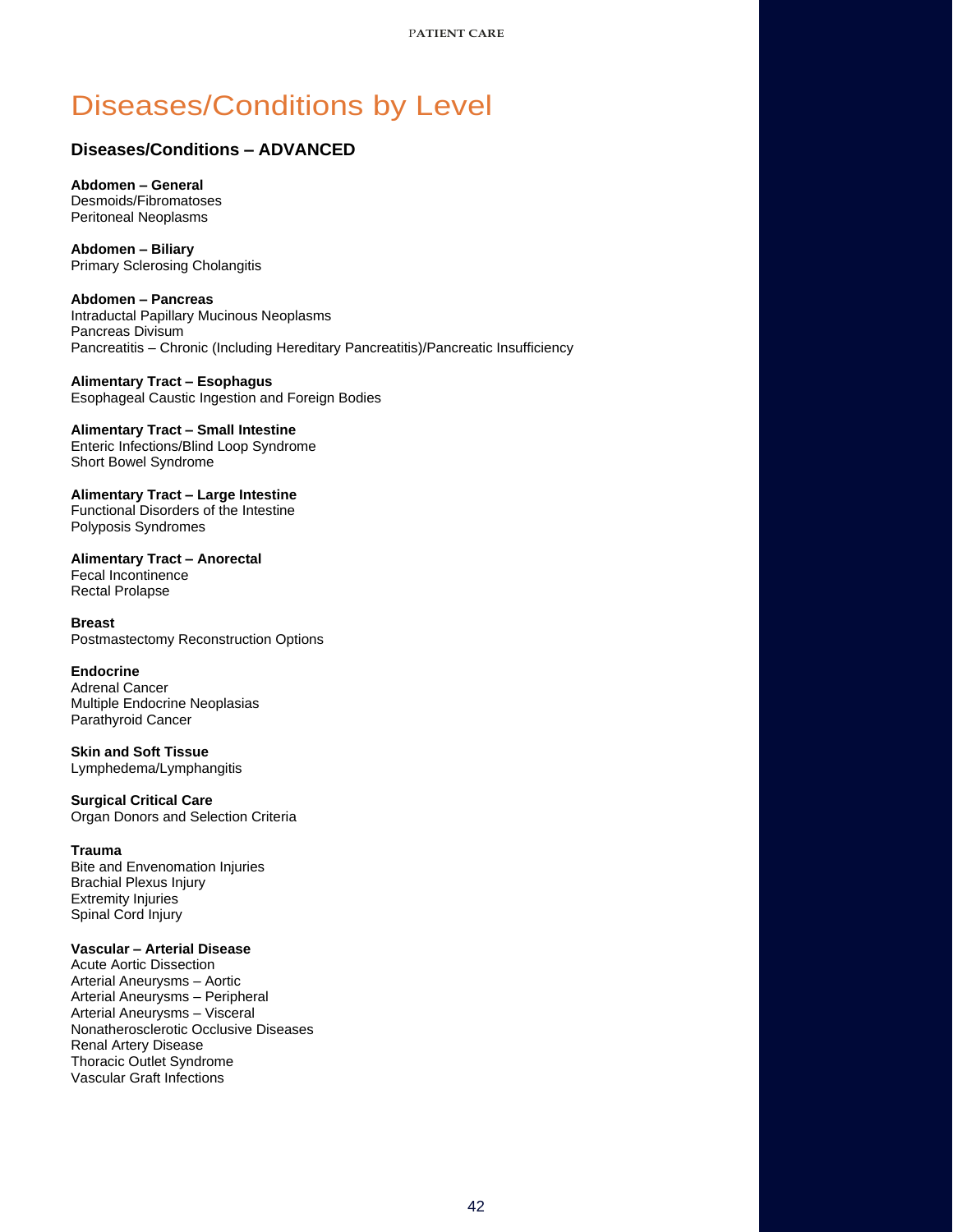#### **Diseases/Conditions – ADVANCED**

# **Transplantation**

Organ Preservation

#### **Thoracic Surgery**

Malignant Tumors of the Lung: Primary and Metastatic Mediastinal Tumors and Cysts Mediastinitis Superior Vena Cava Syndrome

#### **Pediatric Surgery**

Aerodigestive Tract Foreign Bodies Anorectal Malformations Biliary Atresia Choledochal Cysts Congenital Agangliosis (Hirschsprung Disease) Congenital Diaphragmatic Hernia Cryptorchidism Esophageal Atresia/Tracheoesophageal Fistula Gastroschisis/Omphalocele Necrotizing Enterocolitis Neonatal Small Bowel Obstruction

#### **Genitourinary**

Genitourinary Neoplasms

#### **Gynecology and Obstetrics**

Gynecologic Neoplasms

#### **Head and Neck**

Oral Cavity/Pharynx, Laryngeal, and Salivary Gland Cancer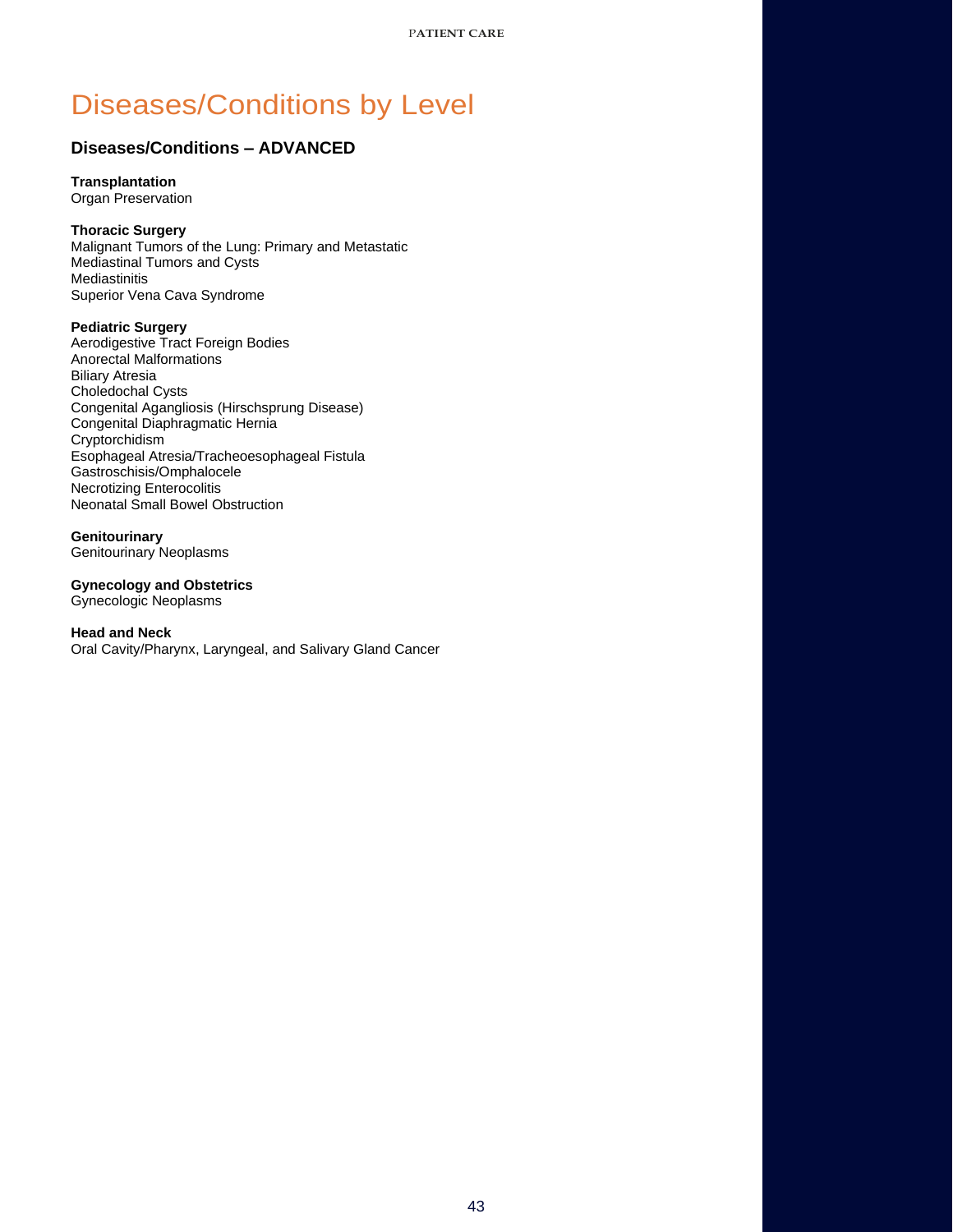#### <span id="page-43-0"></span>**Operations/Procedures – CORE**

**Abdomen – General** Abdominal Exploration Peritoneal Dialysis Catheter Insertion

**Abdomen – Hernia** Diaphragmatic Hernia – Repair Inguinal and Femoral Hernia – Repair Miscellaneous Hernias – Repair Ventral Hernia – Repair

**Abdomen – Biliary** Cholecystectomy with or without Cholangiography Cholecystostomy Common Bile Duct Exploration and Choledochoscopy

**Abdomen – Liver** Hepatic Abscess – Drainage Hepatic Biopsy

**Abdomen – Pancreas**  Pancreatectomy – Distal Pancreatic Debridement Pancreatic Pseudocyst – Drainage

**Abdomen – Spleen Splenectomy** 

**Alimentary Tract – Esophagus** Antireflux Procedures

#### **Alimentary Tract – Stomach**

Gastrectomy – Partial/Total Gastroduodenal Perforation – Repair Gastrostomy Vagotomy and Drainage

**Alimentary Tract – Small Intestine**

Adhesiolysis Crohn Disease – Surgical Management Ileostomy and Ileostomy Closure Small Intestinal Resection

#### **Alimentary Tract – Large Intestine**

Appendectomy Colectomy – Partial Colectomy – Total and Subtotal Colostomy and Colostomy Closure Ulcerative Colitis – Surgical Management

#### **Alimentary Tract – Anorectal**

Anal Sphincterotomy Anorectal Abscess – Drainage Anorectal Fistula – Repair Hemorrhoids – Management Perianal Condylomas – Excision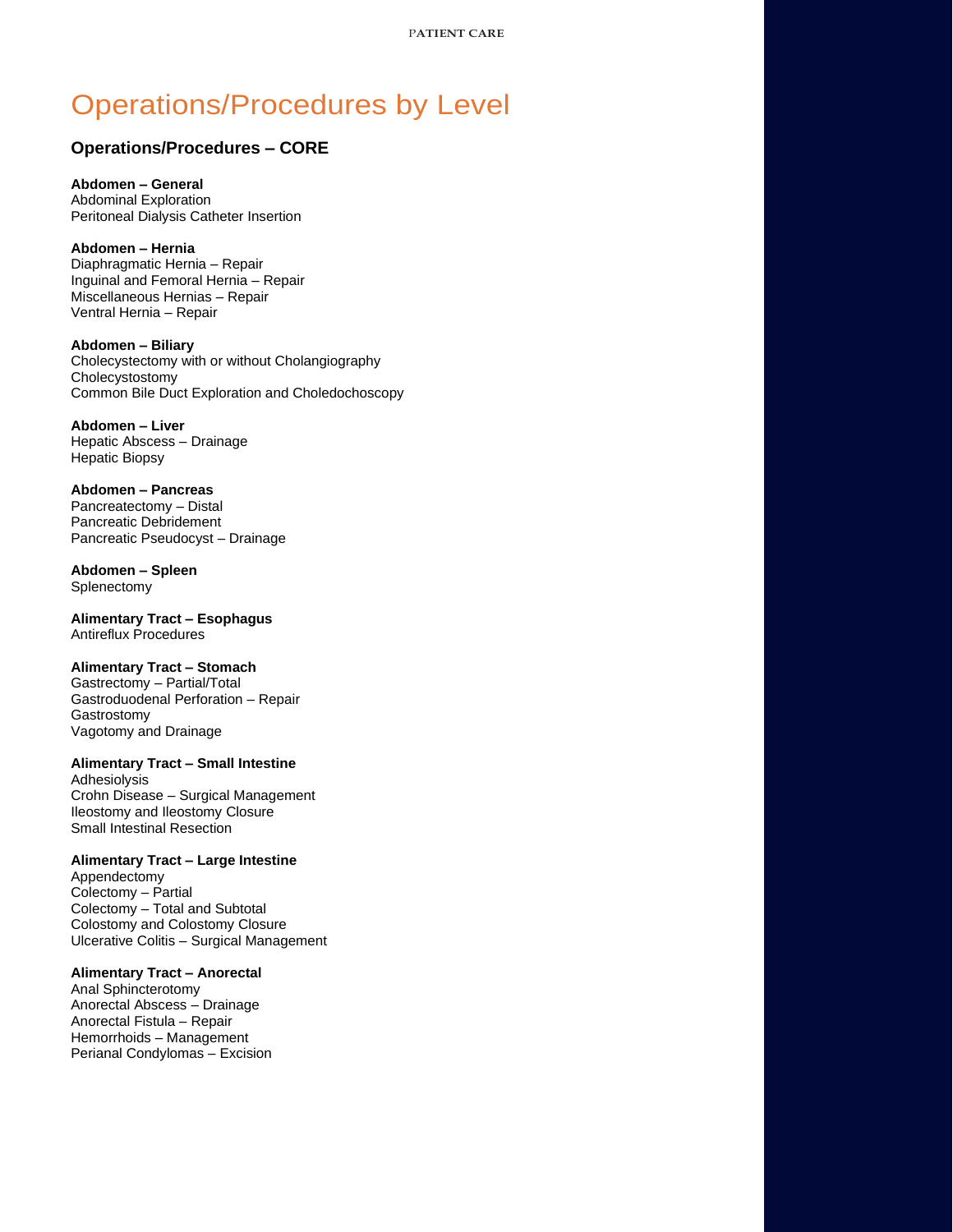#### **Operations/Procedures – CORE**

#### **Endoscopy**

Bronchoalveolar Lavage and Bronchoscopy Esophagogastroduodenoscopy Lower GI Endoscopy

#### **Breast**

Axillary Sentinel Lymph Node Biopsy and Lymphadenectomy Duct Excision Excisional Breast Biopsy and Partial Mastectomy Mastectomy – Simple, Modified Radical, and Radical Percutaneous Breast Biopsy and Cyst Aspiration

#### **Endocrine**

Parathyroidectomy Thyroidectomy – Partial or Total

#### **Skin and Soft Tissue**

Melanoma – Wide Excision Pilonidal Cystectomy Sentinel Lymph Node Biopsy for Melanoma Skin/Soft Tissue Lesions – Excisional and Incisional Biopsy Soft Tissue Infections – Incision, Drainage, Debridement

#### **Surgical Critical Care**

Intubation and Difficult Airway Nutritional Support Ultrasound Use for Intravascular Access Vascular Access

#### **Trauma**

Abdominal Exploration for Trauma Duodenal and Pancreatic Injury – Operations Esophageal Injury – Repair Fasciotomy Focused Assessment with Sonography for Trauma (FAST) Gastrointestinal Tract Injury – Repair Hepatic Injury – Packing and Repair/Resection Neck Injuries – Management Splenectomy/Splenorrhaphy Urinary Tract Injuries – Operations Vascular Injuries – Operations Wounds, Major – Debride/Suture

#### **Vascular – Arterial Disease**

Amputations – Lower Extremity Embolectomy/Thrombectomy – Arterial

#### **Vascular – Access**

Vascular Exposure – Principles Venous Access Devices – Insertion

#### **Thoracic Surgery**

Exploratory Thoracotomy – Open and Thoracoscopic Tube Thoracostomy and Thoracentesis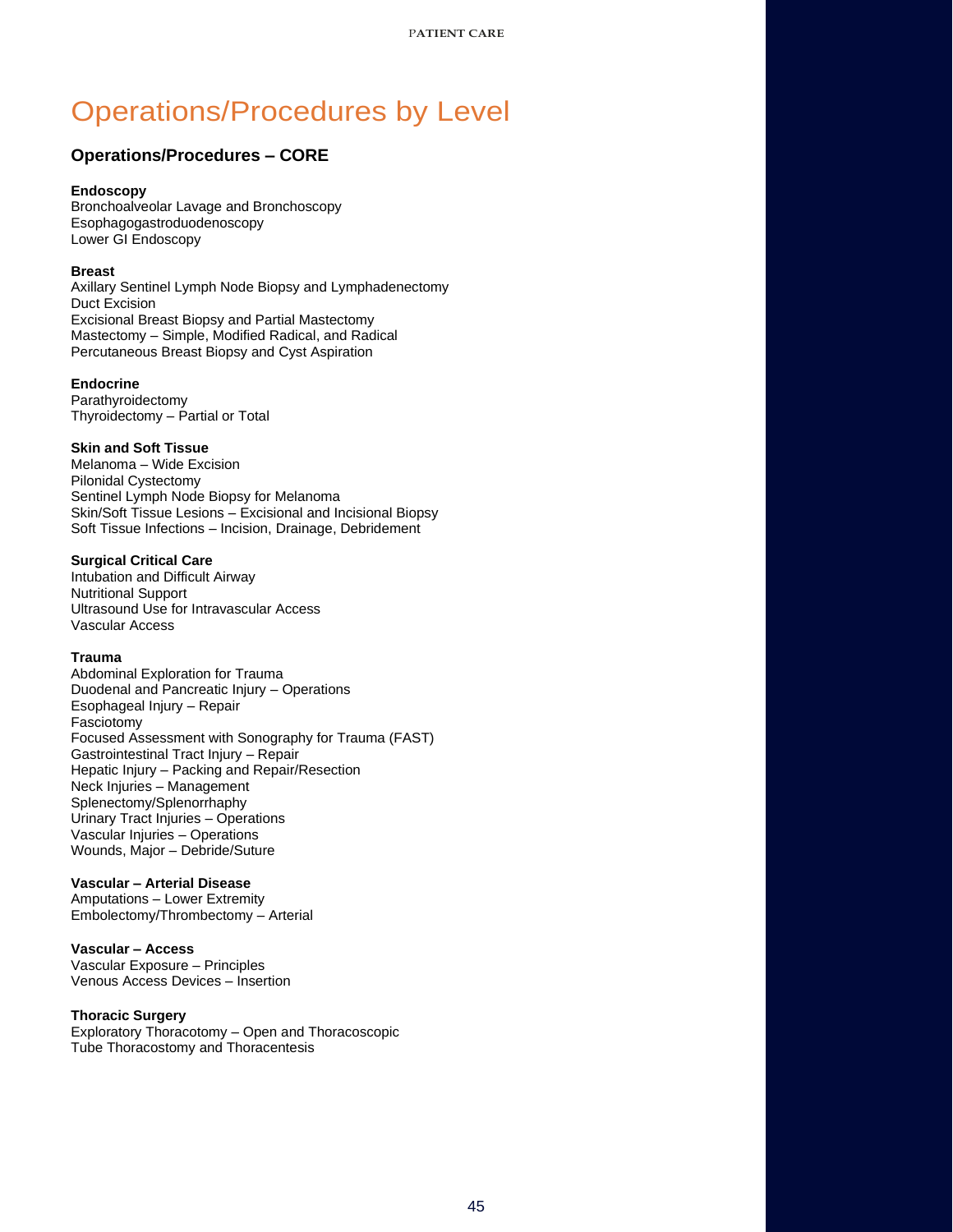### **Operations/Procedures – CORE**

#### **Pediatric Surgery**

Inguinal Hernia – Repair Intussusception – Operation Malrotation – Operation Meckel Diverticulum – Excision Pyloromyotomy Umbilical Hernia – Repair

#### **Plastic Surgery** Complex Wound Closure Skin Grafting

**Genitourinary** Cystostomy

**Gynecology and Obstetrics** Surgical Considerations in the Pregnant Patient

**Head and Neck**  Lymph Node Biopsy Tracheostomy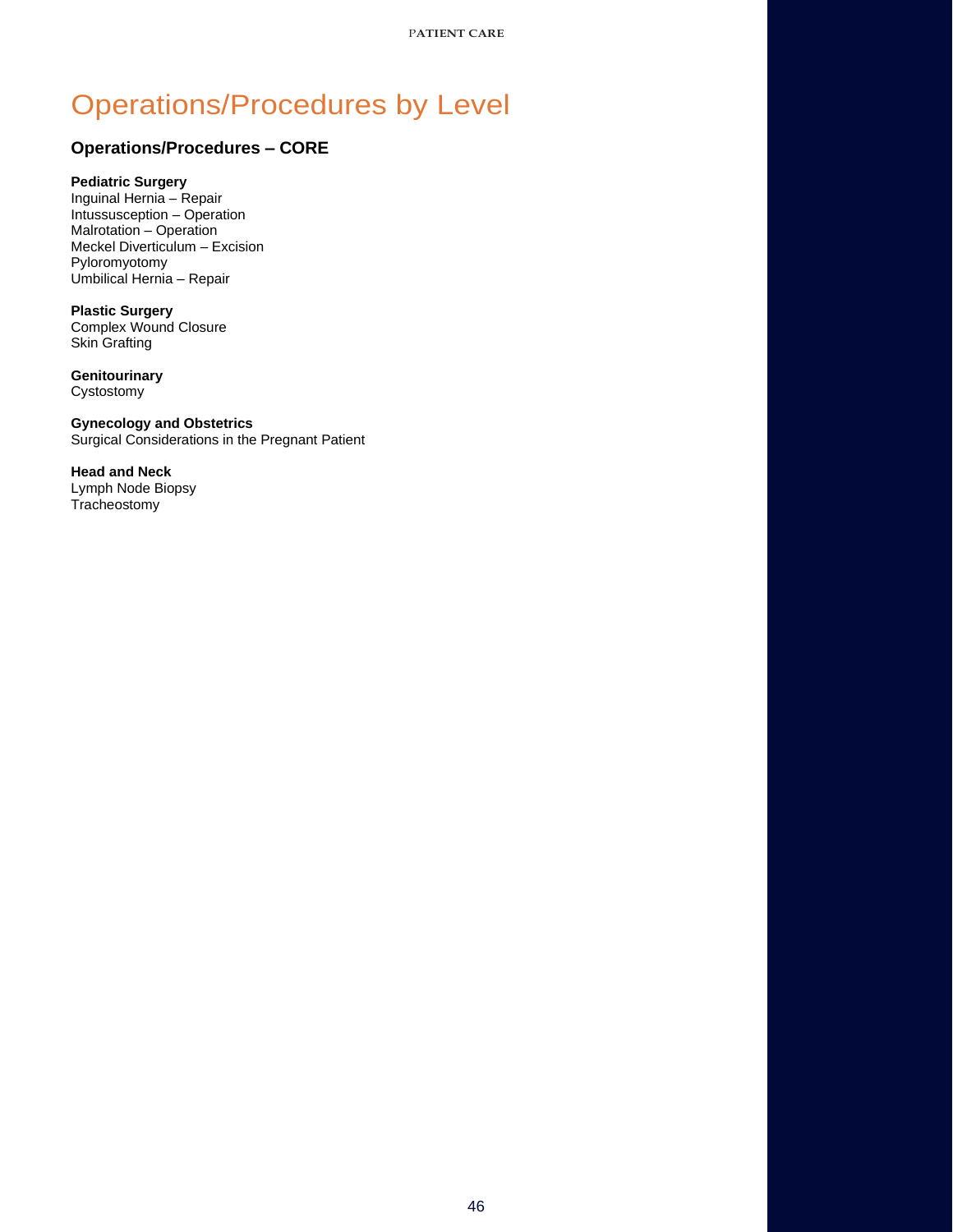#### <span id="page-46-0"></span>**Operations/Procedures – ADVANCED**

#### **Abdomen – Biliary**

Bile Duct Cancer – Operation Bile Duct Injury, Iatrogenic – Acute Repair Bile Duct Neoplasms – Operation Choledochoenteric Anastomosis Gallbladder Cancer – Operation Ultrasound of the Biliary Tree

**Abdomen – Liver** Hepatic Ultrasound – Intraoperative Segmentectomy/Lobectomy

#### **Abdomen – Pancreas**

Ampullary Resection for Tumor Pancreatectomy – Total Pancreatic Ultrasound – Intraoperative Pancreaticoduodenectomy Pancreatitis, Chronic – Operative Management

#### **Alimentary Tract – Esophagus**

Cricopharyngeal Myotomy with Zenker Diverticulum – Excision Esophageal Perforation – Repair/Resection Esophagectomy/Esophagogastrectomy Esophagomyotomy (Heller) Paraesophageal Hernia – Repair

#### **Alimentary Tract – Stomach**

Morbid Obesity – Operations Postgastrectomy Syndromes – Revisional Procedures

#### **Alimentary Tract – Anorectal**

Anal Cancer – Excision Rectal Cancer – Abdominoperineal Resection and Pelvic Exenteration Rectal Cancer – Transanal Resection Rectal Prolapse – Repair

**Endocrine** Adrenalectomy Ultrasound of the Thyroid

**Skin and Soft Tissue** Ilioinguinal-Femoral Lymphadenectomy Soft Tissue Sarcoma – Resection

**Surgical Critical Care** Noninvasive and Invasive Cardiac Pacing

#### **Trauma**

Cardiac Injury – Repair Hand Tendon Repairs Thermal Injuries – Operations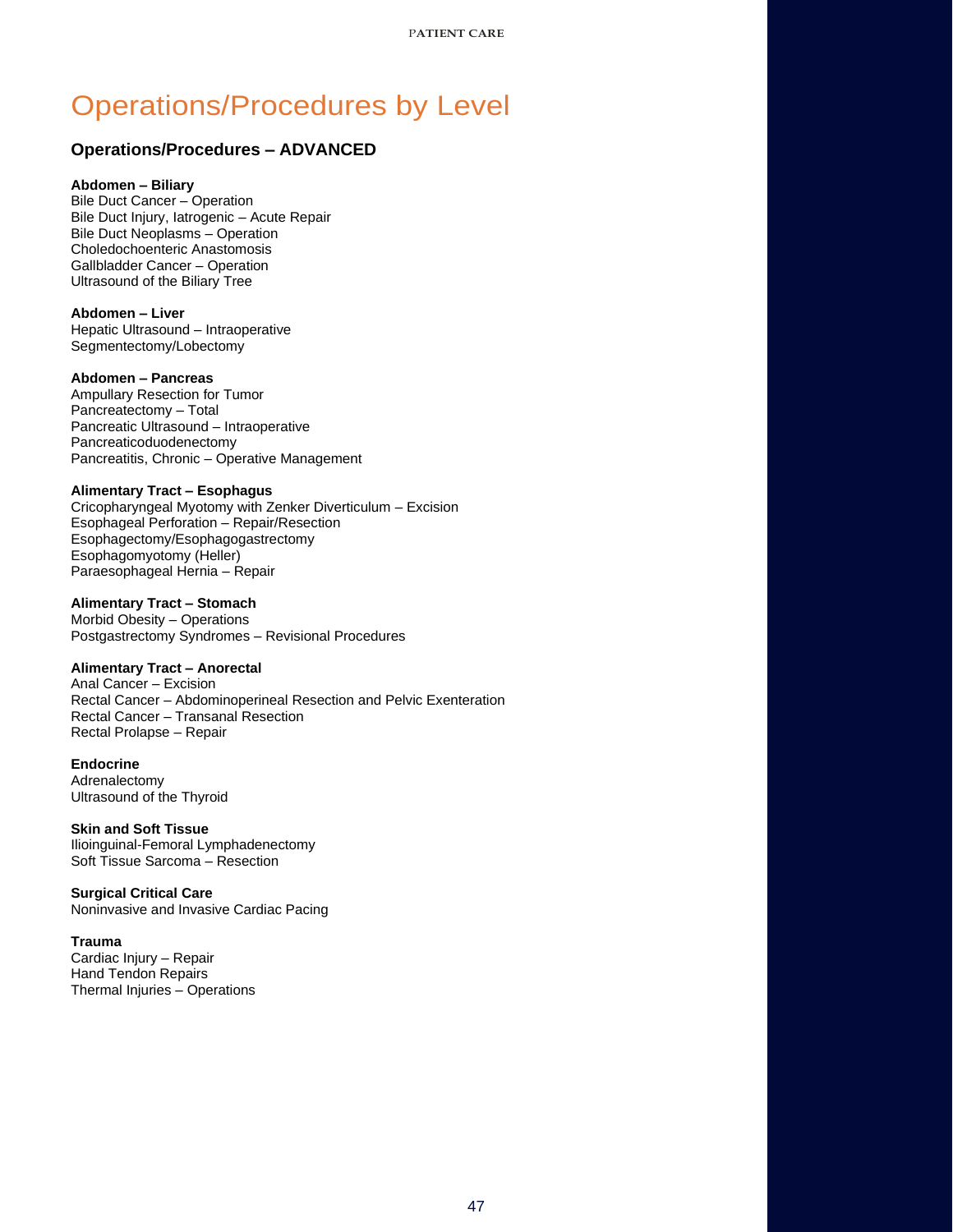### **Operations/Procedures – ADVANCED**

#### **Vascular – Arterial Disease**

Abdominal and Aortoiliac Aneurysm – Repair Aortoiliac Reconstruction for Occlusive Disease Carotid Endarterectomy Endovascular Intervention Principles Extra-anatomic Bypass Graft-enteric Fistula – Management Lower Extremity Bypass Mesenteric Occlusive Disease – Operation Peripheral Aneurysms – Repair Superior Mesenteric Artery Embolectomy/Thrombectomy Ultrasound in the Diagnosis and Management of Vascular Diseases

#### **Vascular – Venous**

Vena Cava Filter Insertion Venous Insufficiency/Varicose Veins – Operation

**Vascular – Access** Arteriovenous Graft/Fistula

#### **Transplantation**

En Bloc Abdominal Organ Retrieval Live Donor Hepatectomy Live Donor Nephrectomy Liver Transplantation Pancreas Transplantation Renal Transplantation

#### **Thoracic Surgery**

Partial Pulmonary Resections – Open and Thoracoscopic

#### **Pediatric Surgery**

Anorectal Malformations – Operation Branchial Cleft Anomaly – Excision Chest Wall Deformity – Repair Congenital Diaphragmatic Hernia – Repair Diaphragmatic Hernia – Repair Esophageal Atresia/Tracheoesophageal Fistula – Repair Gastroschisis/Omphalocele – Repair Hirschsprung Disease – Operation Intestinal Atresia/Stenosis – Repair Meconium Ileus – Operation Necrotizing Enterocolitis – Operation **Orchiopexy** Thyroglossal Duct Cyst – Excision

#### **Genitourinary**

Nephrectomy

#### **Gynecology and Obstetrics**

Cesarean Section Hysterectomy and Salpingo-oophorectomy

#### **Head and Neck**

Modified Neck Dissection Parotidectomy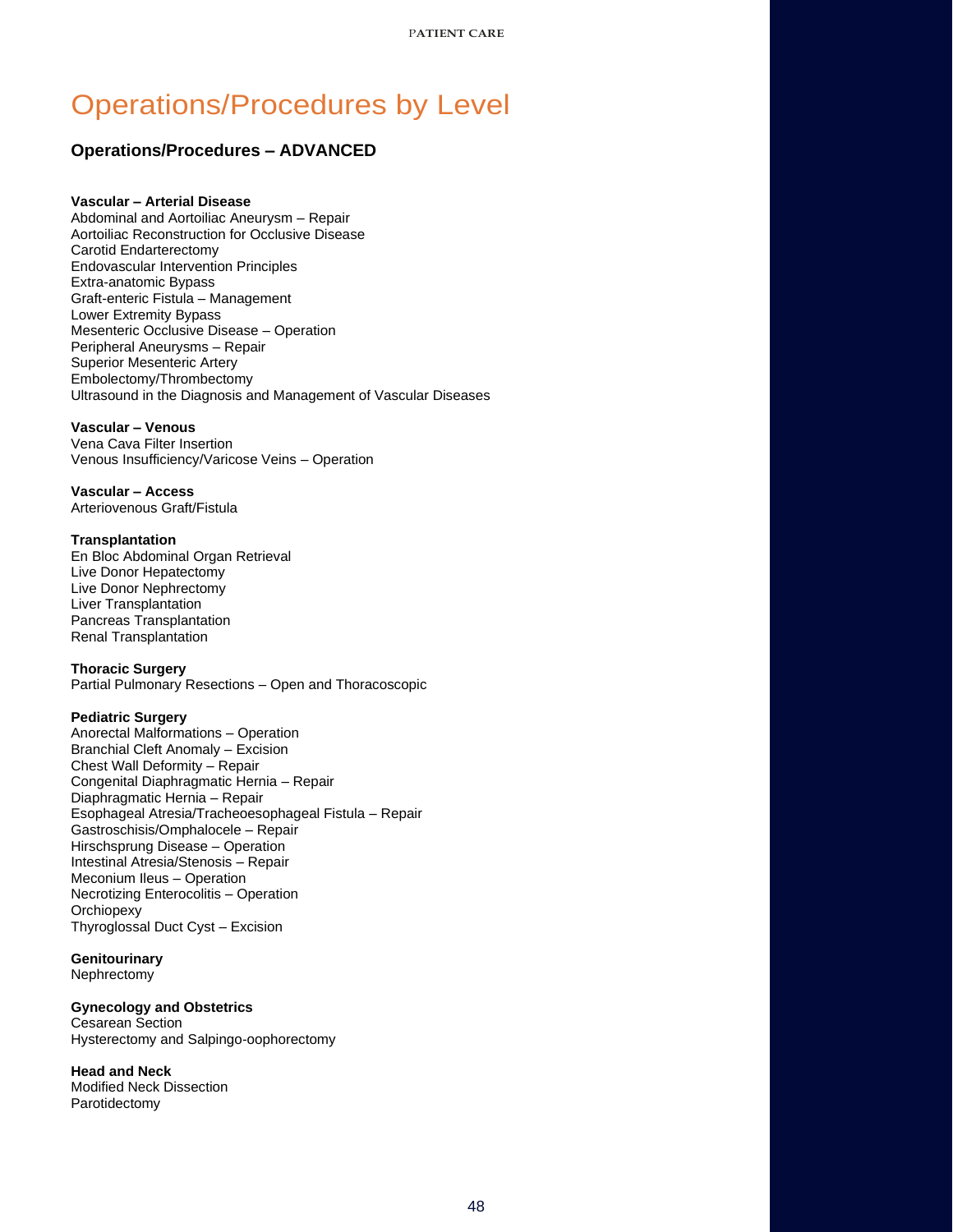# <span id="page-48-0"></span>1. Anesthesia

- o Anesthesia, General [Agents and Techniques](https://www.surgicalcore.org/modulecontent.aspx?id=152348)
- o [Anesthesia, Regional and Local –](https://www.surgicalcore.org/modulecontent.aspx?id=152408) Agents and Techniques
- o [Best Practices in Prescribing Opioids](https://www.surgicalcore.org/modulecontent.aspx?id=1000566)
- o [Choice of Anesthesia](https://www.surgicalcore.org/modulecontent.aspx?id=152224)
- o Conscious Sedation [Agents and Techniques](https://www.surgicalcore.org/modulecontent.aspx?id=152285)
- o [Intraoperative Monitoring and Common Intraoperative Problems](https://www.surgicalcore.org/modulecontent.aspx?id=152473)
- o Nerve Blocks [Digital and Peripheral](https://www.surgicalcore.org/modulecontent.aspx?id=1000561)
- o [Pain, Acute –](https://www.surgicalcore.org/modulecontent.aspx?id=139009) Management
- o [Pain, Chronic –](https://www.surgicalcore.org/modulecontent.aspx?id=167114) Management

# 2. Biostatistics and Evaluation of Evidence

- o [Clinical Trials](https://www.surgicalcore.org/modulecontent.aspx?id=169345)
- o [Evaluating the Quality and Applicability of a Study](https://www.surgicalcore.org/modulecontent.aspx?id=169155)
- o [How Data is Expressed and Summarized](https://www.surgicalcore.org/modulecontent.aspx?id=169033)
- o [Levels of Evidence](https://www.surgicalcore.org/modulecontent.aspx?id=169225)
- o [Outcomes](https://www.surgicalcore.org/modulecontent.aspx?id=169536)
- o [Research Design in Outcome and Health Services Research](https://www.surgicalcore.org/modulecontent.aspx?id=168976)
- o [Surveys and Qualitative Research](https://www.surgicalcore.org/modulecontent.aspx?id=152604)
- o [Tests of Significance](https://www.surgicalcore.org/modulecontent.aspx?id=169108)

# 3. Fluids, Electrolytes, and Acid-Base Balance

- o [Hypocalcemia and Hypercalcemia](https://www.surgicalcore.org/modulecontent.aspx?id=152867)
- o [Hypokalemia and Hyperkalemia](https://www.surgicalcore.org/modulecontent.aspx?id=152825)
- o [Hyponatremia and Hypernatremia](https://www.surgicalcore.org/modulecontent.aspx?id=152782)
- o [Magnesium and Phosphorus Disorders](https://www.surgicalcore.org/modulecontent.aspx?id=152730)

# 4. Geriatric Surgery and End-of-Life Care

- o [Advance Directives, DNR Orders, and Power of Attorney](https://www.surgicalcore.org/modulecontent.aspx?id=153229)
- o [Frailty](https://www.surgicalcore.org/modulecontent.aspx?id=1000505)
- o [Goal Setting with Elderly Patients and Families](https://www.surgicalcore.org/modulecontent.aspx?id=153166)
- o [Palliative and Hospice Care](https://www.surgicalcore.org/modulecontent.aspx?id=153305)
- o [Perioperative Management of Geriatric Patients](https://www.surgicalcore.org/modulecontent.aspx?id=1000506)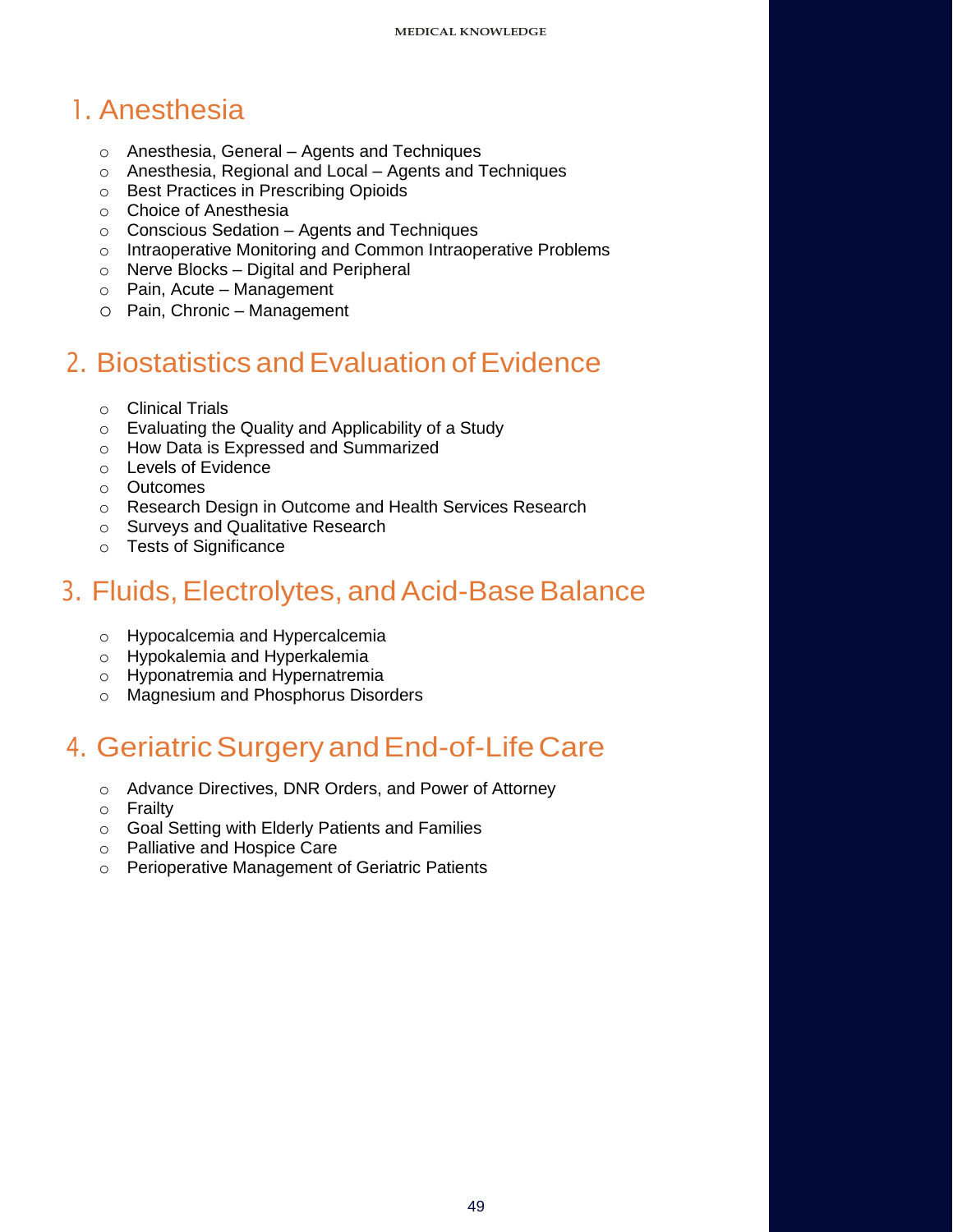# <span id="page-49-0"></span>5. Immunology

- o [Components of the Immune System](https://www.surgicalcore.org/modulecontent.aspx?id=153515)
- o [Immune Response to Injury and Infection](https://www.surgicalcore.org/modulecontent.aspx?id=153568)
- o [Surgery and Surgical Conditions in Immunocompromised Hosts](https://www.surgicalcore.org/modulecontent.aspx?id=153660)
- o [Transplant Immunology](https://www.surgicalcore.org/modulecontent.aspx?id=153608)

# 6. Infection andAntimicrobialTherapy

- o [Antimicrobial Agents in Surgical Infections](https://www.surgicalcore.org/modulecontent.aspx?id=1000241)
- o [Antimicrobial Stewardship](https://www.surgicalcore.org/modulecontent.aspx?id=1000544)
- o [Diagnostic Approach to Infection](https://www.surgicalcore.org/modulecontent.aspx?id=1000545)
- o Infections [Hospital-Acquired](https://www.surgicalcore.org/modulecontent.aspx?id=1000497)
- o Infections [Opportunistic](https://www.surgicalcore.org/modulecontent.aspx?id=163724)
- o [Intra-abdominal Infections](https://www.surgicalcore.org/modulecontent.aspx?id=1000242)
- o [Preoperative Assessment and Management of Coexisting Infection](https://www.surgicalcore.org/modulecontent.aspx?id=155849)
- o [Prevention and Treatment of Surgical Site Infection](https://www.surgicalcore.org/modulecontent.aspx?id=153969)

# 7. Minimally Invasive Surgery - Principles

- o [Minimally Invasive Surgery \(MIS\) Principles](https://www.surgicalcore.org/modulecontent.aspx?id=154124)
- o [Robotic Surgery –](https://www.surgicalcore.org/modulecontent.aspx?id=154419) Principles
- o [Safe Use of Surgical Energy](https://www.surgicalcore.org/modulecontent.aspx?id=1000223)

# 8. Nutrition and Metabolism

- o [Effect of Surgery, Illness and Injury on Nutritional Requirements](https://www.surgicalcore.org/modulecontent.aspx?id=154567)
- o [Nutritional Assessment](https://www.surgicalcore.org/modulecontent.aspx?id=154647)
- o [Nutritional Pharmacology and Immunonutrition](https://www.surgicalcore.org/modulecontent.aspx?id=154867)
- o [Nutritional Requirements](https://www.surgicalcore.org/modulecontent.aspx?id=154503)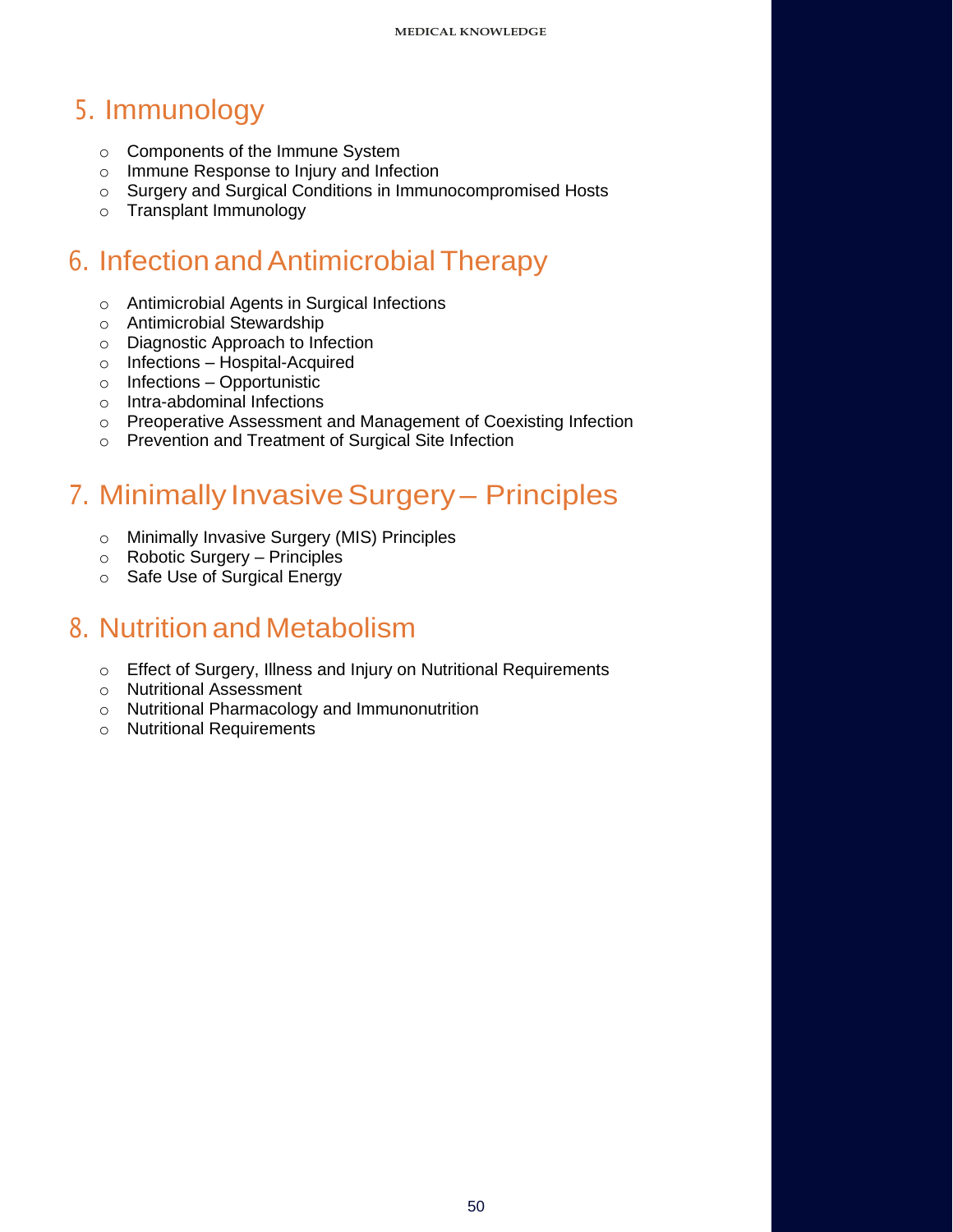# <span id="page-50-0"></span>9. Oncology and Tumor Biology

- o [Adjunctive Therapy for Cancer](https://www.surgicalcore.org/modulecontent.aspx?id=1000483)
- o [Genetic Susceptibility](https://www.surgicalcore.org/modulecontent.aspx?id=155132)
- o [Screening and Biomarkers](https://www.surgicalcore.org/modulecontent.aspx?id=155201)
- o [Tumor Immunology](https://www.surgicalcore.org/modulecontent.aspx?id=155301)

# 10. Preoperative Evaluation and Perioperative Care

- o [Common Postoperative Problems](https://www.surgicalcore.org/modulecontent.aspx?id=156100)
- o [Evaluation of Surgical Risk](https://www.surgicalcore.org/modulecontent.aspx?id=1000484)
- o [Management of Perioperative Risk](https://www.surgicalcore.org/modulecontent.aspx?id=1000485)
- o [Postoperative Pain Management](https://www.surgicalcore.org/modulecontent.aspx?id=152540)
- o [Prophylaxis of Venous Thromboembolism](https://www.surgicalcore.org/modulecontent.aspx?id=155978)
- o [Ventilatory Support/Management](https://www.surgicalcore.org/modulecontent.aspx?id=1000514)

# 11. Transfusion and Disorders of Coagulation

- o [Evaluation of Ongoing Bleeding and Laboratory Assessment of Coagulation](https://www.surgicalcore.org/modulecontent.aspx?id=156285)
- o [Inherited and Acquired Disorders of Coagulation](https://www.surgicalcore.org/modulecontent.aspx?id=156223)
- o [Normal Mechanisms of Hemostasis and Coagulation](https://www.surgicalcore.org/modulecontent.aspx?id=156169)
- o Transfusion [Indications, Risks, Type and Crossmatch, and Component Therapy](https://www.surgicalcore.org/modulecontent.aspx?id=156349)

# 12. Wound Healing

- o [Wound Closure and Postoperative Care](https://www.surgicalcore.org/modulecontent.aspx?id=1000473)
- o [Wound Healing](https://www.surgicalcore.org/modulecontent.aspx?id=1000474)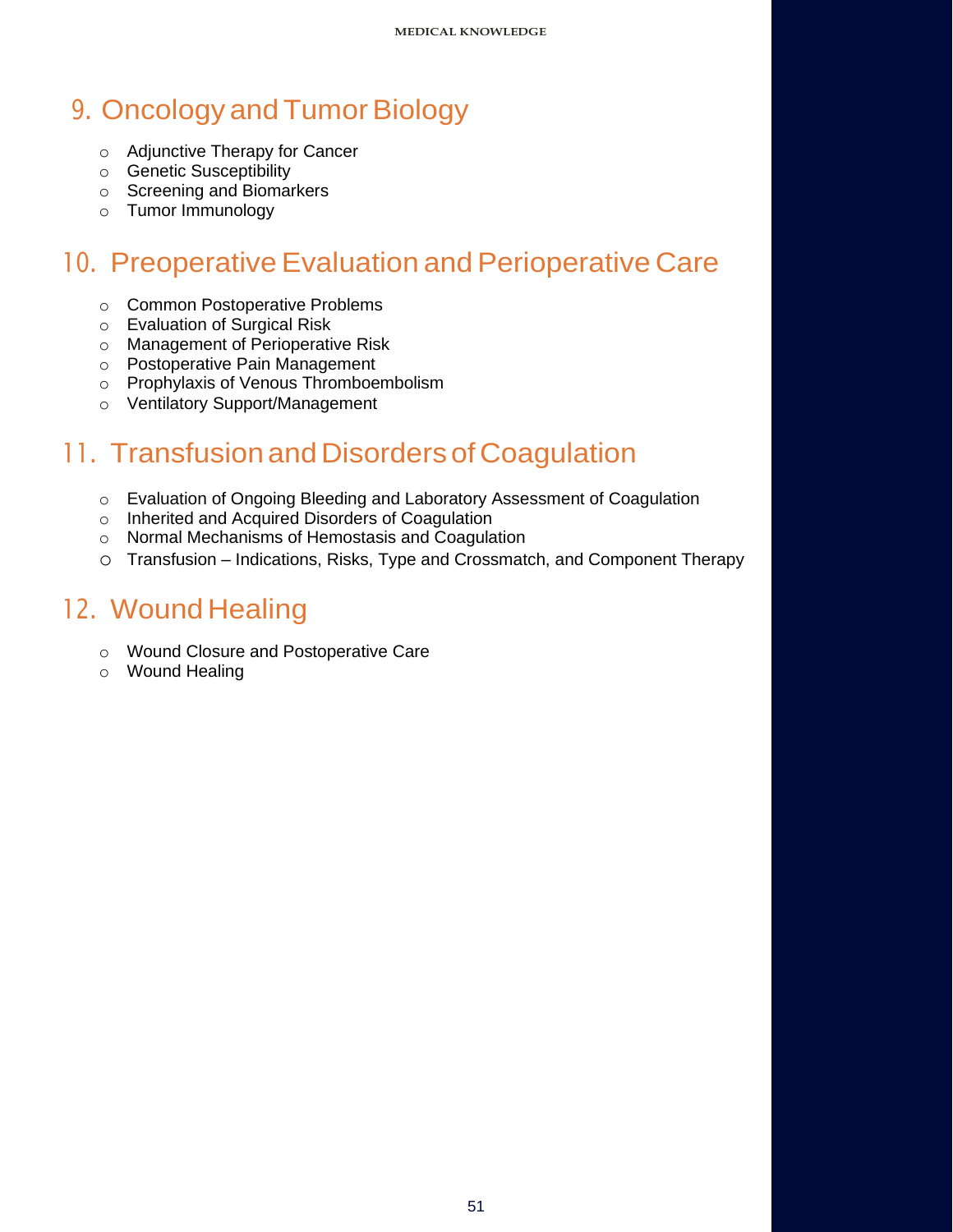# <span id="page-51-0"></span>1. Ethical Issues in Clinical Surgery

- o [Advance Directives](https://www.surgicalcore.org/modulecontent.aspx?id=1000776)
- o [Approaching Ethical Issues in Surgery](https://www.surgicalcore.org/modulecontent.aspx?id=1000773)
- o [Decision-Making Capacity](https://www.surgicalcore.org/modulecontent.aspx?id=1000780)
- o [Do Not Resuscitate](https://www.surgicalcore.org/modulecontent.aspx?id=1000779)
- o [Ethics in Global Surgery and Volunteerism](https://www.surgicalcore.org/modulecontent.aspx?id=1000782) [Futility](https://www.surgicalcore.org/modulecontent.aspx?id=1000777)
- o [Informed Consent](https://www.surgicalcore.org/modulecontent.aspx?id=1000774)
- o [Medical Decisions for Pediatric Patients](https://www.surgicalcore.org/modulecontent.aspx?id=1000781)
- o [Surrogate Decision Making](https://www.surgicalcore.org/modulecontent.aspx?id=1000775)
- o [Withdrawing and Withholding Life-Sustaining Treatments](https://www.surgicalcore.org/modulecontent.aspx?id=1000778)

# 2. Diversity and Inclusion

- o Bullying
- o Bystander Intervention
- o Implicit Bias/Discrimination/Microaggressions
- o Sexual Harassment
- o Diversity and Inclusion Requirements and Assessment in Surgical Environments
- o Diversity and Inclusion Implementation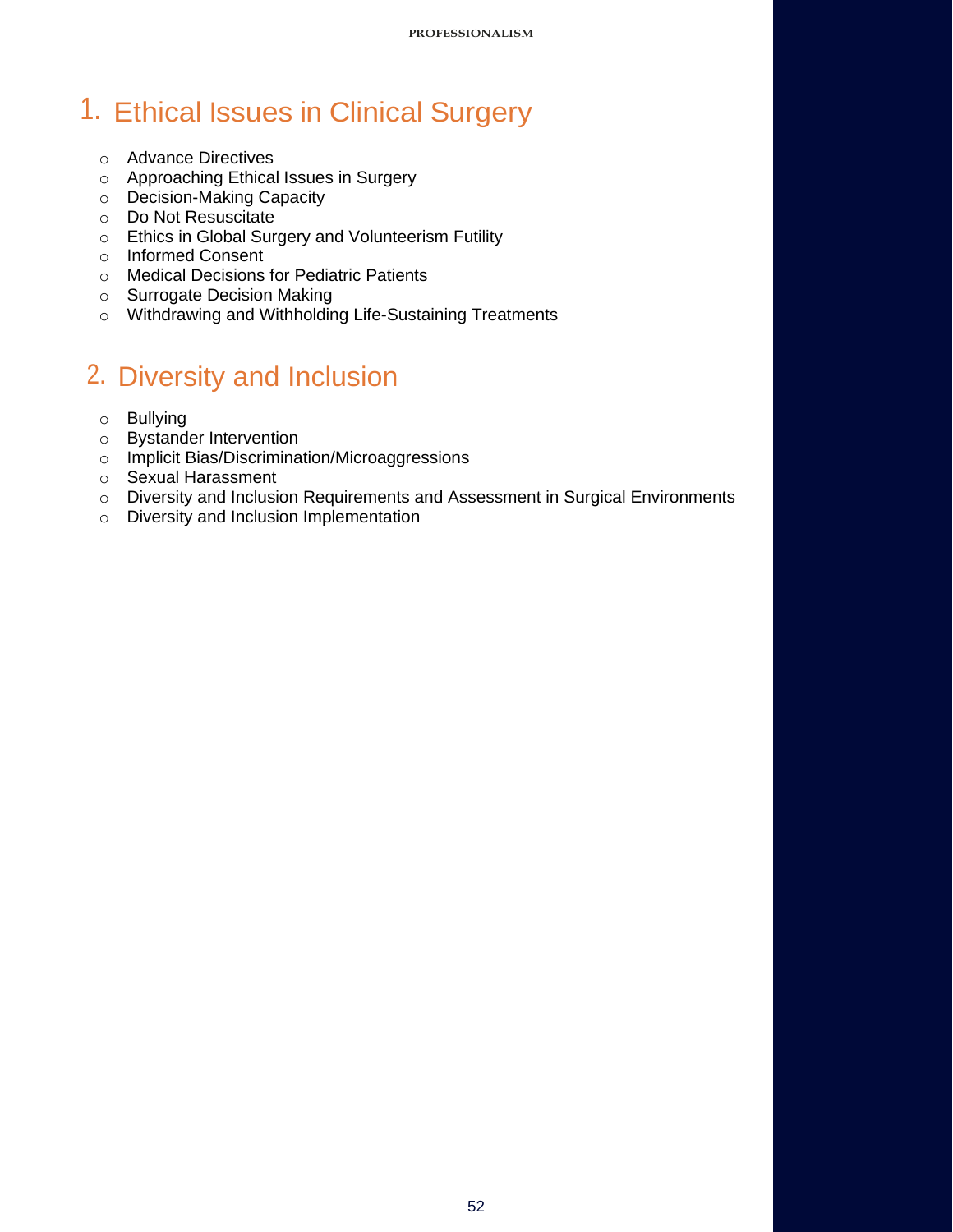# <span id="page-52-0"></span>1. Non-Technical Skills for Surgeons (NOTSS)

- o [Cognitive Skills \(Situation Awareness and Decision Making\)](https://www.surgicalcore.org/modulecontent.aspx?id=266879)
- o [Social Skills \(Communication, Teamwork and Leadership\)](https://www.surgicalcore.org/modulecontent.aspx?id=266836)

# 2. Surgical Professionalism and **Interpersonal Communication Education** (SPICE)

- o Admitting Mistakes [Ethical Choices and Reasoning](https://www.surgicalcore.org/modulecontent.aspx?id=1000794)
- o [Advanced Communication Skills for Surgical Practice –](https://www.surgicalcore.org/modulecontent.aspx?id=1000793) and The Challenge of [Informed Consent](https://www.surgicalcore.org/modulecontent.aspx?id=1000793)
- $\circ$  Cultural Diversity Working Through the Barriers of Language and Differing [Customs](https://www.surgicalcore.org/modulecontent.aspx?id=1000797)
- o Delivering Bad News [Your Chance to Become a Master Surgeon](https://www.surgicalcore.org/modulecontent.aspx?id=1000795)
- o [Giving and Getting Feedback](https://www.surgicalcore.org/modulecontent.aspx?id=267954)
- o Managing Your Career [Making the Professional and Personal Choices that](https://www.surgicalcore.org/modulecontent.aspx?id=1000799)  [Define You](https://www.surgicalcore.org/modulecontent.aspx?id=1000799)
- o [Medical Errors and Apology](https://www.surgicalcore.org/modulecontent.aspx?id=267870)
- o [Safe Handoff of Patient Care Duties](https://www.surgicalcore.org/modulecontent.aspx?id=268065)
- o The Stress of Surgical Practice [The Signs of Stress, Depression, and Suicide](https://www.surgicalcore.org/modulecontent.aspx?id=1000798)  [in You and Your Surgical Colleagues](https://www.surgicalcore.org/modulecontent.aspx?id=1000798)
- o Working with Professionals [Team Communication and Respect](https://www.surgicalcore.org/modulecontent.aspx?id=1000796)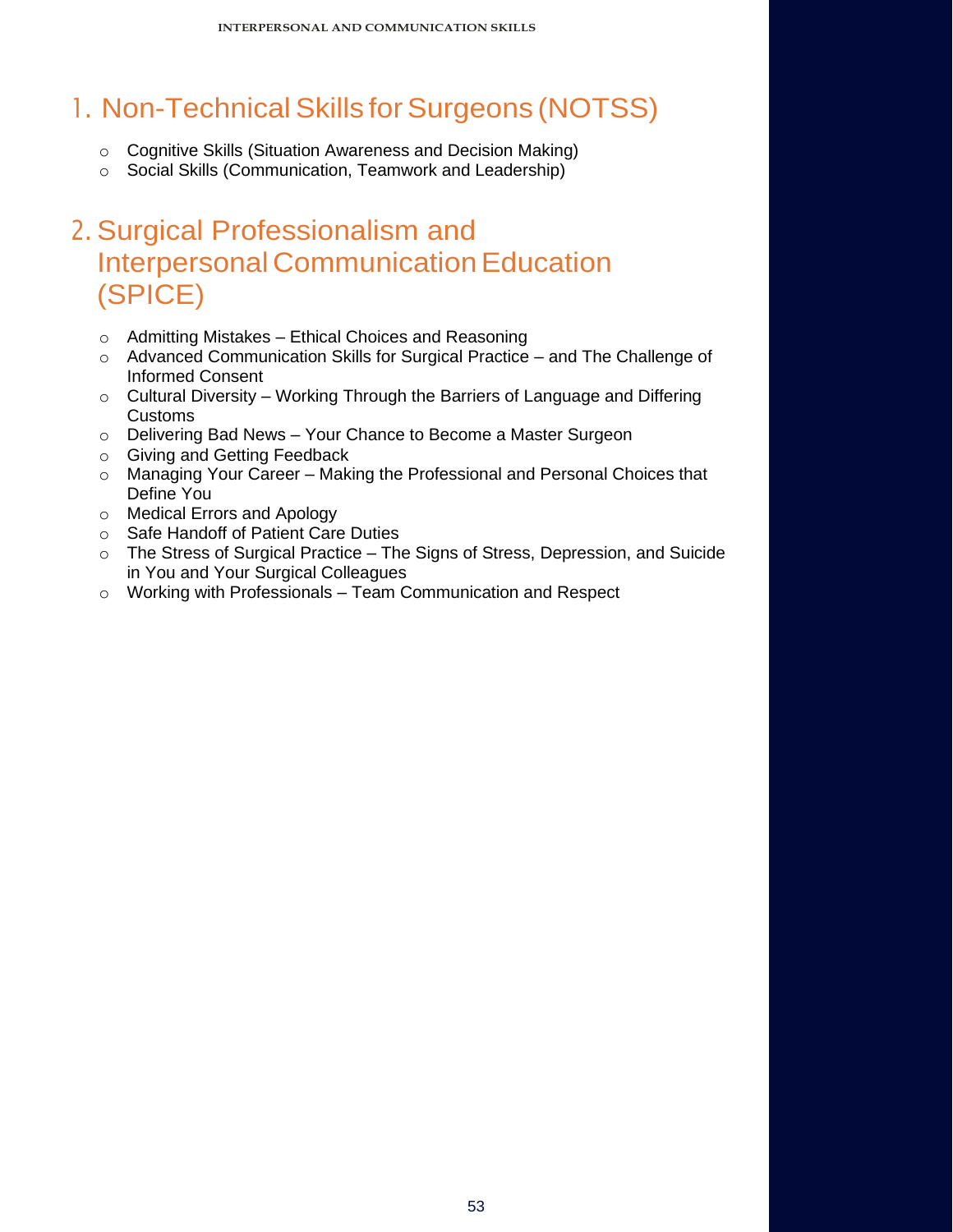# <span id="page-53-0"></span>1. Quality Improvement

- o [Inspiring a Healthy Culture for Patient Care](https://www.surgicalcore.org/modulecontent.aspx?id=267674)
- o [Local Engagement in Quality Improvement](https://www.surgicalcore.org/modulecontent.aspx?id=267777)
- o [Problem-Based Quality Improvement](https://www.surgicalcore.org/modulecontent.aspx?id=267745)
- o [Understanding the Data and Methods to Evaluate Performance](https://www.surgicalcore.org/modulecontent.aspx?id=267710)